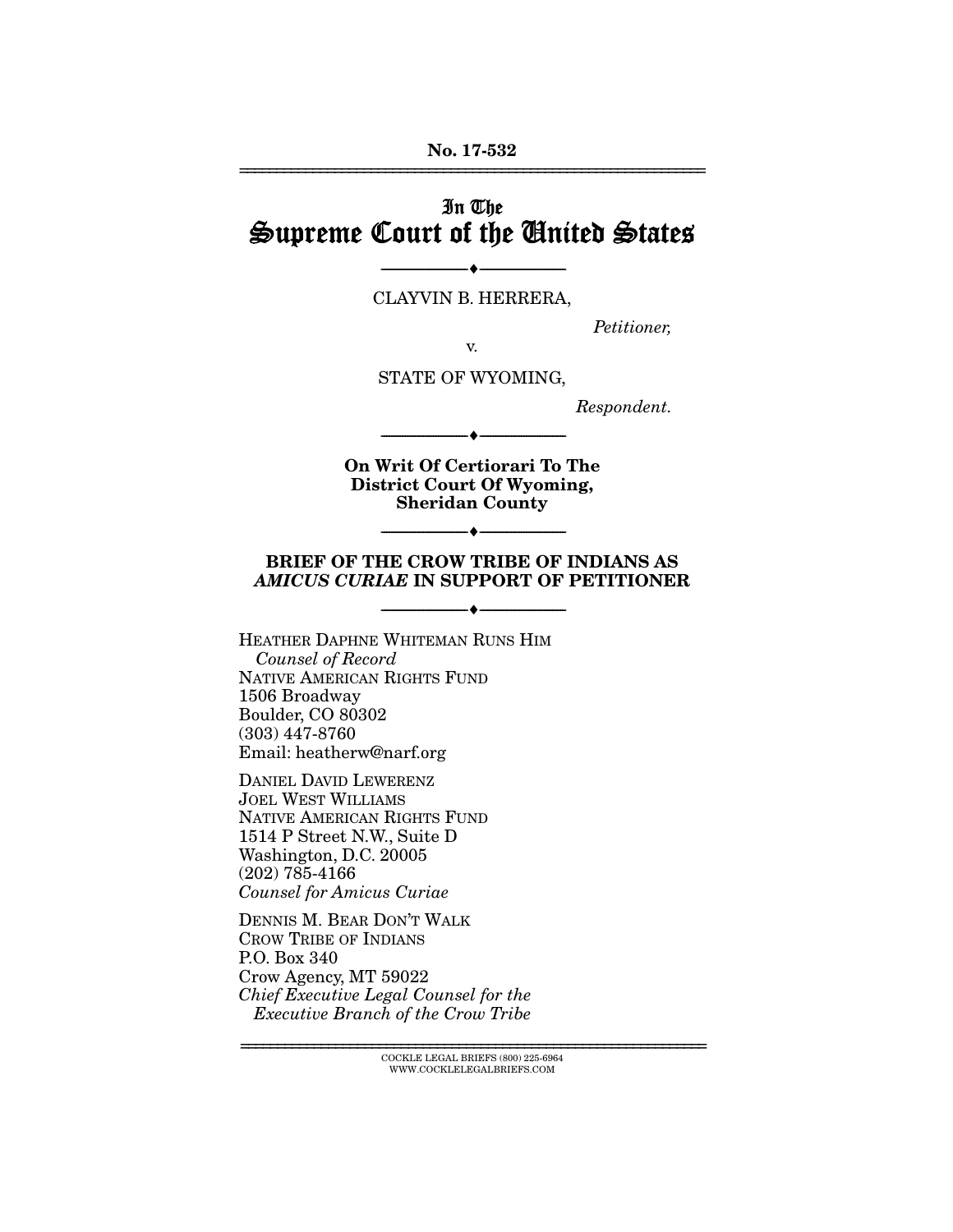## QUESTION PRESENTED

 Whether Wyoming's admission to the Union or the establishment of the Bighorn National Forest abrogated the Crow Tribe of Indians' 1868 federal treaty right to hunt on the "unoccupied lands of the United States," thereby permitting the present-day criminal conviction of a Crow member who engaged in subsistence hunting for his family.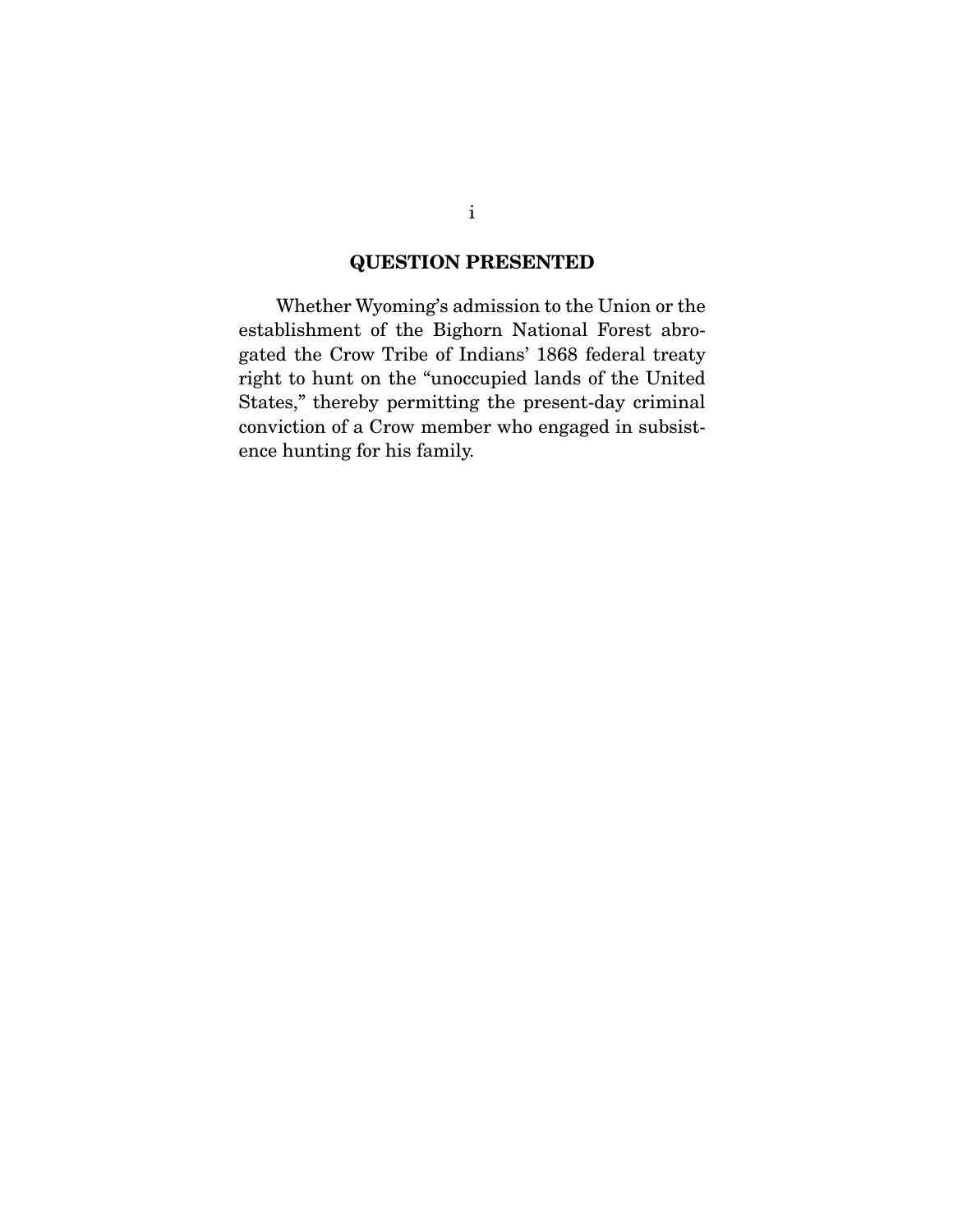# TABLE OF CONTENTS

|                                                                                                                      | Page                      |
|----------------------------------------------------------------------------------------------------------------------|---------------------------|
|                                                                                                                      | $\mathbf{i}$              |
|                                                                                                                      | $\boldsymbol{\mathrm{V}}$ |
| INTERESTS OF AMICUS CURIAE                                                                                           | 1                         |
| SUMMARY OF ARGUMENT                                                                                                  | $\overline{2}$            |
| HISTORICAL BACKGROUND                                                                                                | $\overline{4}$            |
|                                                                                                                      | 16                        |
| THE CROW TRIBE'S OFF-RESERVATION<br>I.<br>HUNTING RIGHT IS CLEARLY RESERVED<br>IN THE FORT LARAMIE TREATIES          | 16                        |
| THE CROW TRIBE'S OFF-RESERVATION<br>II.<br>HUNTING RIGHT CONTINUES IN FORCE                                          | 17                        |
| The Treaty Conditions Continue to this<br>Α.                                                                         | 17                        |
| Congress Has Not Abrogated the Tribe's<br>В.<br>Off-Reservation Hunting Right                                        | 20                        |
| The Tribe's Treaty Right is Entirely<br>$C_{\cdot}$<br>Consistent with Wyoming Statehood                             | 23                        |
| The Bighorn National Forest is Unoc-<br>D.<br>cupied, and is Subject to the Tribe's<br>Off-Reservation Hunting Right | 26                        |
| TRIBAL OFF-RESERVATION HUNTING<br>III.<br>RIGHTS ARE NOT IMPLIEDLY ABRO-<br>GATED AND HAVE CONTINUING VIA-           |                           |
|                                                                                                                      | 28                        |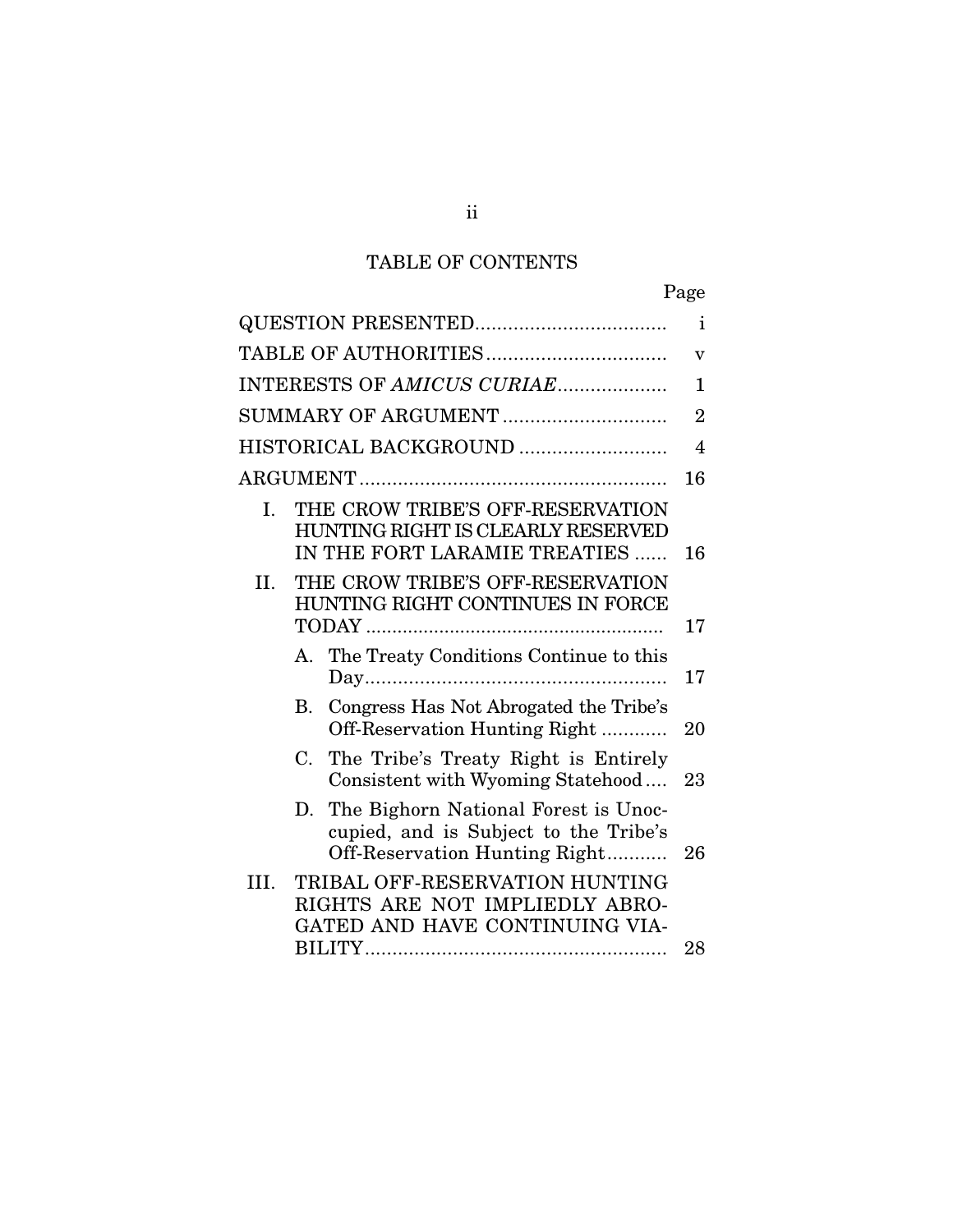# TABLE OF CONTENTS – Continued

Page

| A. The Tribe and the United States Rec-<br>ognize that the Tribe's Treaty Right<br>Continues in the Bighorn National | 28 |
|----------------------------------------------------------------------------------------------------------------------|----|
| B. State Courts, Except for Wyoming's,<br>Respect the Continuing Applicability<br>of Off-Reservation Treaty Hunting  |    |
|                                                                                                                      | 32 |
|                                                                                                                      | 34 |

## APPENDIX

| Portrait of Chief Che-Ve-Te-Pu-Ma-Ta (Iron<br>Bull) and with His Wife, Both in Native Dress<br>with Ornaments c. 1873, BAE GN 03379, Na-<br>tional Anthropological Archives, Smithsonian |  |
|------------------------------------------------------------------------------------------------------------------------------------------------------------------------------------------|--|
| Two Women Wearing Elk-Tooth Dresses; Victo-<br>ria Big Shoulder Holding Infant c. 1890, Photo<br>Lot 24 SPC Plains Crow BAE 32 00465101,                                                 |  |
| Crow Indian family sitting at table in kitchen c.<br>1910, Photo Lot 24 SPC Plains Crow NM<br>183804 #52-110 00486700, NAA-SI3a                                                          |  |
| Woman and Two Girls, All in Partial Native<br>Dress, Woman in Buffalo Robe?: Tipi in Back-<br>ground c. 1917, BAE GN 03436G 06578100,                                                    |  |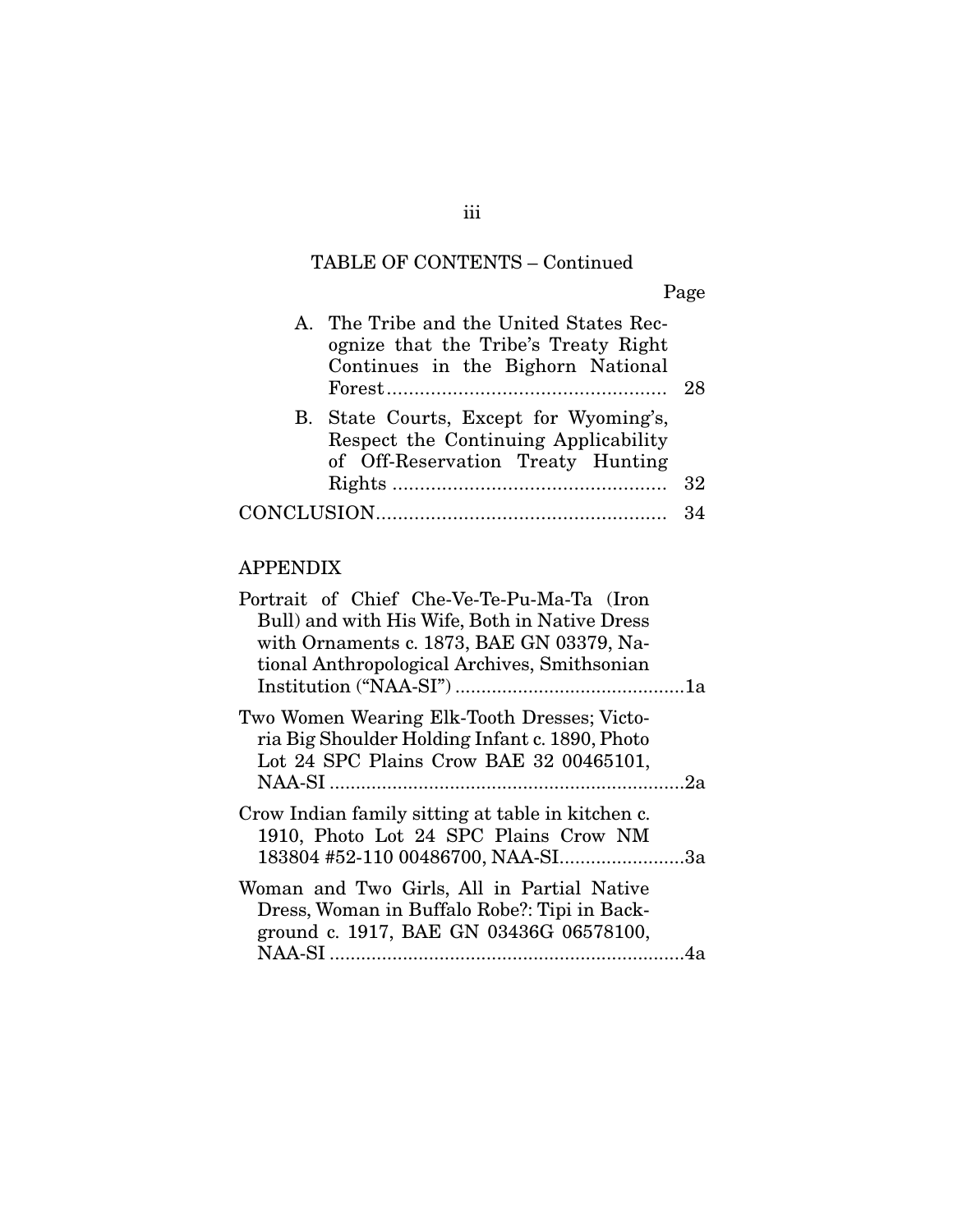# TABLE OF CONTENTS – Continued

Page

| Chris Jorgensen, Photos: Faces of Crow Fair,<br>Billings Gazette, Aug. 22, 2018, https://<br>billingsgazette.com/news/state-and-regional/<br>montana/photos-faces-of-crow-fair/collection<br>ab997e81-75d6-5437-bddd-fdaf9d476ad1.html#1 5-7a |  |
|-----------------------------------------------------------------------------------------------------------------------------------------------------------------------------------------------------------------------------------------------|--|
| Letter from Lewis H. Carpenter, Indian Agent,<br>to J.Q. Smith, Comm'r of Indian Affairs (Feb.<br>10, 1877), NAA-SI 411-414_C-184_Roll 506_                                                                                                   |  |
| Letter from H.J. Armstrong, Indian Agent, to<br>General Hatch of Fort Custer (July 17, 1882),<br>NAA-SI 14401-1882_Box 90_LR 1881-1907_                                                                                                       |  |
| Letter from H.J. Armstrong, Indian Agent, to<br>Hon. Hiram Price, Comm'r of Indian Affairs<br>(Nov. 20, 1883), NAA-SI 13920-1883-LR-OIA,/                                                                                                     |  |
| Letter from A.R. Keller, Indian Agent, to Hon.<br>Hiram Price, Comm'r of Indian Affairs (Sept.<br>3, 1881), NAA-SI 16399-1881 Box 39, LR                                                                                                      |  |

iv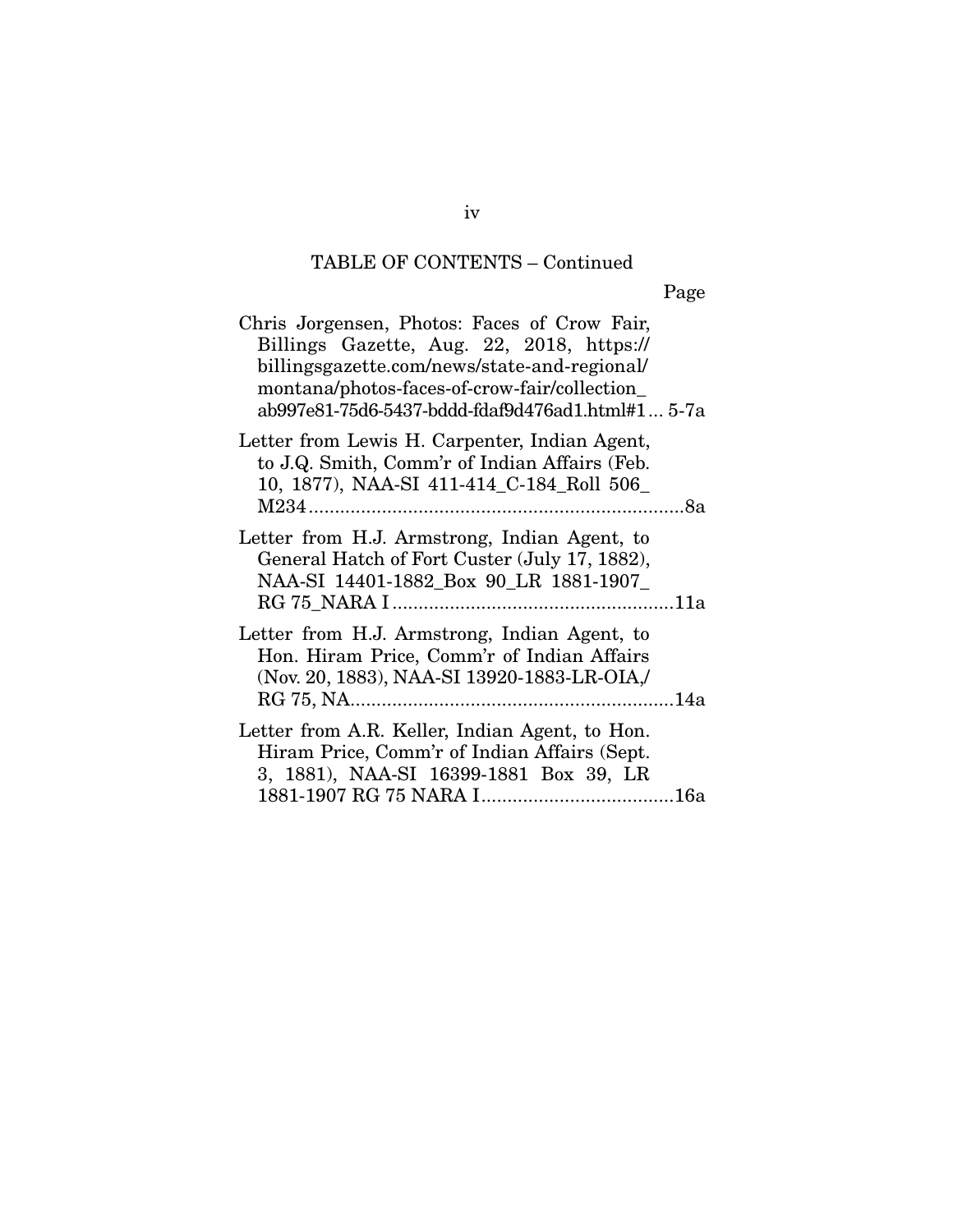# TABLE OF AUTHORITIES

Page

## CASES

| Abbott v. Abbott, 560 U.S. 1 (2010) 28, 29                                                    |
|-----------------------------------------------------------------------------------------------|
| C & L Enterprises, Inc. v. Citizen Band Pota-<br>watomi Tribe of Okla., 532 U.S. 411 (2001)21 |
| Crow Tribe of Indians v. Repsis, 73 F.3d 982                                                  |
| El Al Israel Airlines, Ltd. v. Tsui Yuan Tseng, 525                                           |
| Menominee Tribe of Indians v. United States,                                                  |
| Michigan v. Bay Mills Indian Cmty., 134 S. Ct.<br>21                                          |
| Minnesota v. Mille Lacs Band of Chippewa Indi-                                                |
| Montana v. United States, 450 U.S. 544 (1981)  4, 8, 16                                       |
| Nat'l Farmers Union Ins. Cos. v. Crow Tribe of                                                |
| ${\it Nebraska}\ v. \ Parker, 136\ S. \ Ct. \ 1072\ (2016)21$                                 |
| Santa Clara Pueblo v. Martinez, 436 U.S. 49                                                   |
|                                                                                               |
| State v. Buchanan, 978 P.2d 1070 (Wash. 1999)23                                               |
| State v. Cutler, 708 P.2d 853 (Idaho 1985)18                                                  |
| State v. Miller, 689 P.2d 81 (Wash. 1984)33                                                   |
| State v. Stasso, 563 P.2d 562 (Mont. 1977)32, 33                                              |
| State v. Tinno, 497 P.2d 1386 (Idaho 1972)32                                                  |

v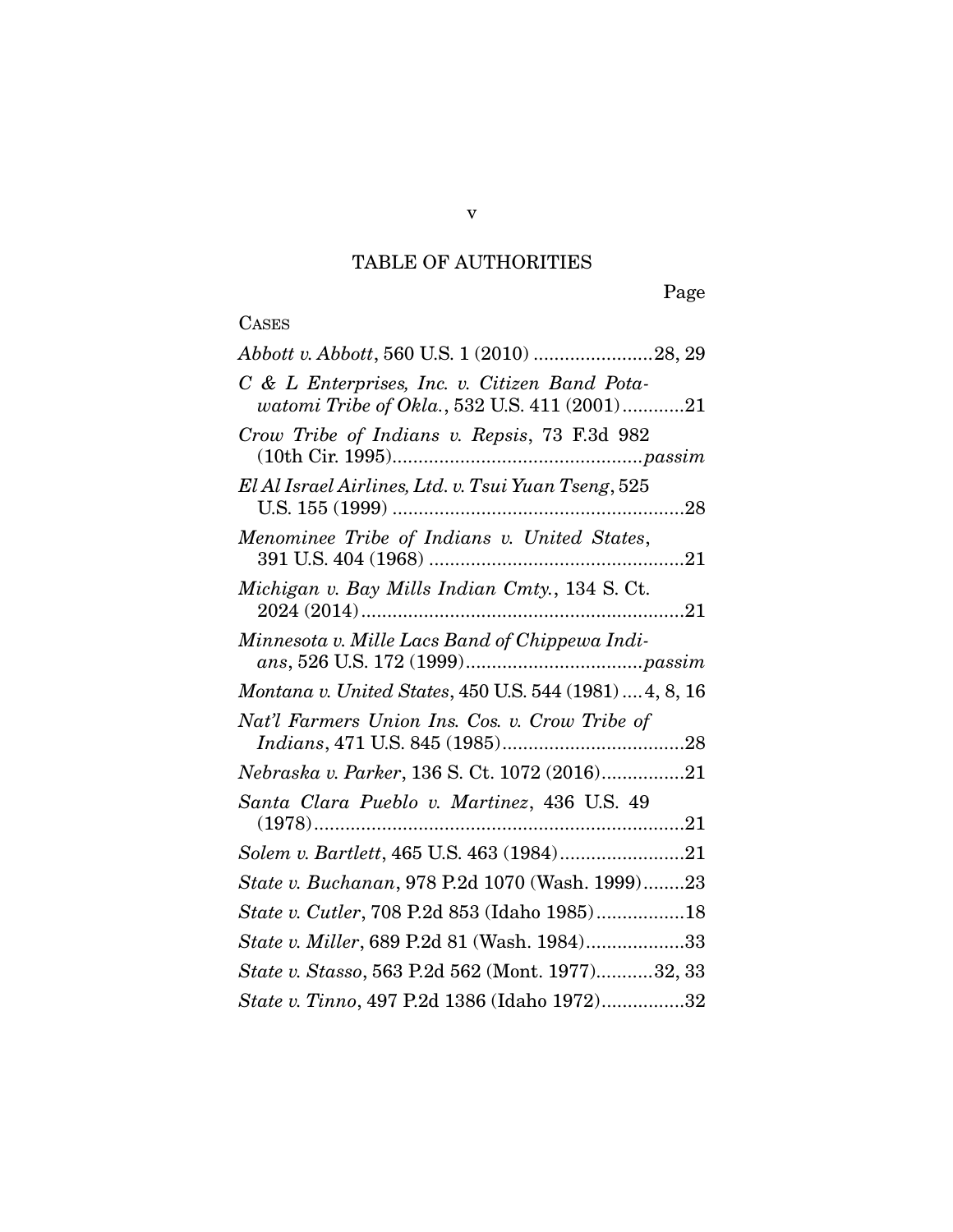| Sumitomo Shoji Am., Inc. v. Avagliano, 457 U.S.                                               |
|-----------------------------------------------------------------------------------------------|
| United States v. Dion, 476 U.S. 734 (1986) 20, 21                                             |
| United States v. Shoshone Tribe of Indians of<br>Wind River Reservation in Wyo., 304 U.S. 111 |
| United States v. Winans, 198 U.S. 371 (1905)16, 24                                            |
| Ward v. Race Horse, 163 U.S. 504 (1896)passim                                                 |
| Washington v. Wash. State Commercial Pas-<br>senger Fishing Vessel Ass'n, 443 U.S. 658        |
|                                                                                               |
| TREATIES AND STATUTES                                                                         |

| First Treaty of Fort Laramie with the Crow<br>Tribe, Sept. 17, 1851, 15 Stat. 749 4, 5, 8, 16, 31 |
|---------------------------------------------------------------------------------------------------|
| Second Treaty of Fort Laramie with the Crow                                                       |
| Treaty with the Crow Tribe, Aug. 4, 1825, 7 Stat.                                                 |
| Treaty with the Eastern Band of Shoshonees<br>and the Bannack Tribe of Indians, July 3,           |
| Treaty with the Flathead, Kootenay, and Upper<br>Pend d'Oreilles Indians, July 16, 1855, 12       |

vi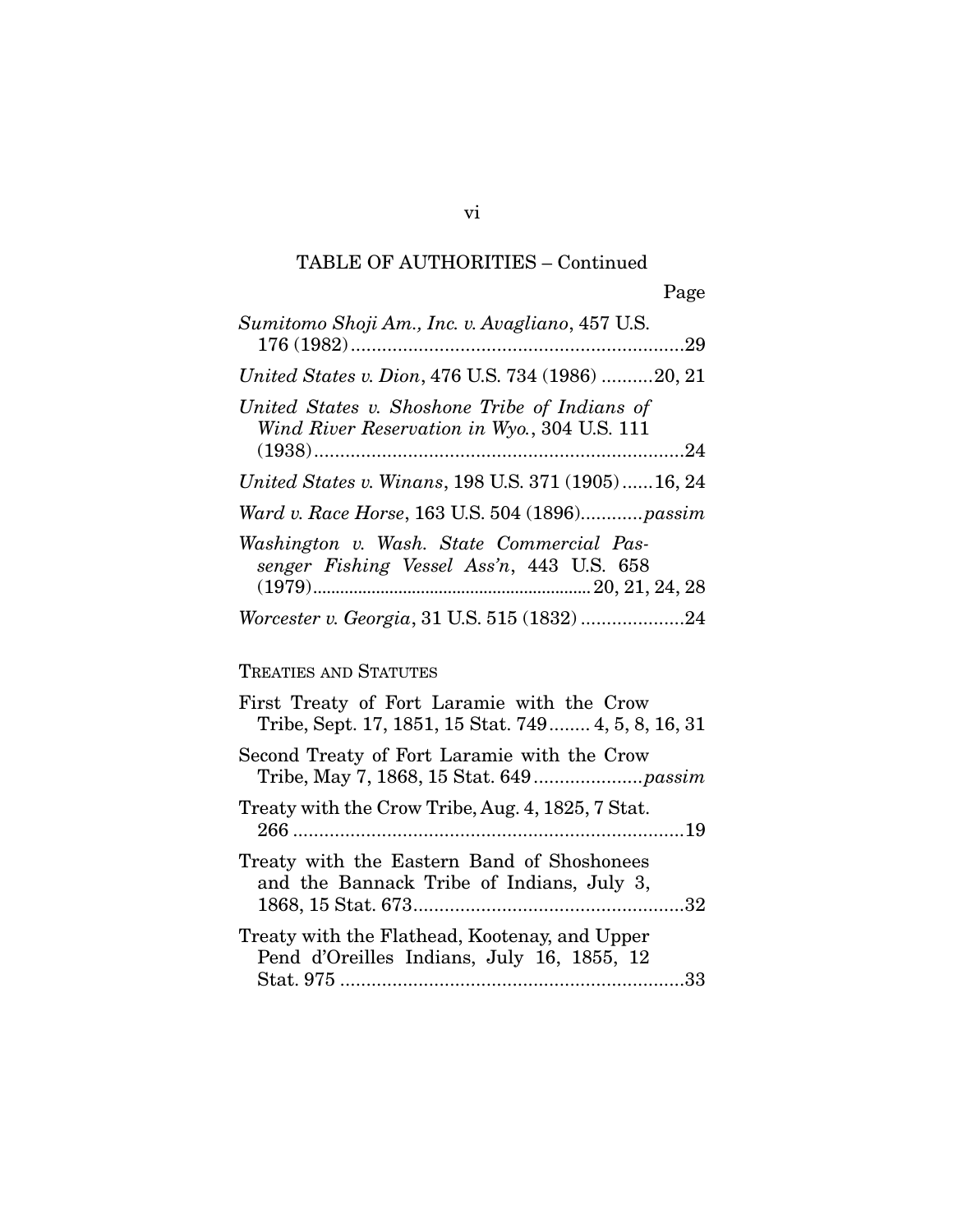| Treaty with the S'Klallam Indians, Jan. 26,          |
|------------------------------------------------------|
|                                                      |
|                                                      |
| Act of March 3, 1891, 26 Stat. 1095 (Forest Re-      |
|                                                      |
| Proclamation No. 30, 29 Stat. 909 (Feb. 22, 1897) 23 |
|                                                      |

## TRIBAL AUTHORITIES

| Constitution and Bylaws of the Crow Tribe of In- |  |
|--------------------------------------------------|--|
| Crow Tribe Joint Action Resolution No. 13-09     |  |
| Crow Tribe Joint Action Resolution No. 13-12     |  |

## OTHER AUTHORITIES

| Associated Press, Crow Indian Cites Treaty in<br>Game Rap, in The Daily Plainsman, Oct. 13,                                                |  |
|--------------------------------------------------------------------------------------------------------------------------------------------|--|
| Charles Crane Bradley, Jr., The Handsome Peo-<br>ple: A History of the Crow Indians and the<br>Whites (Council for Indian Education 1991)5 |  |
| Charlene Compher, The Nutrition Transition in<br>American Indians, 17 J. Transcultural Nurs-                                               |  |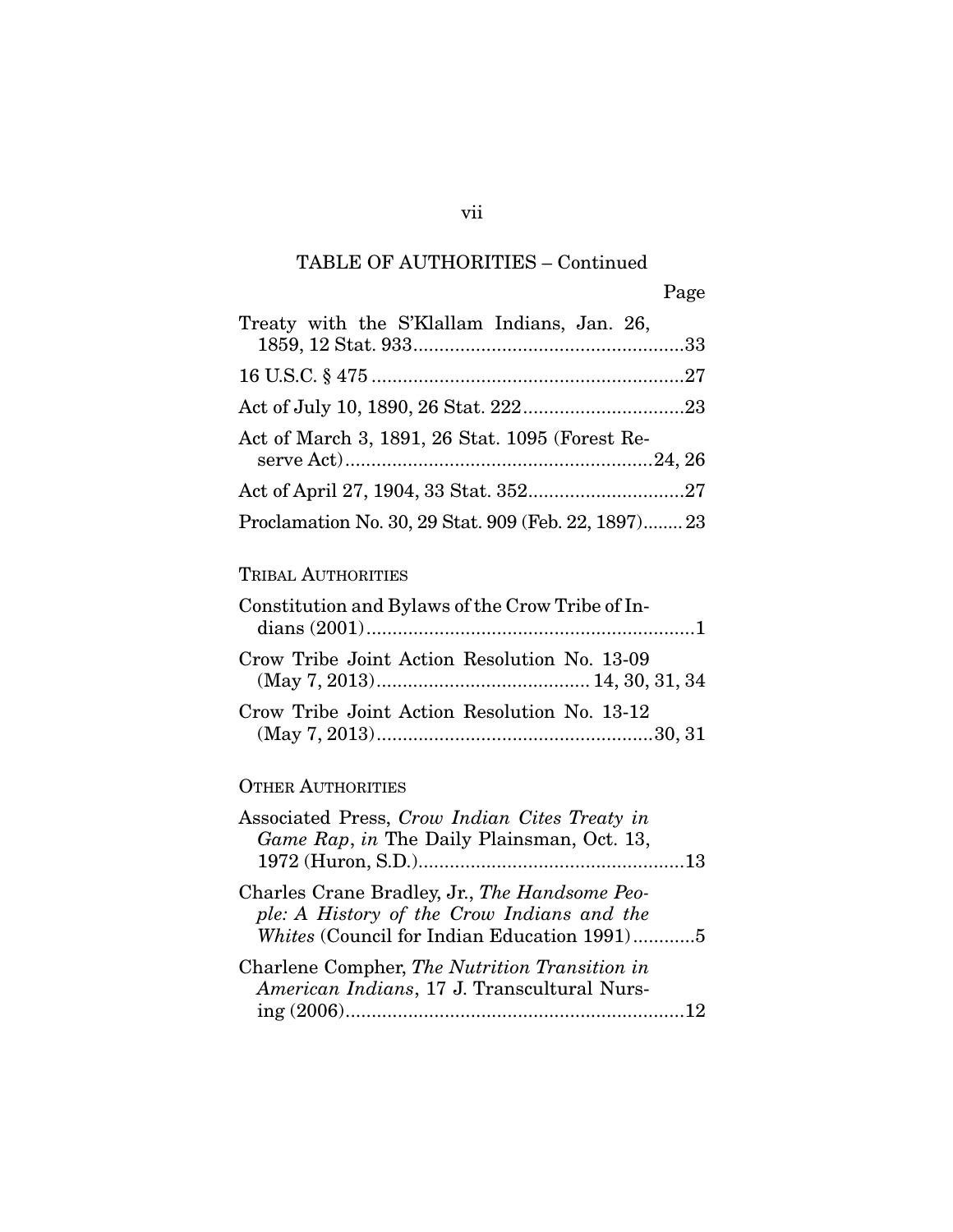| Page                                                                                                                                                                                                                             |
|----------------------------------------------------------------------------------------------------------------------------------------------------------------------------------------------------------------------------------|
| Cong. Globe, 40th Cong., 3d Sess. (1869)18                                                                                                                                                                                       |
| Emerson Lee Bull Chief, Belief Ways of the Apsaa-<br>looke: Development of a Culture Through Time<br>and Space (May 2016) (unpublished Ph.D. dis-                                                                                |
|                                                                                                                                                                                                                                  |
| Frederick E. Hoxie, <i>Parading Through History</i> :<br>The Making of the Crow Nation in America,                                                                                                                               |
| Institute for the Development of Indian Law,<br>Proceedings of the Great Peace Commission of                                                                                                                                     |
| 2 Charles Kappler, <i>Indian Affairs: Laws and</i><br>$\label{eq:3.1} \textit{Treaties~594~(1904)}.\textit{}.\textit{}.\textit{}.\textit{}.\textit{5}, 8, 16$                                                                    |
| Rudolph Kurz, Journal of Rudolph Friederich<br>Kurz: An Account of His Experiences Among<br>Fur Traders and American Indians on the<br>Mississippi and the Upper Missouri Rivers<br>During the Years 1846 to 1852 (J.N.B. Hewitt |
| Letter from Agent Armstrong to Gen. Hatch                                                                                                                                                                                        |
| Letter from Agent Armstrong to Hon. Hiram<br>Price, Commissioner of Indian Affairs (Nov.                                                                                                                                         |
| Letter from Agent Keller to Comm'r Price (Sept.                                                                                                                                                                                  |

viii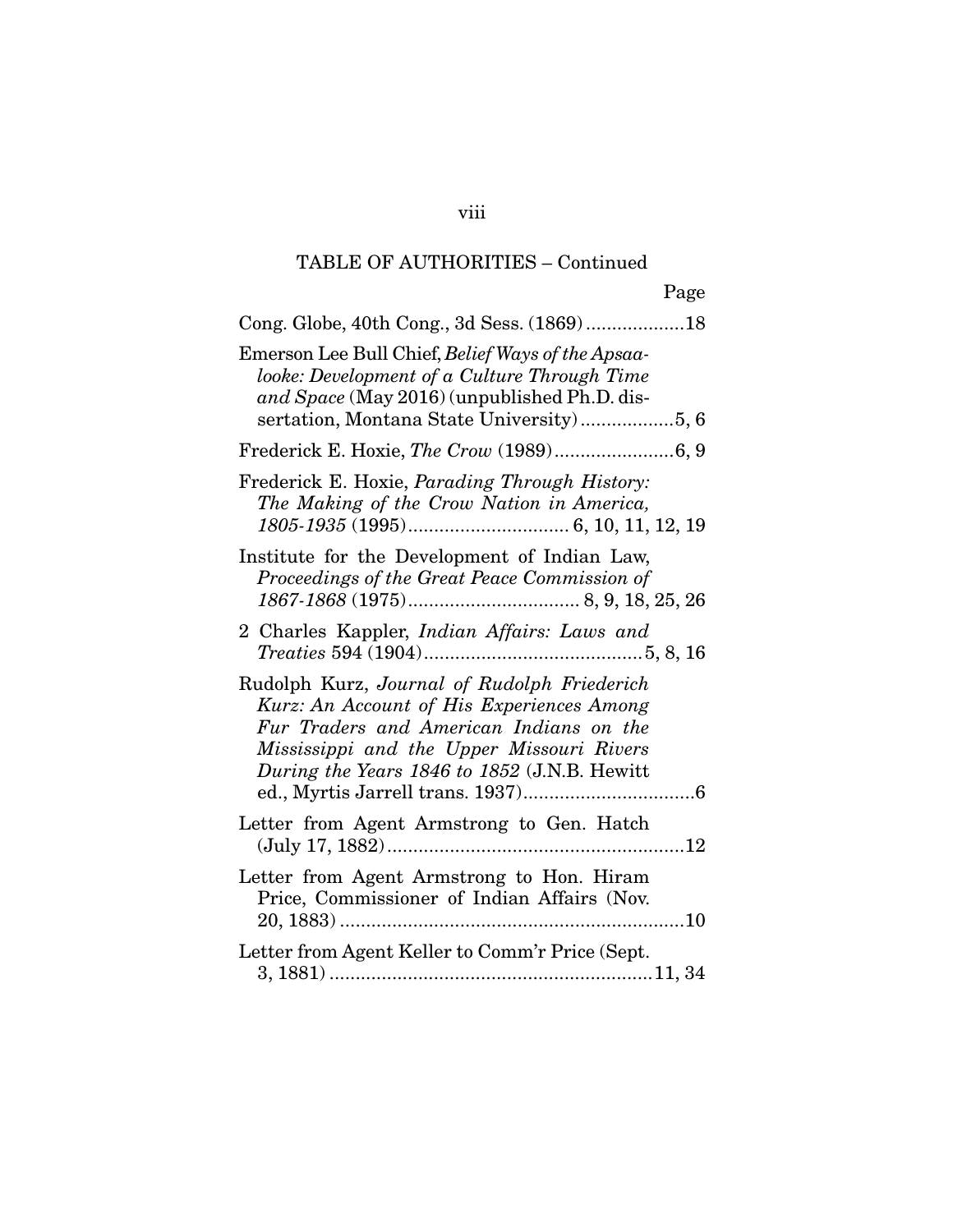ix

| Letter from H.J. Armstrong, Indian Agent, to<br>General Hatch of Fort Custer (July 17, 1882)10                                                                                               |
|----------------------------------------------------------------------------------------------------------------------------------------------------------------------------------------------|
| Letter from Lewis H. Carpenter, Indian Agent,<br>to J.Q. Smith, Comm'r of Indian Affairs (Feb.<br>. 9                                                                                        |
| Frank B. Linderman, Plenty-Coups: Chief of the<br>.20                                                                                                                                        |
| Robert H. Lowie, The Crow Indians (2d ed. 1958)  6, 7                                                                                                                                        |
| Peter Nabokov, Two Leggings: The Making of a<br>.20                                                                                                                                          |
| U.N. Decl. on the Rights of Indigenous Peoples,<br>21                                                                                                                                        |
| U.N. Decl. on the Rights of Indigenous Peoples,<br>22                                                                                                                                        |
| U.S. Dep't of State, Announcement of United<br>States Support for the United Nations Decla-<br>ration on the Rights of Indigenous Peoples<br>(Jan. 12, 2011), https://2009-2017.state.gov/s/ |
| Wyoming Game Charges Dropped for Crow Man,<br>Char-Koosta News, Jan. 1, 1973 (Pablo, MT)13                                                                                                   |
| Wyoming Statewide Hunting Season Forecast<br>Revised 9-12-2017, Wyo. Game & Fish Dep't,<br>https://wgfd.wyo.gov/Hunting/Wyoming-Hunting-                                                     |
| Thomas Yellowtail, Yellowtail: Crow Medicine<br>Man and Sun Dance Chief, An Autobiography                                                                                                    |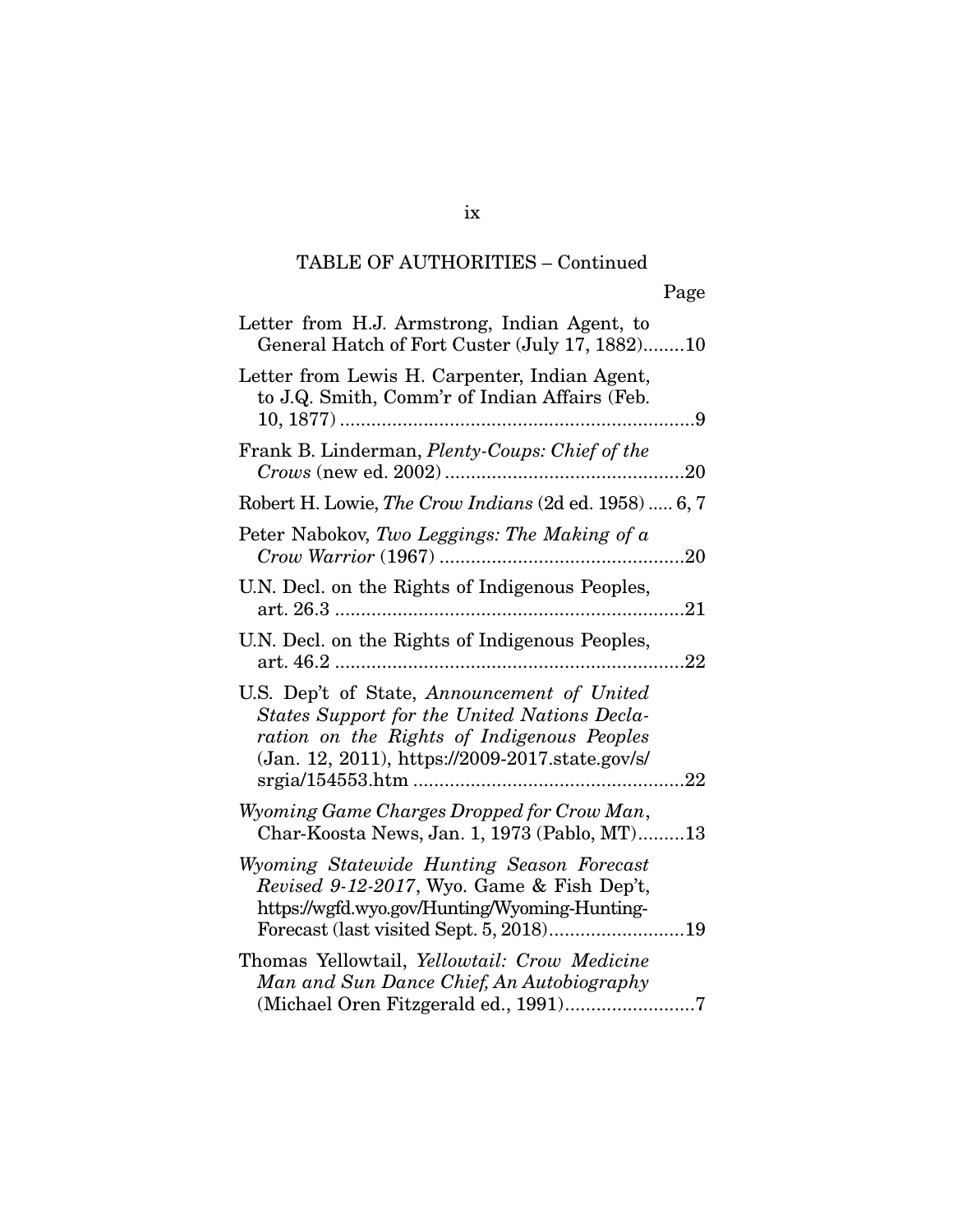#### INTERESTS OF *AMICUS CURIAE*<sup>1</sup>

*Amicus Curiae*, the Crow Tribe of Indians ("the Tribe" or "Crow"),<sup>2</sup> is a sovereign, federally-recognized Indian tribe with more than 14,000 enrolled citizens. More than 9,000 of those tribal citizens reside on the Crow Indian Reservation ("Reservation"), which is located in southern Montana, adjacent to the Northern Cheyenne Indian Reservation (to the east) and the State of Wyoming ("Wyoming") (to the south). The Tribe is governed by the Crow Tribal General Council, consisting of all adults of the Tribe, through an elected tripartite government with executive, legislative, and judicial branches. Crow Tribe of Indians Const. and Bylaws, art. I (*available at* http://www.crow-nsn.gov/ constitutions-and-bylaws.html).

 Petitioner Clayvin B. Herrera ("Mr. Herrera") is an enrolled citizen of the Tribe. This case arises from Mr. Herrera's exercise of his off-reservation hunting rights, as expressly reserved by the Tribe in treaties

<sup>1</sup> The parties have filed blanket consents to the filing of *amicus* briefs in this matter. In accordance with Rule 37.6, *amicus* and its counsel represent that no counsel for a party authored this brief in whole or in part, and no counsel or party made a monetary contribution intended to fund the preparation or submission of this brief. No person other than *amicus* or its counsel made a monetary contribution to its preparation or submission. This brief is submitted pursuant to Rule 37.3(a), the consent of all parties having been granted.

<sup>2</sup> The name of the Tribe, in its own language, is Apsaalooke. Apsaalooke and Crow are interchangeable and refer to the same indigenous tribal people and its present-day federally-recognized tribal government.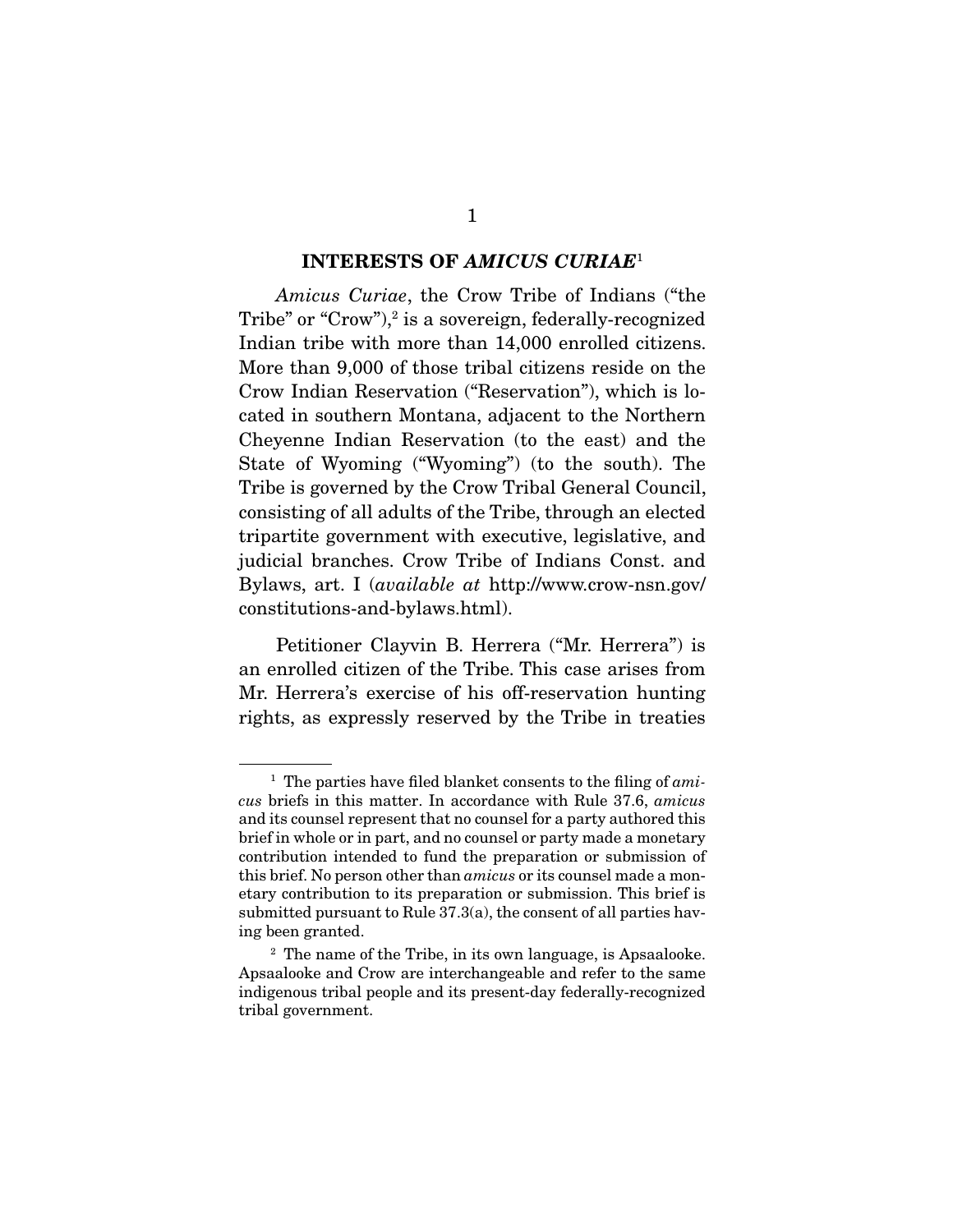negotiated with the United States, and reaffirmed in negotiated statutes enacted by Congress.

 This case is of critical importance to the Tribe. More than 150 years after the Fort Laramie Treaties were executed, subsistence hunting remains vital and necessary to the Tribe's citizens, who hunt both on the Reservation and off-reservation, including in national forest lands adjacent to the Reservation. In the view of the Tribe, the hunting right reserved by the Tribe in the Fort Laramie Treaties, including the 1868 Treaty, has not been abrogated; in particular, the admission of Wyoming to the Union did not abrogate the right, and the creation of the Bighorn National Forest did not render that land "occupied" so as to abrogate the right. In wrongly holding otherwise, the decision below significantly curtails both the lands upon which the Tribe's citizens may exercise the treaty right, and the game available for their subsistence. It is imperative that this Court reverse the decision below.

#### SUMMARY OF ARGUMENT

--------------------------------- ---------------------------------

 The Second Treaty of Fort Laramie executed on May 7, 1868, 15 Stat. 649 ("1868 Treaty"), between the Crow Tribe and the United States established the terms of agreement between two sovereigns, and resulted in a dramatic reduction of the Tribe's land base. Key to that agreement, and to the very significant concessions made by the Tribe therein, was the Tribe's reservation of a continued right to hunt on ceded lands, so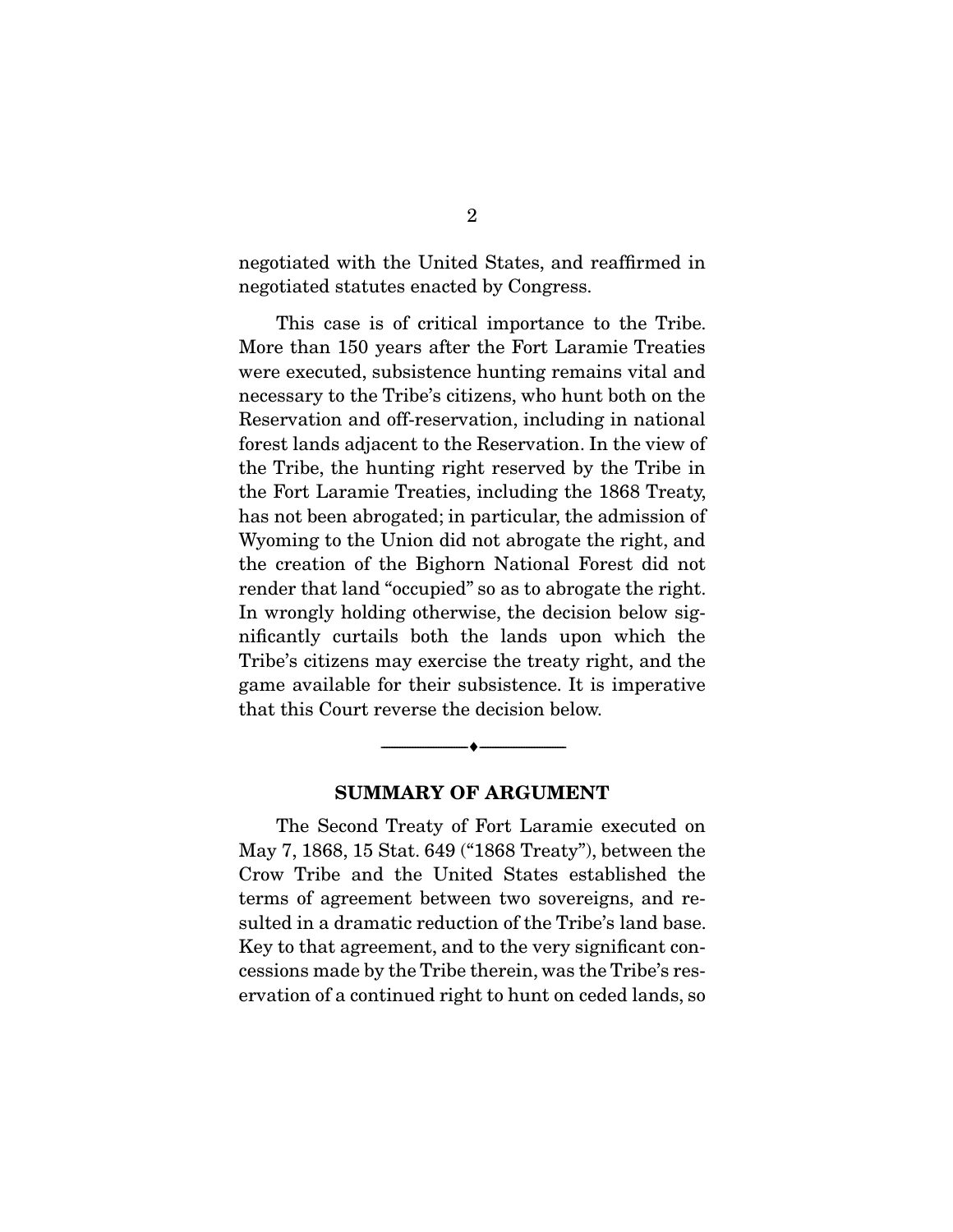long as certain conditions persisted. The ongoing ability to draw sustenance from those lands was undeniably the understanding held by the Tribe, through the eleven chiefs and headmen who signed the 1868 Treaty, and continues to be the understanding of the elected leadership of the Tribe and Tribal citizens today. Under the legal framework set forth by this Court, that understanding is the basis for interpreting the terms of the 1868 Treaty and its ongoing viability.

 The Tribe fully supports the arguments of Mr. Herrera in his brief, and offers this brief to advance two additional arguments. First, the distinctive history of the Crow demonstrates why the Tribe expressly reserved an off-reservation hunting right in the 1868 Treaty, and why that right continues today. The 1868 Treaty, itself, enumerates the only circumstances under which that treaty right might end: the settlement of former Crow lands, the extermination of game, or warfare between the Crow and the United States. However, none of these conditions has come to pass in the Bighorn National Forest. And the condition urged by Wyoming as terminating the Tribe's off-reservation treaty hunting right – Wyoming's statehood – is a condition that this Court, in *Minnesota v. Mille Lacs Band of Chippewa Indians*, 526 U.S. 172 (1999), and others have repeatedly rejected, finding it insufficient to terminate a treaty right.

 Second, other interpreters of the 1868 Treaty, including the Tribe itself and the United States, have concluded that the Tribe's off-reservation treaty hunting right continues in force, and courts addressing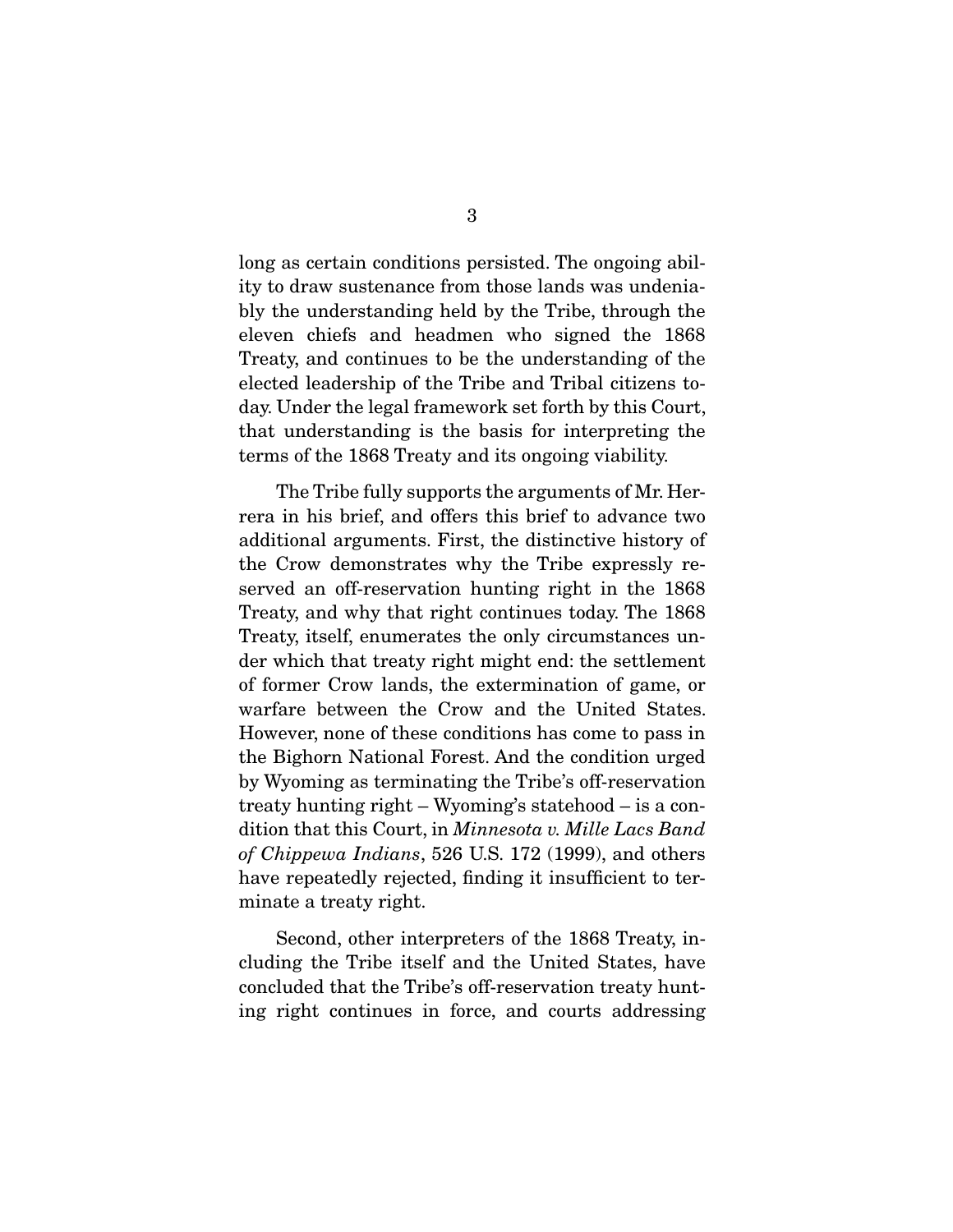similar treaties have upheld treaty rights in those agreements. Wyoming, however, believes otherwise and builds its argument upon the bones of two demonstrably wrong cases: *Ward v. Race Horse*, 163 U.S. 504 (1896), and *Crow Tribe of Indians v. Repsis*, 73 F.3d 982 (10th Cir. 1995). This Court's decision in *Mille Lacs*, however, provides the correct legal analysis to determine the ongoing viability of precisely the type of treaty provision at issue here. Under that analysis, Article IV of the 1868 Treaty remains in effect, and Wyoming's effort to prevent citizens of the Tribe such as Mr. Herrera from exercising treaty hunting rights in the Big Horn National Forest must fail.

 As discussed in greater depth in the brief filed by *amici* McCleary, Pease, Swank, and Wynne, the Tribe's citizens still require access to big game, such as elk, for basic nourishment, and, beyond mere survival, to build a healthy and sustainable future. The 1868 Treaty secures the Tribe's hunting right on unoccupied lands of the United States, including the Bighorn Forest, and Congress has not abrogated that right. Therefore, this Court should reverse the decision below.

#### HISTORICAL BACKGROUND

--------------------------------- ---------------------------------

 1. The traditional homelands of the Crow Tribe around the period of initial contact with non-Indians encompassed an area that now comprises parts of Montana, Wyoming, and the Dakotas. *Montana v. United States*, 450 U.S. 544, 547 (1981); First Treaty of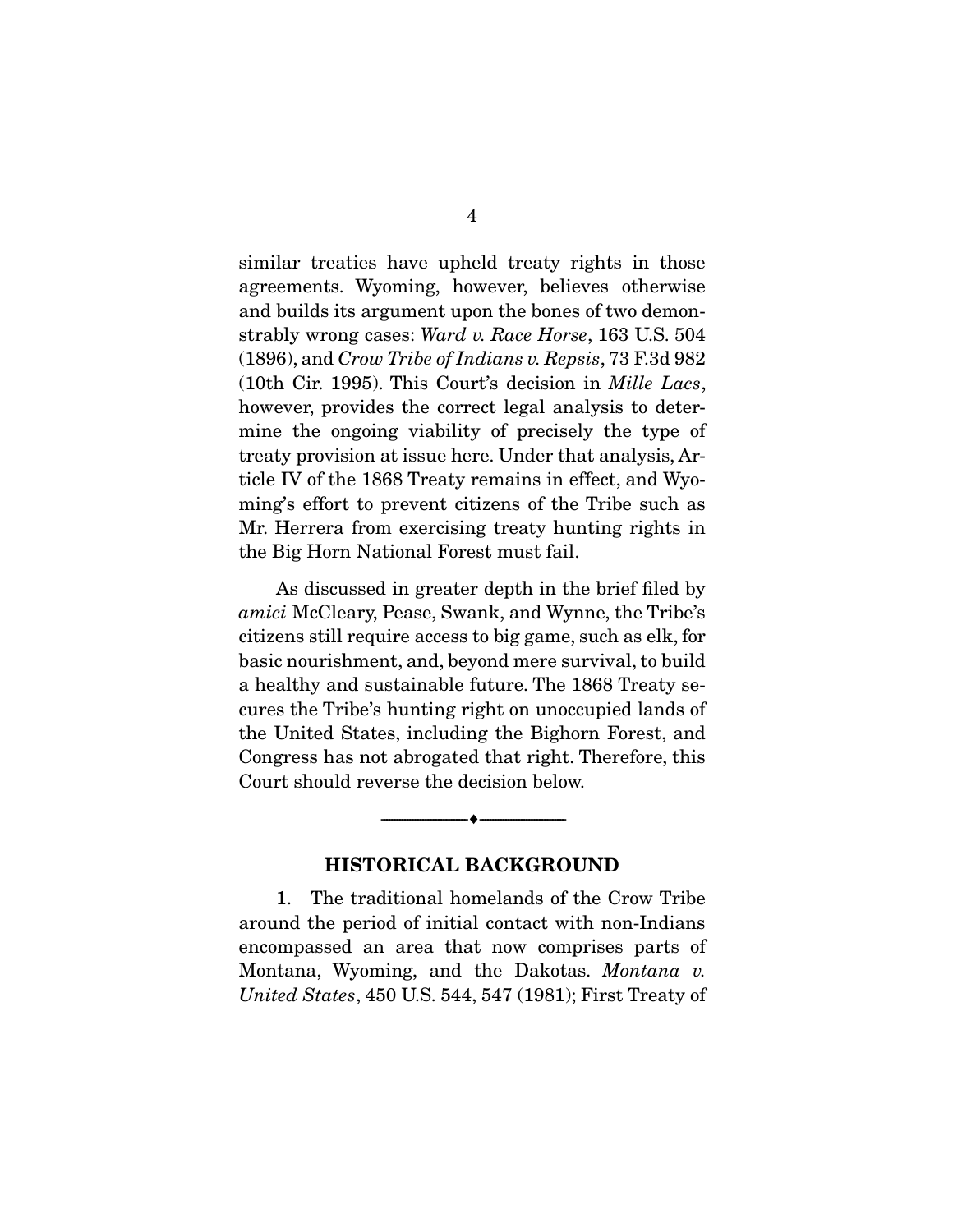Fort Laramie with the Crow Tribe, Sept. 17, 1851, 11 Stat. 749 ("1851 Treaty") and 2 Charles Kappler, *Indian Affairs: Laws and Treaties* 594 (1904).3

 The Bighorn Mountains, including the lands encompassed today by the Bighorn National Forest, historically made up both the geographic and the spiritual heart of Crow territory. Tribal oral history includes the story of Big Metal, a Crow Indian hero whose life was saved by seven bighorn sheep, who in return required that the mountains where they lived and the great river flowing through henceforth be known by their name: Bighorn. Emerson Lee Bull Chief, *Belief Ways of the Apsaalooke: Development of a Culture Through Time and Space* 98-105 (May 2016) (unpublished Ph.D. dissertation, Montana State University) (*available at* https://scholarworks.montana.edu/ xmlui/bitstream/handle/1/13778/BullChiefE0816.pdf ? sequence=4); Charles Crane Bradley, Jr., *The Handsome People: A History of the Crow Indians and the Whites* 42 (1991). Cloud Peak, in the Wyoming portion of the Bighorn Mountains, holds tremendous spiritual

<sup>&</sup>lt;sup>3</sup> The 1851 Treaty identified the Tribe's territory as follows: [C]ommencing at the mouth of the Powder River on the Yellowstone; thence up [the] Powder River to its source; thence along the main range of the Black Hills and Wind River Mountains to the head-waters of the Yellowstone River; thence down the Yellowstone River to the mouth of Twenty-five Yard Creek; thence to the head waters of the Muscle-shell River; thence down the Muscle-shell River to its mouth; thence to the headwaters of Big Dry Creek, and thence to its mouth.

<sup>1851</sup> Treaty, art. V; Kappler, *supra*, at 595.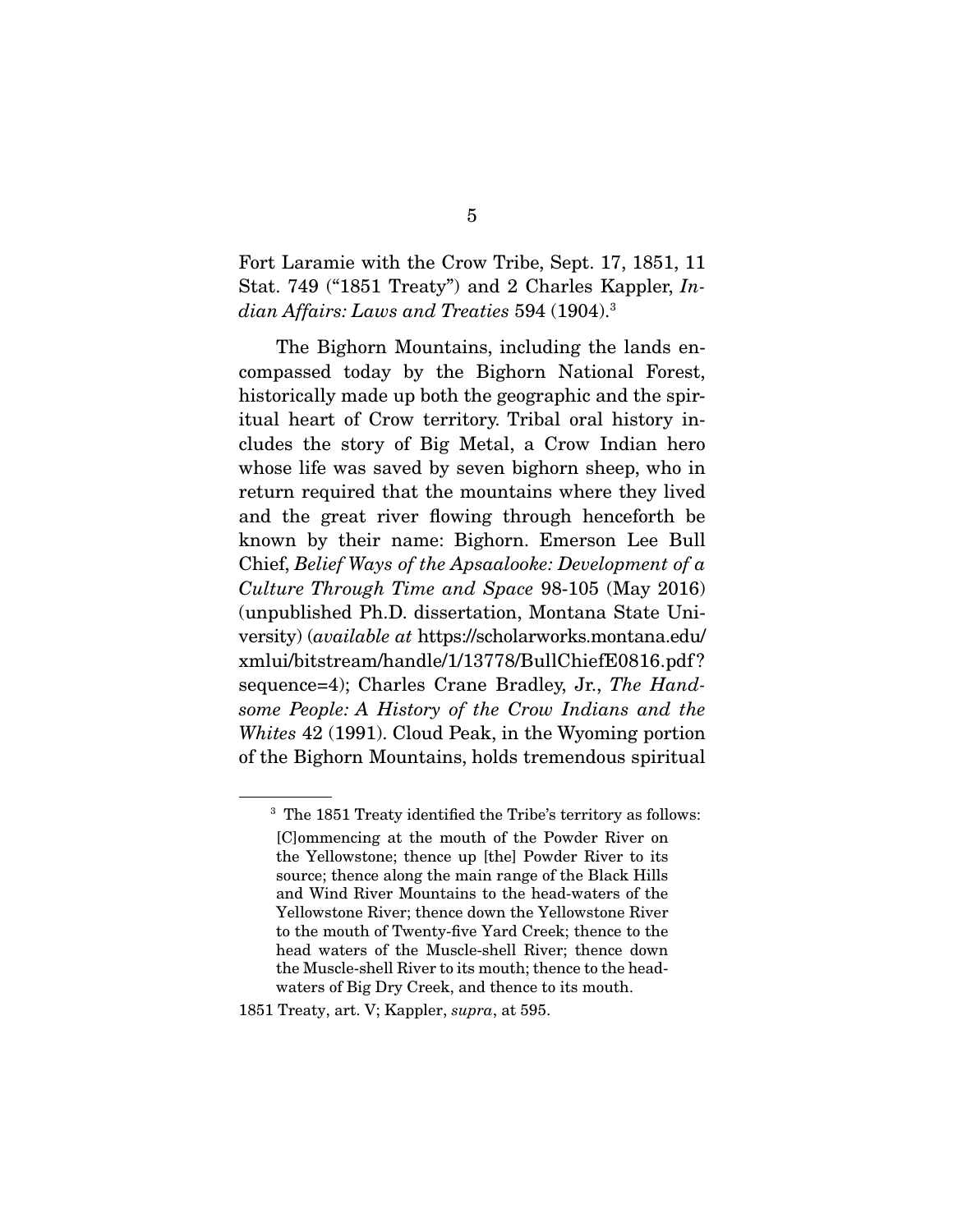significance to the Tribe as a site where many Tribal leaders and heroes fasted. It is also the location where the Tribe believes the Creator gave a sacred tobacco plant to the Tribe after a long migration to show that this region was where they were meant to remain. Bull Chief, *supra*, at 75-76; *see also* Frederick E. Hoxie, *Parading Through History: The Making of the Crow Nation in America, 1805-1935* 84 (1995) ("Hoxie, *Parading*") ("tobacco planting among the Crow was universally associated with the group's special claim to the area immediate surrounding the Bighorn Mountains"). The Bighorn Mountains have remained a source of sustenance – both physical and spiritual – to the Tribe since that very early time, despite the many dramatic changes on the land since then.

 2. Prior to contact with non-Indians, the Crow were a nomadic people who depended on buffalo, elk, antelope, and deer for food, shelter, clothing, and many other uses. Frederick E. Hoxie, *The Crow* 24 (1989) ("Hoxie, *The Crow*"); Robert H. Lowie, *The Crow Indians* xiv, 72 (2d ed. 1958). Although the Tribe was best known for hunting buffalo, the Crow have always held elk in high esteem and had many uses for elk meat and other parts of the animal.<sup>4</sup> For the Crow,

<sup>4</sup> Dresses decorated with the two ivory teeth from each elk are the quintessential Crow Indian woman's formal attire, with a dress decorated by hundreds of ivory elk teeth demonstrating esteem, as well as the hunting prowess of the wearer's spouse and/or relatives. *See* Photographs, Appendix to Crow *Amicus* Brief ("Crow App.") 1a-7a. In 1852, Swiss explorer Rudolph Kurz noted during his visit to the Crow the high value of these elk teeth. Rudolph Kurz, *Journal of Rudolph Friederich Kurz: An Account of*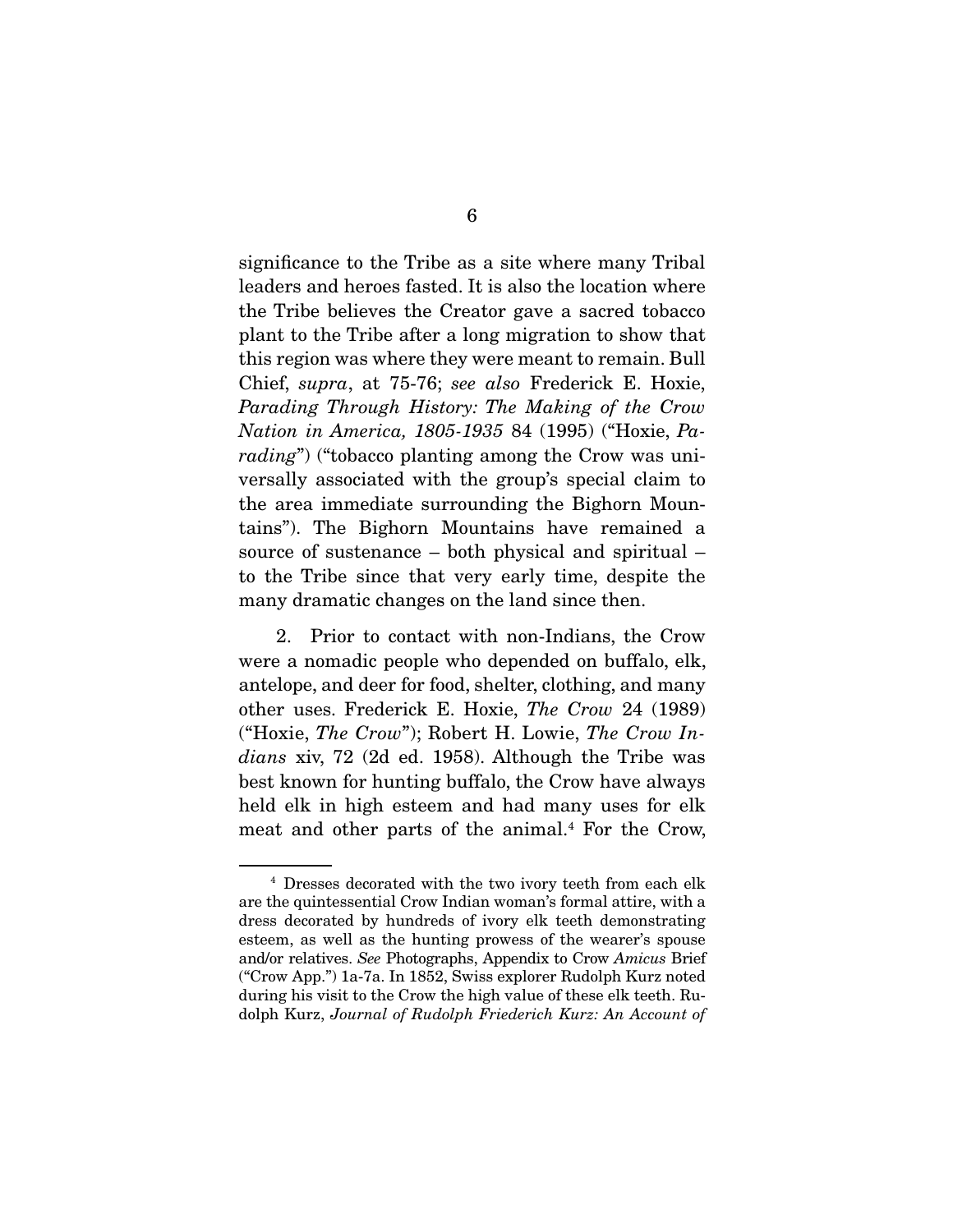hunting "was almost an everyday occupation." Thomas Yellowtail, *Yellowtail: Crow Medicine Man and Sun Dance Chief, An Autobiography* 45 (Michael Oren Fitzgerald ed., 1991). Children learned the skills essential for hunting and cleaning game from an early age, and soon were engaged in hunting rabbits and other small game around the camp. Lowie, *supra*, at 35-36, 72. A successful hunt provided much more than meat: "Without it there would have been no horn cups or spoons, no rawhide or leather, hence no robes or tipi covers or containers, not even for the boiling of food." *Id.* at 72, *see also id.* at xv. Little wonder, then, that the hunt carried great religious significance to the Crow. Yellowtail, *supra*, at 37 ("Each major hunt started with the purification of a sweat bath and a prayer. In every case, the offering of a smoke and a prayer was always present. . . . We are given animals for a purpose, and through our knowledge of animals and Nature, we come closer to the Maker of All Things Above.").

 3. "In the 19th century, warfare between the Crows and several other tribes led the tribes and the United States to sign the First Treaty of Fort Laramie of 1851, in which the signatory tribes acknowledged

*His Experiences Among Fur Traders and American Indians on the Mississippi and the Upper Missouri Rivers During the Years 1846 to 1852* 80, 251-52 (J.N.B. Hewitt ed., Myrtis Jarrell trans. 1937). ("Among the Crow Indians originated that singular style of trimming, for women doeskin garments, with rows on rows of elk's teeth placed horizontally across front and back . . . one hundred of them cost as much as a pack horse[.]"). Modern day dresses are made using a combination of some real elk teeth and replica elk teeth carved from bone or molded from other materials.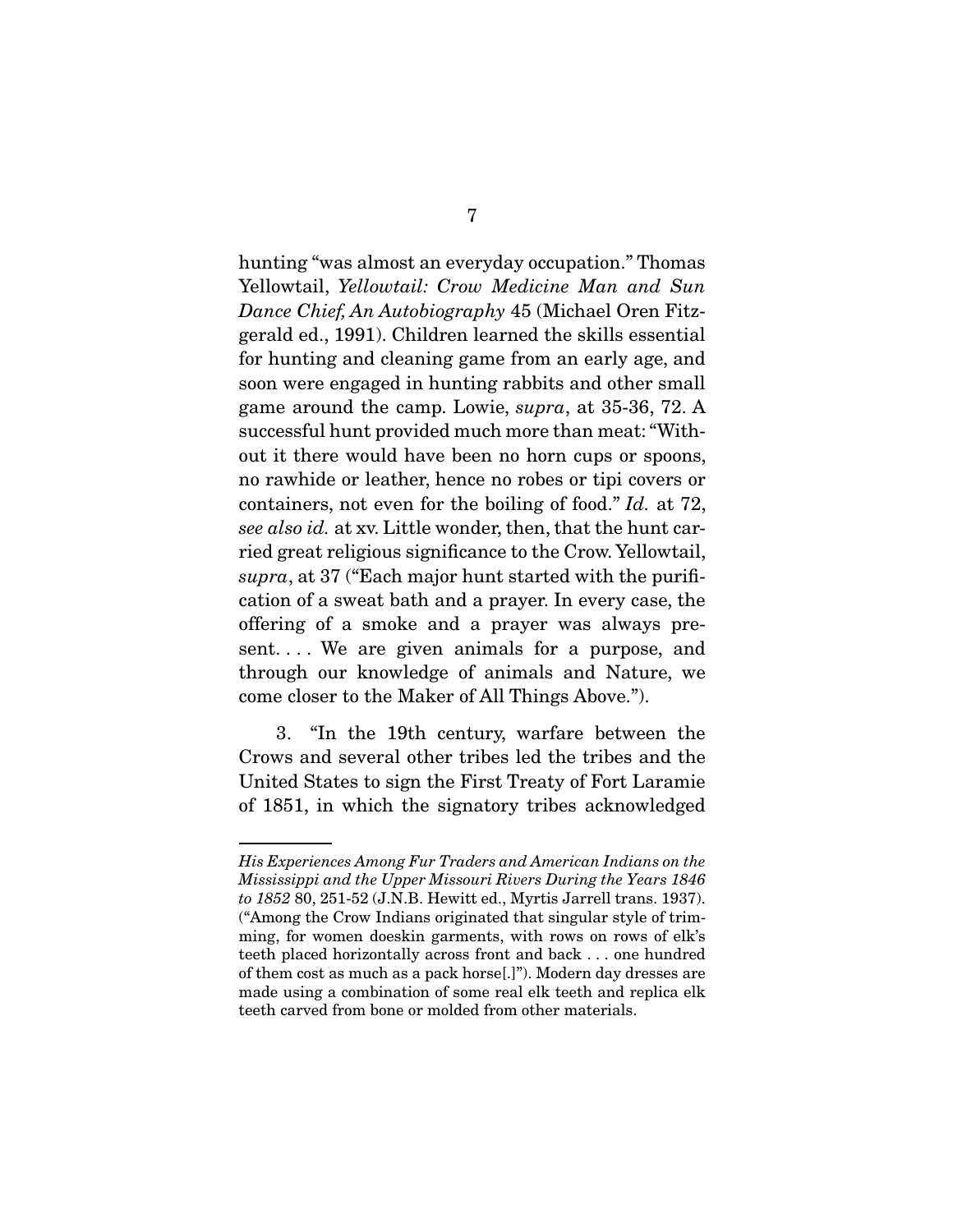various designated lands as their respective territories." *Montana*, 450 U.S. at 547-48 (citing 1851 Treaty). In delineating their individual territories, however, the 1851 Treaty's signatory tribes "[did] not surrender the privilege of hunting, fishing, or passing over any of the tracts of country heretofore described." 1851 Treaty, art. V; Kappler, *supra*, at 595.

 4. The United States and the Tribe met again at Fort Laramie in 1867 to negotiate a new treaty. *See generally* Inst. for the Dev. of Indian Law, *Proceedings of the Great Peace Commission of 1867-1868* (1975) ("*Proceedings*"). On November 12, 1867, Commissioner of Indian Affairs N.G. Taylor explained to the Tribe's representatives the United States' purpose:

We desire to set apart a tract of your country as a home for yourselves and your children forever, upon which your great Father will not permit the white man to trespass. We wish you to make out a section of country that will suit you for this purpose. When that is set apart, we desire to buy of you the right to use and settle the rest, *leaving to you, however, the right to hunt upon it as long as the game lasts*.

*Id.* at 86 (emphasis added). Three representatives of the Tribe, Bear's Tooth, Black Foot, and Wolf Bow, each expressed their desire for peace with the United States, but also the importance of maintaining their way of life, including the hunt. *See, e.g.*, *id.* at 88 (quoting Bear's Tooth: "You talk about farming for me and raising stock. I don't like to hear that. I was raised on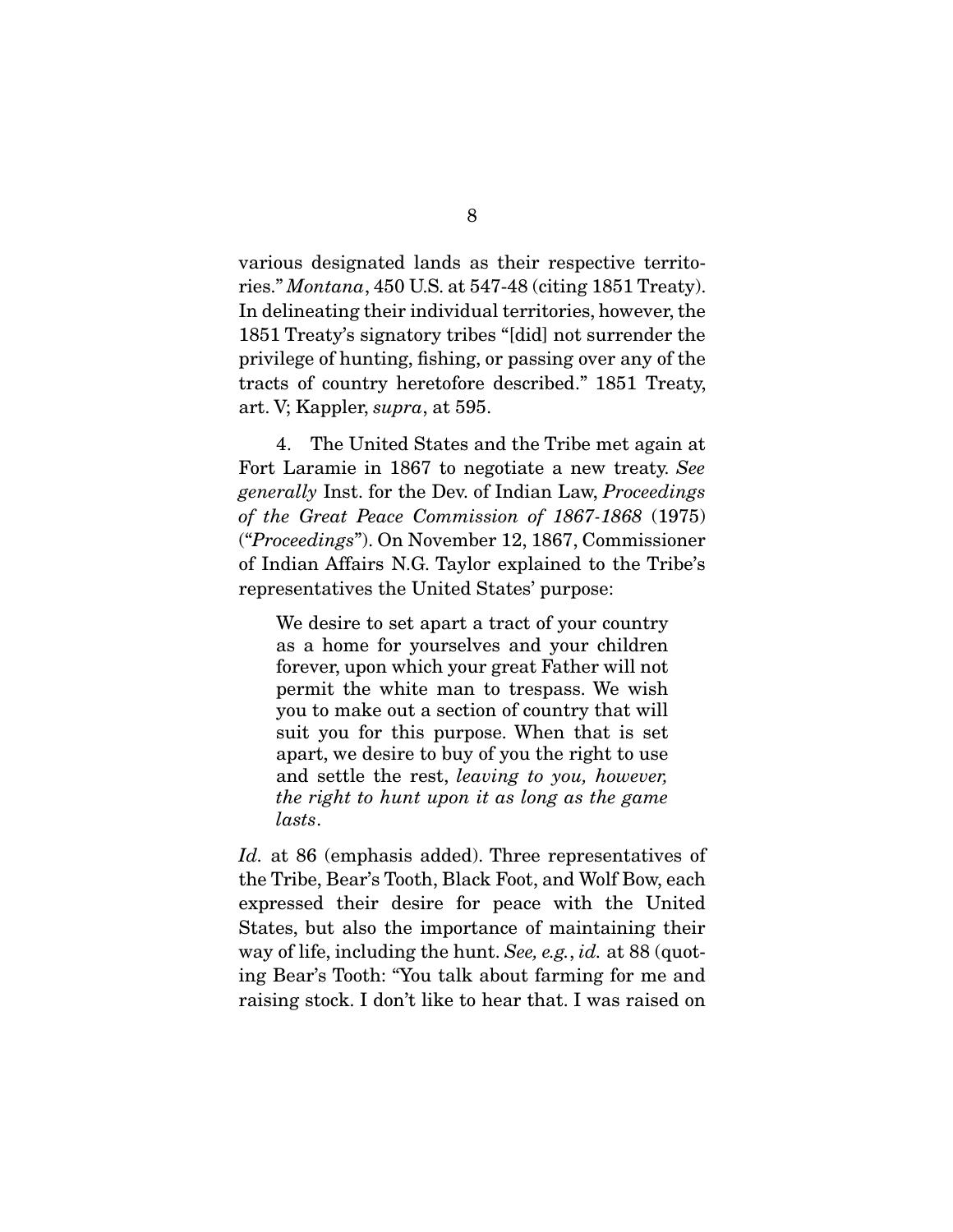game and I would like to live as I was raised. . . . We want to kill our own game and be glad. All of the Crows feel as I do.").<sup>5</sup> The following day, Bear's Tooth told the treaty commissioners that he would bring the United States' offer to the Tribe. *Id.* at 91.

 The following spring, the Tribe and the United States executed the Treaty Between the United States of America and the Crow Tribe of Indians, which set forth the boundaries of the Tribe's original Reservation on the southern border of the Montana Territory. 1868 Treaty, art. II. In that treaty, the Tribe reserved for itself "the right to hunt on the unoccupied lands of the United States so long as game may be found thereon, and as long as peace subsists among the whites and Indians on the borders of the hunting districts." *Id.* art. IV.

 5. After the signing of the 1868 Treaty and the establishment of the Reservation, the Tribe suffered hunger as the United States failed to deliver rations as promised, and access to big game on the Reservation was limited with the decline of the buffalo herds. Letter from Lewis H. Carpenter, Indian Agent ("Agent Carpenter"), to J.Q. Smith, Comm'r of Indian Affairs

<sup>5</sup> *See also* Hoxie, *The Crow*, *supra*, at 71 ("Sits in the Middle of the Land, a powerful 70-year-old Mountain Crow leader, spoke for the tribe at these proceedings. Fearing that his people would eventually lose all of their land otherwise, he accepted a substantial reduction in the tribe's territory on the condition that the U.S. government establish a permanent Crow homeland *and guarantee them the right to hunt in unoccupied areas of the Plains*.") (emphasis added).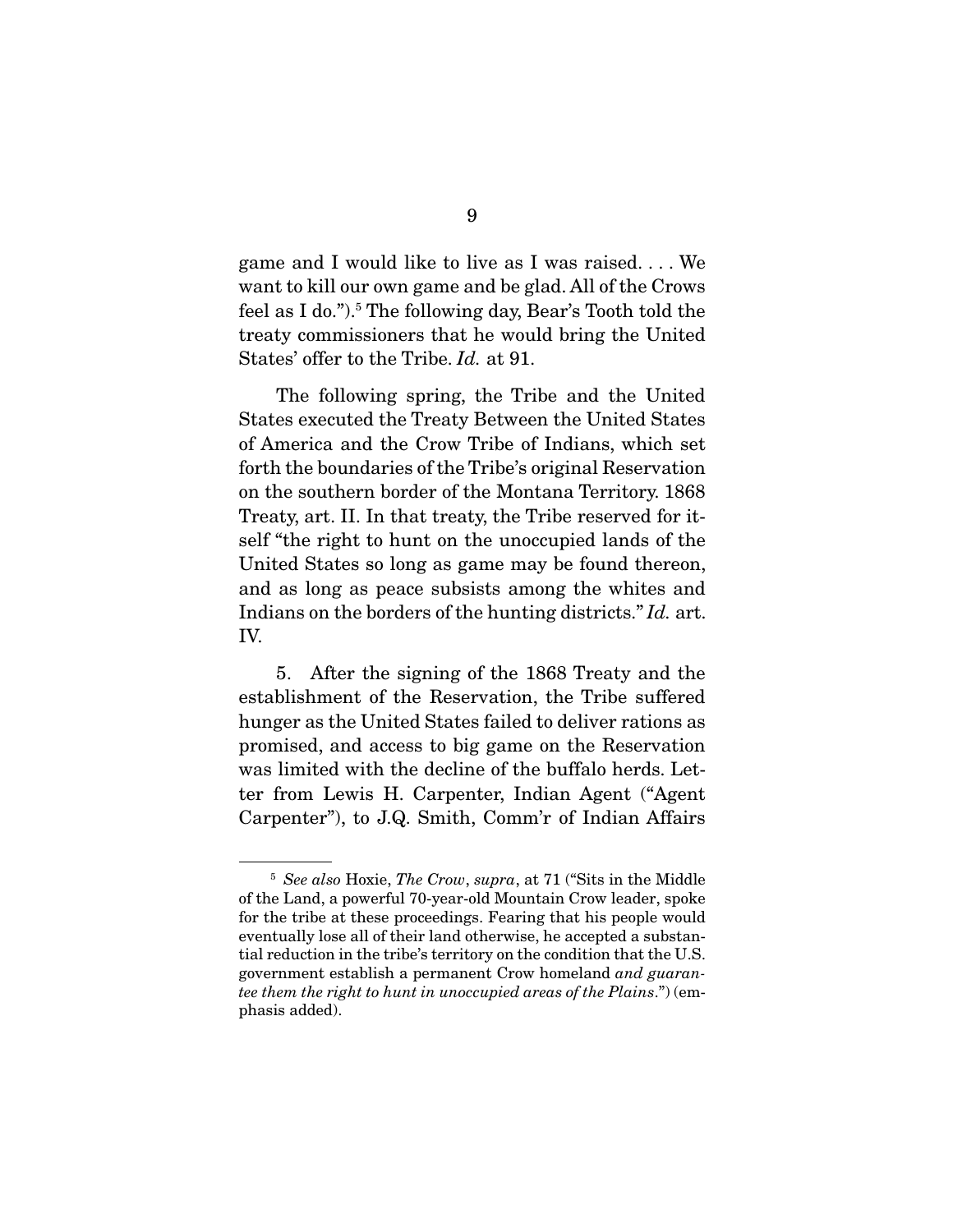(Feb. 10, 1877), Crow App. 8a ("These Indians have not the rations called for under the schedule of articles contained in the letter referred to, having only beef and flour, and none of the latter for several weeks prior to the 7th last [sic]."); Letter from H.J. Armstrong, Indian Agent ("Agent Armstrong"), to General Hatch of Fort Custer ("Gen. Hatch") (July 17, 1882), Crow App. 8a ("[T]here is nothing on their reservation to subsist them and our supplies for this agency will subsist them over four months in the year."). Federal representatives, including the U.S. agent on the Reservation, Henry Armstrong, were largely indifferent to the Tribe's plight. Hoxie, *Parading*, *supra*, at 139 ("Even when crop failure left the tribe 'pretty hungry,' Armstrong insisted there was no need for expanded government support, . . . [writing to the Commissioner of Indian Affairs that] 'A little starving will be good for them.'").

 As a result, Crow hunters depended on the Article IV off-reservation hunting rights to survive. Most of the Tribe hunted big game "in the sheltered valleys and river bottoms to the south and east" of the Reservation, in the lands that today make up the Bighorn National Forest. *Id.* at 20. In the early 1880s, Armstrong wrote to his superiors in Washington to describe this state of affairs: "[i]t is a mistake . . . to suppose that there is any game on this reservation for the Crows to hunt. There is none and they have to go outside to get elk and deer." Letter from Agent Armstrong to Hon. Hiram Price, Commissioner of Indian Affairs ("Comm'r Price") (Nov. 20, 1883), Crow App. 15a; Hoxie,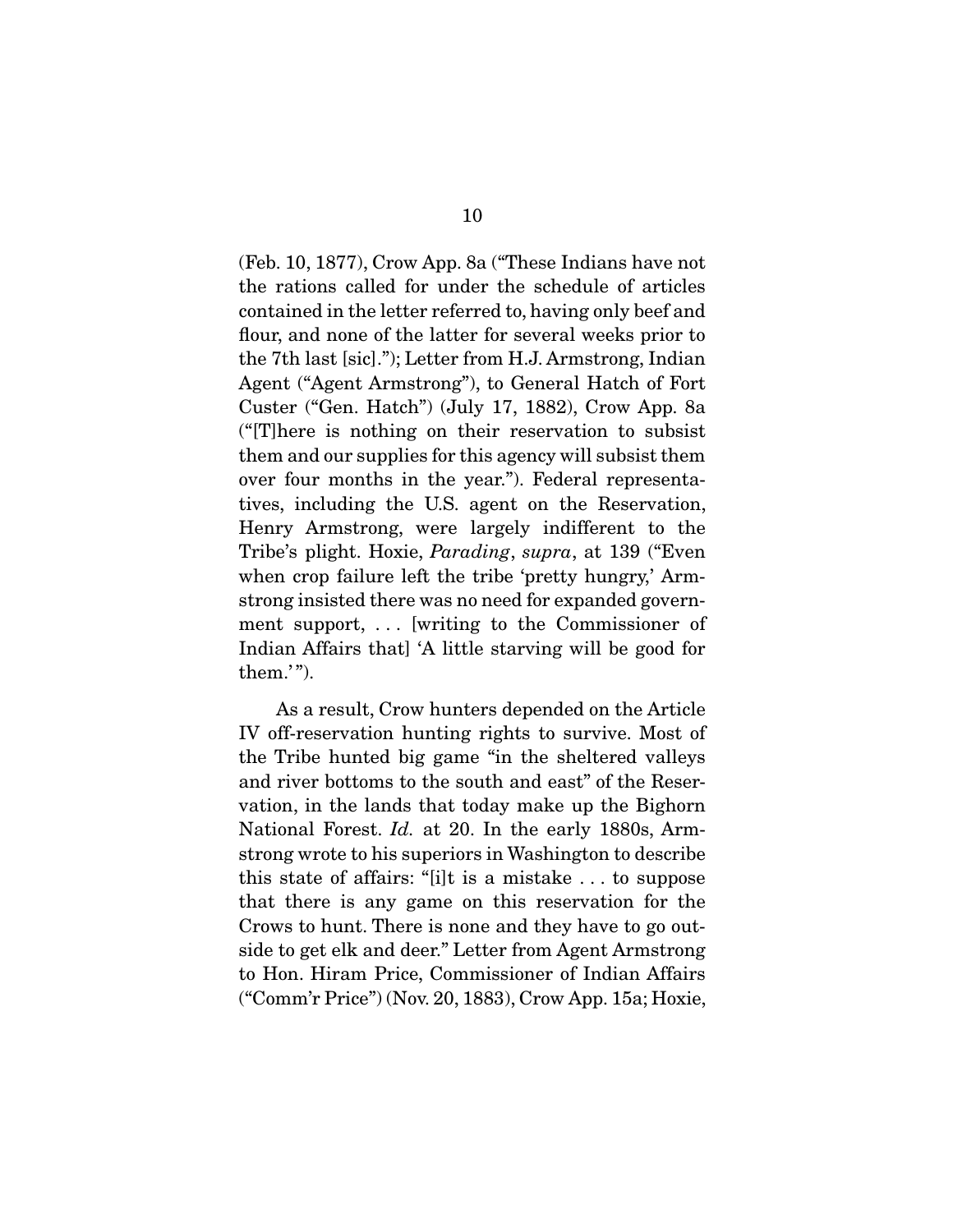*Parading*, *supra*, at 18, 282; *see also id.* at 115 ("Agent Armstrong reported during the winter of 1883-84 that 'the only way' the tribe had survived in recent years had been by leaving the reservation to hunt.").

 Federal officials at the Crow Agency also frequently acknowledged the Tribe's legal right under Article IV of the 1868 Treaty to engage in off-reservation hunting. In 1881, Indian Agent A.R. Keller ("Agent Keller") wrote to Comm'r Price, discussing candidly the 1868 Treaty's provision on off-reservation hunting:

[T]he Treaty of 1868 not only did not forbid the Indians from hunting off the reserve but went so far as to guarantee them that right, and it will be seen that they have just cause of serious complaints. Of these facts, the Indians are not ignorant and it presents the Government in the light of not only acting unjustly but unlawfully as well. Our Government is certainly too great, too powerful, and too just to merit such a verdict. If we would civilize the Indians, let us by all means be fair and just to him, and ourselves observe the law we would enforce upon him.

Letter from Agent Keller to Comm'r Price (Sept. 3, 1881), Crow App. 17a. The following year, Agent Armstrong wrote to Gen. Hatch, describing the need for the Crows to hunt off-reservation and acknowledging their right to do so:

[T]here is nothing on their reservation to subsist them[.] . . . By the terms of the 4th article of the treaty of 1868, the Crows have the right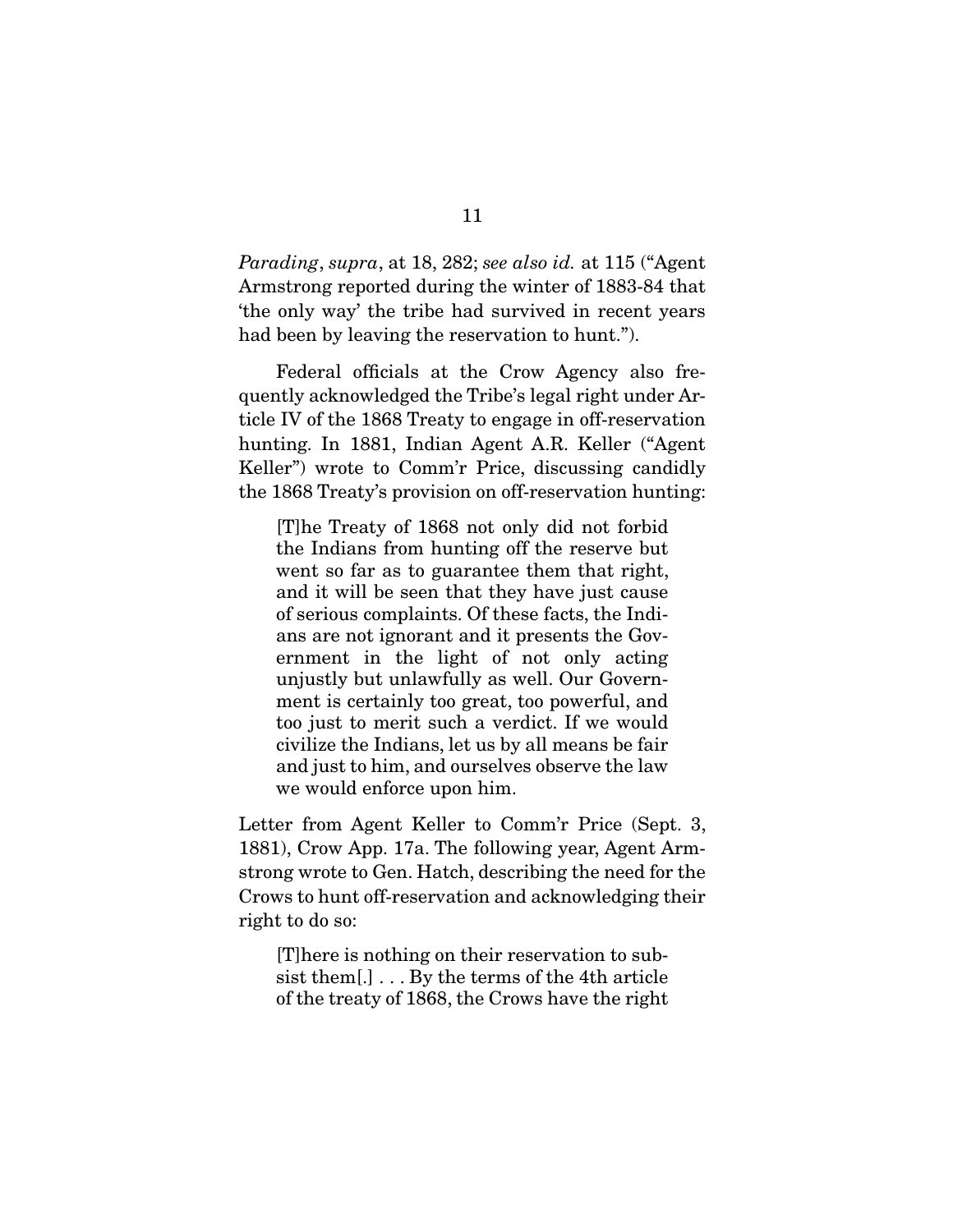to hunt upon the unoccupied lands of the United States, so long as game may be found thereon, and the land where the buffalo roam at large can hardly be called occupied, so that I really think that my Indians have the right to go outside their own country after buffalo, although I have been careful not to tell them so, but always the contrary.

Letter from Agent Armstrong to Gen. Hatch (July 17, 1882), Crow App. 12a-13a. Even as Armstrong professed his belief to other U.S. officials that the Crows had a right to hunt off-reservation, he admonished them for doing so. Hoxie, *Parading*, *supra*, at 139 (Armstrong "lectured the tribal headmen to keep their people at home and at work [farming]. He believed those who left the reservation [to hunt] should be jailed and punished.").

 6. The continued importance of the Tribe's offreservation treaty hunting right is demonstrated by the need of the Tribal citizens residing on or near the Reservation for reliable, healthy, and accessible sources of food.6 Since the execution of the 1868 Treaty, the Tribe has exercised the right to hunt outside of the Reservation on unoccupied lands of the United States,

<sup>6</sup> Traditional foods and subsistence lifestyles are important to improving the health and well-being of Native Americans. *See generally* Charlene Compher, *The Nutrition Transition in American Indians*, 17 J. Transcultural Nursing 217, 217-22 (2006) ("To improve [American Indian] health and survival, the obesity epidemic must be approached in a concerted, culturally appropriate manner with encouragement of traditional foods and safe opportunities for physical activity."); *see also* Br. for *Amici* McCleary, Pease, Swank, Wynne, and Neelon.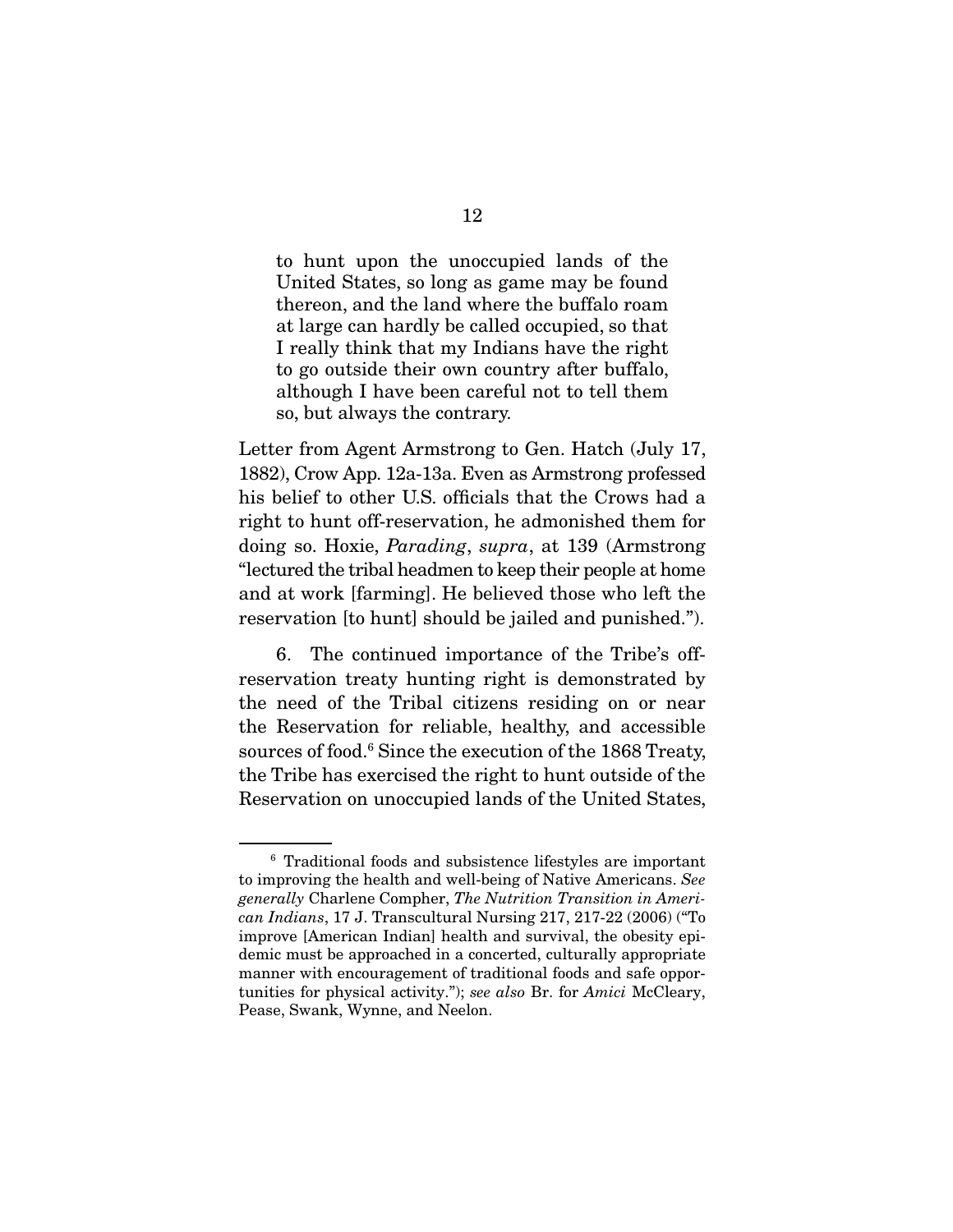including in the Bighorn National Forest, sometimes encountering opposition from Wyoming state law enforcement. In the early 1970s, Paul Bad Horse, Sr. was cited for hunting on the Wyoming side of the Bighorns by Wyoming state officials. The court dismissed the charges when the U.S. Department of Interior intervened on Mr. Bad Horse's behalf, asserting that he was entitled, under Article IV of the 1868 Treaty, to hunt on unoccupied lands of the United States such as the Bighorn National Forest. Associated Press, *Crow Indian Cites Treaty in Game Rap*, *in* The Daily Plainsman, Oct. 13, 1972 (Huron, S.D.), at 9; *Wyoming Game Charges Dropped for Crow Man*, Char-Koosta News, Jan. 1, 1973 (Pablo, MT), at 6.

 Another documented incident of challenge by Wyoming state or local law enforcement to the exercise of the Article IV right occurred in 1989, when Crow citizen Thomas L. Ten Bear was cited by Wyoming State authorities and convicted for killing an elk in the Bighorn National Forest without a state hunting license. *Repsis*, 73 F.3d at 985. The Tribe and Ten Bear unsuccessfully sought declaratory judgment that the Tribe and its citizens had a continuing right to hunt offreservation on unoccupied lands of the United States, including the Bighorn National Forest. *Id.* at 982. Relying on this Court's opinion in *Race Horse*, the Tenth Circuit concluded that "[t]he Tribe's right to hunt reserved in the Treaty with the Crows, 1868, was repealed by the act admitting Wyoming into the Union." *Repsis*, 73 F.3d at 992. The Tenth Circuit stated in the alternative that, as a result of the creation of the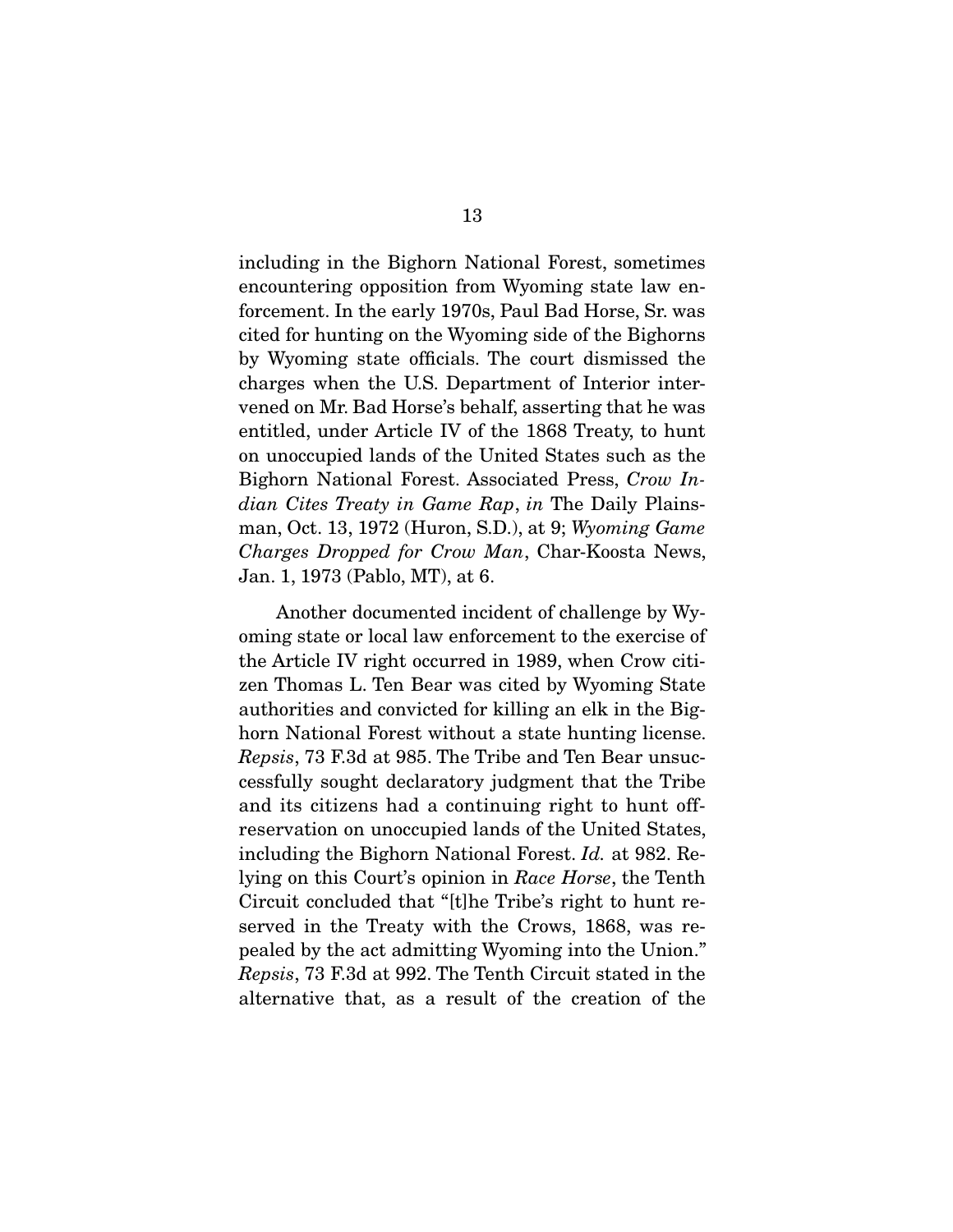Bighorn National Forest, the Forest's lands were no longer "unoccupied lands of the United States" upon which the Tribe's citizens could exercise their treatyguaranteed off-reservation hunting right. *Id.* at 993.

 7. The viability of *Ward* and *Repsis* was fatally undermined when this Court decided *Mille Lacs*. 526 U.S. 172 (1999). In rejecting Minnesota's reliance on *Race Horse*, this Court held in *Mille Lacs* that "*Race Horse* rested on a false premise," and clarified that "Indian treaty rights can coexist with state management of natural resources." *Id.* at 204.

 8. In light of this repudiation of *Race Horse*  (and, by extension, of *Repsis*), and in commemoration of the 145th anniversary of the 1868 Treaty, the Tribe adopted a resolution reaffirming the policy of the Tribe to fully exercise the off-reservation hunting rights reserved by the 1868 Treaty, including in the Bighorn National Forest. Crow Tribe Joint Action Resolution No. 13-09 (May 7, 2013)<sup>7</sup> ("JAR 13-09" or the "Resolution"), https://www.ctlb.org/wp-content/uploads/2015/09/ JAR-13-09-Excercising-Off-Reservation-Hunting-Rights. pdf.

 9. As set forth in greater detail by Mr. Herrera, *see* Petitioner's Brief for Certiorari at 13-17, in January, 2014, Mr. Herrera went hunting with a group of other tribal citizens in order to provide food for their

<sup>7</sup> The full title of the Resolution is "A Joint Action Resolution of the Crow Tribe to Enact and Declare Official Crow Tribal Policy of Fully Exercising Off-Reservation Hunting Rights Pursuant to the 1868 Fort Laramie Treaty."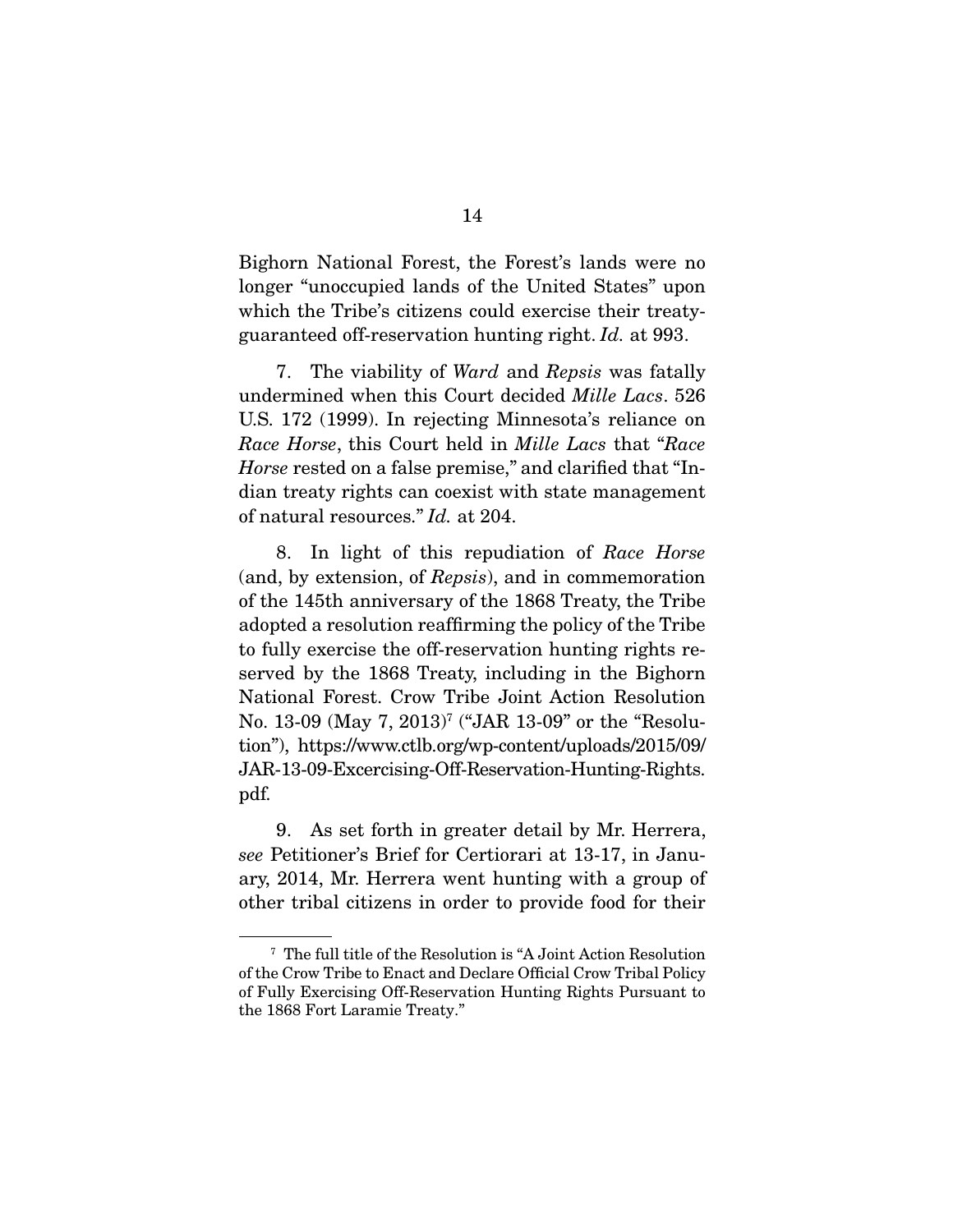families and others in the tribal community. The group sighted a small group of elk on the Reservation; followed it across the Montana-Wyoming state line into the Bighorn National Forest; killed, quartered, and packed three elk; and carried them back to their homes and families. Subsequently, Mr. Herrera was cited for taking antlered big game during a closed-hunting season and for being an accessory to the same. Mr. Herrera moved to dismiss on the grounds that his treaty-guaranteed off-reservation hunting right allowed him to hunt in the Bighorn National Forest. The Wyoming Circuit Court denied the motion, holding that it was "bound by" the Tenth Circuit's decision in *Repsis*. The Wyoming court concluded that this Court's *Mille Lacs* opinion "had no effect on the *Repsis* decision," and barred Mr. Herrera from asserting his treaty right at trial. Mr. Herrera was convicted on both charges, was fined \$8,000, given a one-year suspended jail sentence, and had his State of Wyoming hunting privileges suspended for three years. In April 2017, a single judge on the Wyoming District Court, acting in an intermediate appellate capacity, affirmed the Wyoming Circuit Court. Mr. Herrera timely appealed to the Wyoming Supreme Court, which denied review without explanation in a one-page order. Mr. Herrera filed his Petition for Writ of Certiorari to this Court on October 5, 2017. Herrera Pet. for Cert. On June 28, 2018, this Court granted Certiorari.

--------------------------------- ---------------------------------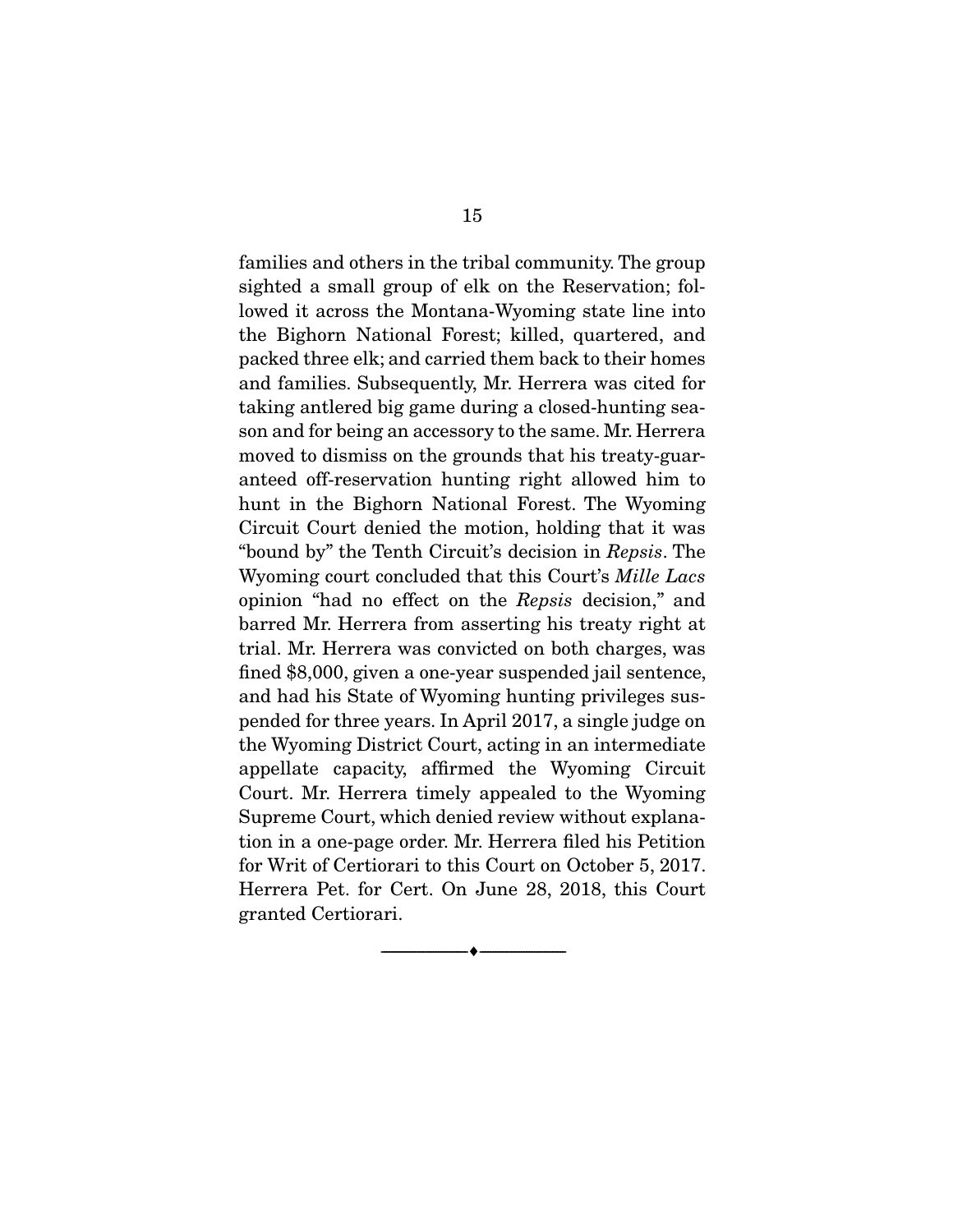#### ARGUMENT

 In the Fort Laramie Treaties, the Crow Tribe reserved for its citizens their inherent right to hunt on unoccupied lands within the Tribe's traditional territory, including those lands that today constitute the Bighorn National Forest. That fact is undisputed. And the historical record leaves no question that this offreservation hunting right remains in effect: the conditions spelled out in the 1868 Fort Laramie Treaty for the continuation of that right remain in place, and no act of Congress has clearly and unequivocally abrogated that right.

## I. THE CROW TRIBE'S OFF-RESERVATION HUNTING RIGHT IS CLEARLY RESERVED IN THE FORT LARAMIE TREATIES.

 There is no question that the Tribe, in both the 1851 Treaty and the 1868 Treaty, reserved its right to hunt on lands outside the present-day Reservation. 1851 Treaty and Kappler, *supra*, 594; 1868 Treaty; *see also United States v. Winans*, 198 U.S. 371 (1905) (describing treaties as "not a grant of right to the Indians, but a grant of rights from them – a reservation of those not granted"). The right retained in the 1851 Treaty was sweeping: the Crow (and other signatory Tribes) "do not surrender the privilege of hunting, fishing, or passing over any of the tracts of country heretofore described." 1851 Treaty and Kappler, *supra*, 595; *Montana*, 450 U.S. at 548. The 1868 Treaty provides that the Tribe "shall have the right to hunt on the unoccupied lands of the United States so long as game may be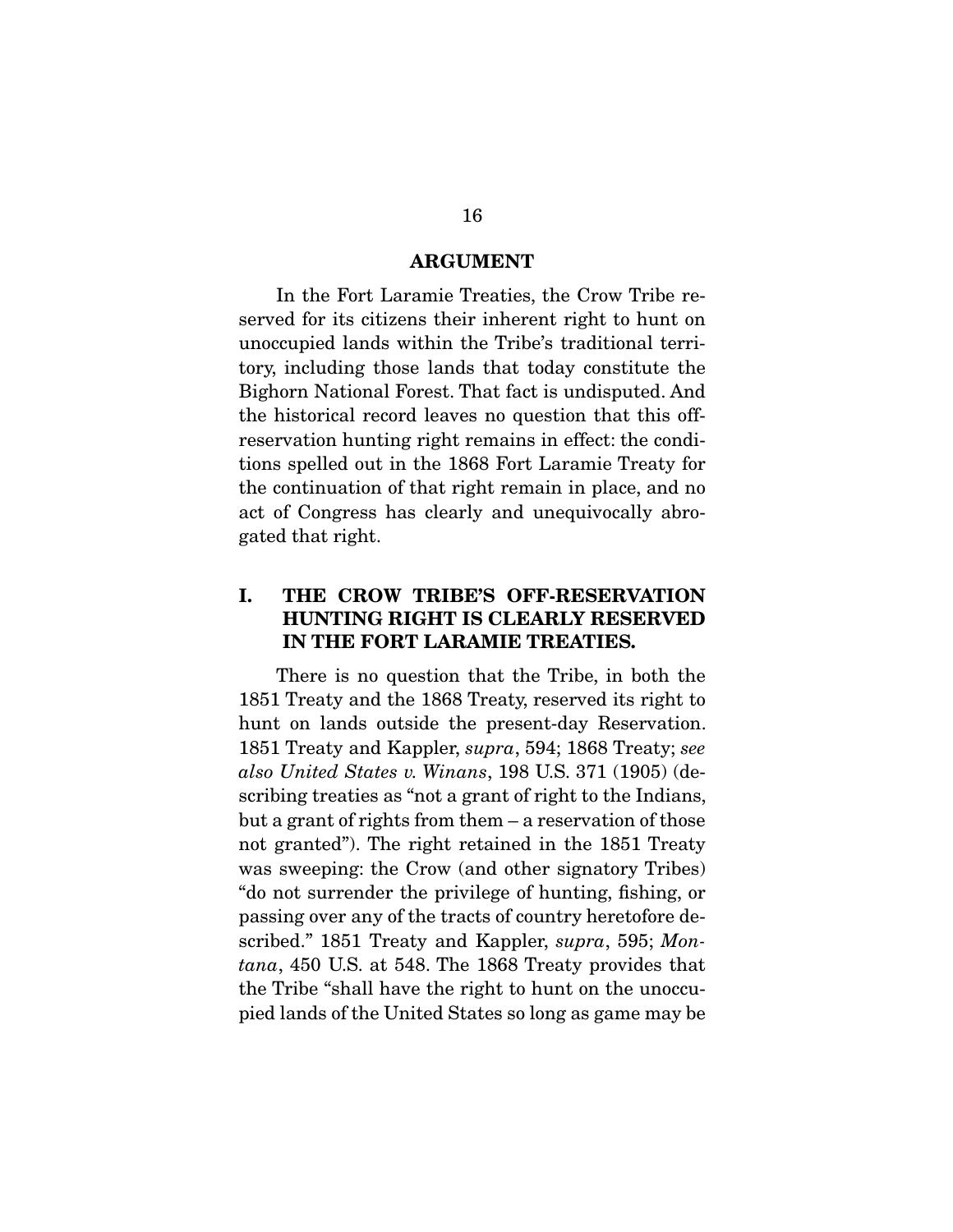found thereon, and as long as peace subsists among the whites and Indians on the borders of the hunting districts." 1868 Treaty, art. IV. Even Wyoming does not dispute that the 1868 Treaty established this right. Resp't Opp. for Cert. 3.

## II. THE CROW TRIBE'S OFF-RESERVATION HUNTING RIGHT CONTINUES IN FORCE TODAY.

### A. The Treaty Conditions Continue to this Day.

 The 1868 Treaty provides that the Tribe's off-reservation hunting right persists so long as four conditions are met: (1) the United States retains the lands; (2) the lands are unoccupied; (3) game may be found on those lands; and (4) there is peace between the United States and the Tribe. 1868 Treaty, art. IV. Each of those conditions continues to this day.

 1. The United States retains unoccupied lands, including the Bighorn National Forest, *see* Pet'r Br. for Cert. 21-24, within the territory ceded by the Tribe. The 1868 Treaty provides that citizens of the Tribe may hunt on "unoccupied lands of the United States," but does not define the term "unoccupied." 1868 Treaty, art. IV. As Petitioner has explained, however, the text of the 1868 Treaty demonstrates that both the Tribe and the United States understood "unoccupied" to mean not settled by non-Indians. *See* Pet'r Br. for Cert. 33-34. That understanding is consistent with the negotiations between Commissioner Taylor and the Tribe's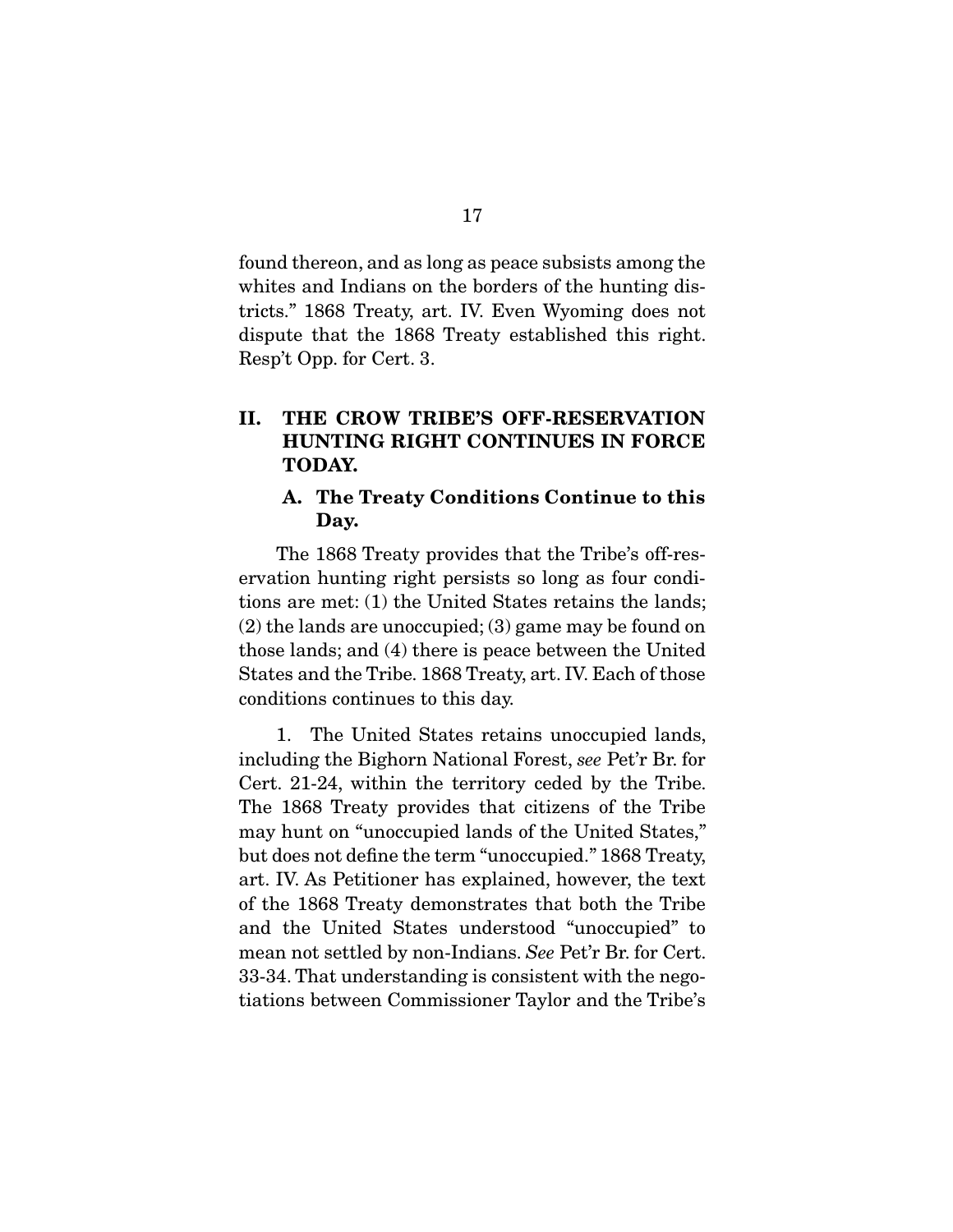representatives, where the parties discussed how "the white people are rapidly increasing . . . and occupying all the valuable lands" – thereby suggesting that the Tribe would have deemed lands lacking "the white people" and white settlements to be "unoccupied lands." Proceedings at 86; *see also* Pet'r Br. for Cert. 34-35. The historical record similarly shows that the United States understood the Crow's treaty hunting right to extend to those lands not "occupied by settlements," as demonstrated by Sen. James Harlan's explanation on the floor of the Senate:

There is, I think, in the same treaty, a provision permitting these Indians to hunt, so long as they can do so without interfering with the settlements. So long as outside lands, outside of the reservation, may not be occupied by settlements, and may be occupied by game, they may hunt the game.

Cong. Globe, 40th Cong., 3d Sess. 1348 (1869); *see also State v. Cutler*, 708 P.2d 853, 863 (Idaho 1985) (quoting Sen. Harlan).<sup>8</sup> Thus, there is no support in the Treaty or the historical record for Wyoming's argument that the creation of the Bighorn National Forest resulted in the "occupation" of the Forest and the termination of

<sup>8</sup> The fact that the Crow continued to hunt off-reservation in ceded lands throughout this period is further evidence of their understanding, as is the continued off-reservation hunting that continues through the present day. *See supra*, pp. 8-13. In addition, JAR 13-09, discussed in further detail at III, *infra*, states the current understanding of the Tribe as to the import and duration of Article IV of the 1868 Treaty, and is informed by the views of the Tribe's leadership, passed through several generations.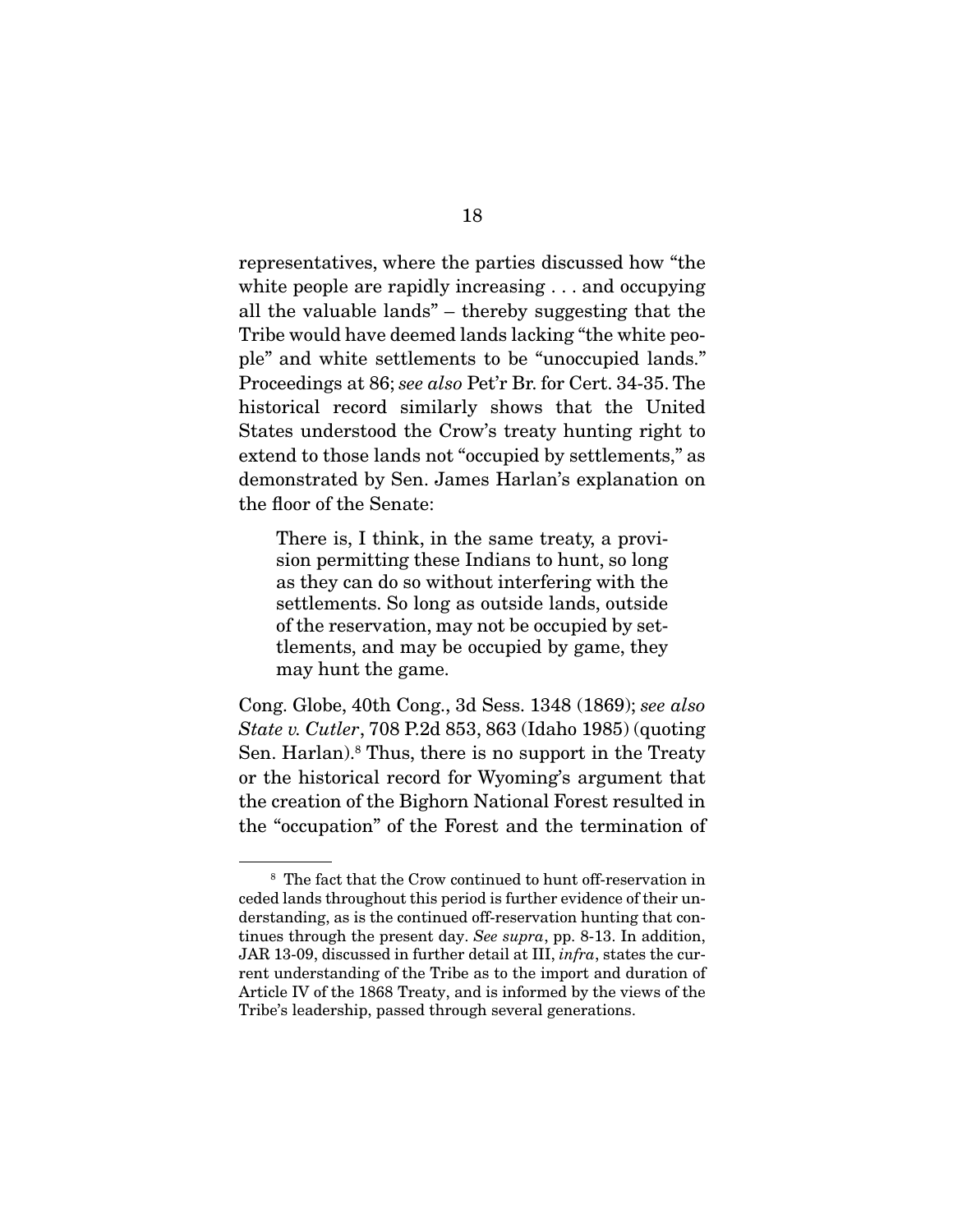the Tribe's off-reservation hunting right on those lands.

 2. Game is found on those lands – in fact, elk in particular are abundant. Wyoming's own Game & Fish Department reports that elk are abundant in the region. *Wyoming Statewide Hunting Season Forecast Revised 9-12-2017*, Wyo. Game & Fish Dep't, https://wgfd. wyo.gov/Hunting/Wyoming-Hunting-Forecast (last visited Sept. 5, 2018) (elk populations in Sheridan Region, which encompasses Bighorn National Forest, "exceed[ ] management objectives").

 3. Finally, there has been peace between the United States and the Tribe since the 1868 Treaty was executed. In fact, the Crow have been staunch allies of the United States both before and after that Treaty.

 In 1825, the Tribe and the United States entered into treaty "[f ]or the purpose of perpetuating the friendship which has heretofore existed" between the parties. Treaty with the Crow Tribe, Aug. 4, 1825, 7 Stat. 266. In the 1860s, the Crow refused entreaties to join Red Cloud's war against the United States. Hoxie, *Parading*, *supra*, 89. In the 1870s, the Tribe allied with the United States against the Sioux, Cheyenne, and Arapaho. As the Crow Chief Plenty-Coups explained, the Tribe provided scouts for the United States at the Little Bighorn for the purpose of preserving peace with the United States and preserving their territorial rights: "Our decision was reached, not because we loved the white man who was already crowding other tribes into our country, or because we hated the Sioux,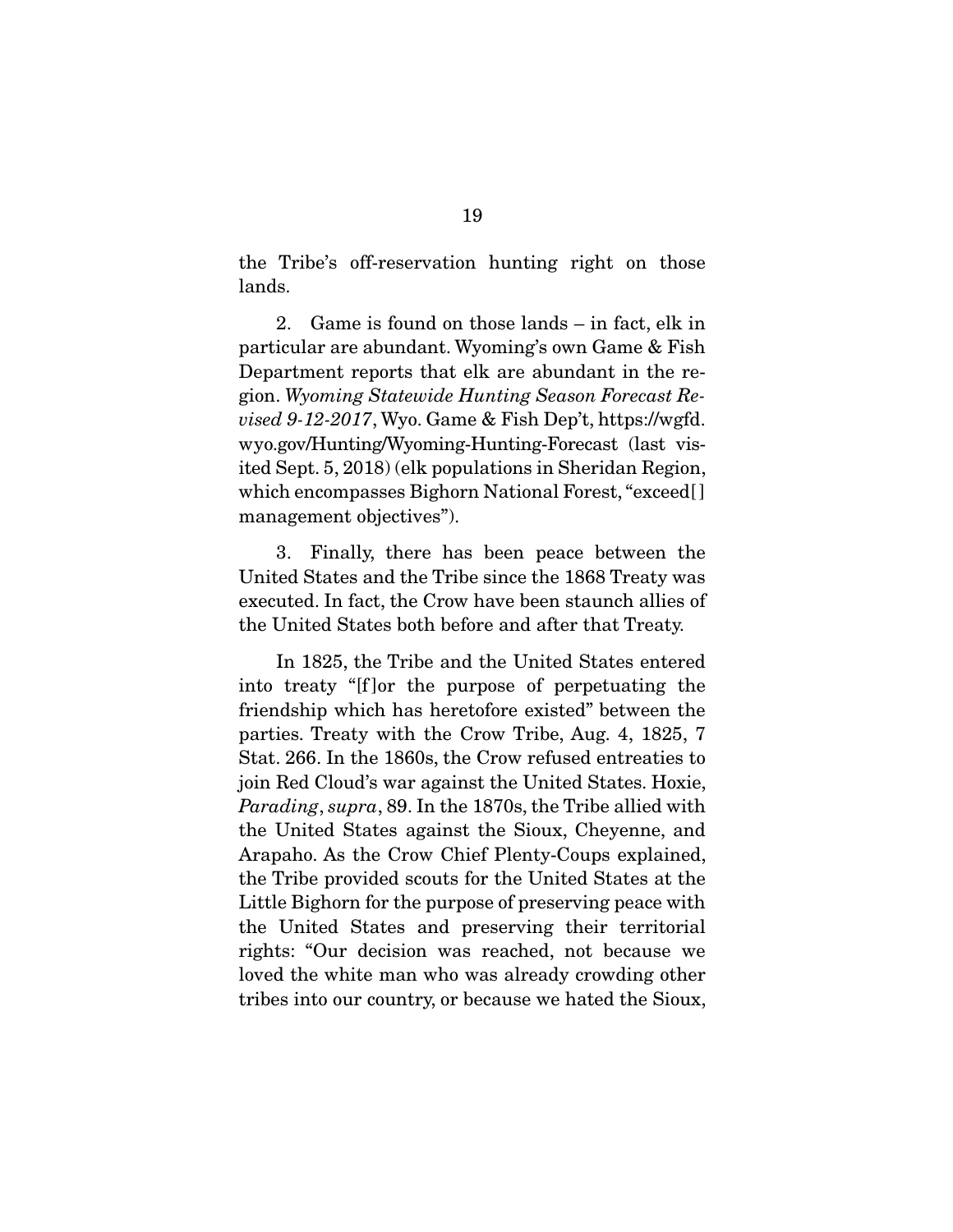Cheyenne, and Arapahoe, but because we plainly saw that this course was the only one which might save our beautiful country for us." Frank B. Linderman, *Plenty-Coups: Chief of the Crows* 85 (new ed. 2002); *see also* Peter Nabokov, *Two Leggings: The Making of a Crow Warrior* 187 (1967) ("We helped the white man so we could own our land in peace.").

 The decision below failed to examine these express conditions in the 1868 Treaty which continue to this day, and instead concluded without any evidence that the treaty "clearly contemplated" that the Tribe's treaty-guaranteed off-reservation hunting right would terminate upon Wyoming's admission to the Union or the creation of the Bighorn National Forest.

### B. Congress Has Not Abrogated the Tribe's Off-Reservation Hunting Right.

 The decision below identifies no act of Congress that clearly and expressly abrogates the Tribe's offreservation treaty hunting right, because there is no such act of Congress. "A treaty, including one between the United States and an Indian tribe, is essentially a contract between two sovereign nations." *Washington v. Wash. State Commercial Passenger Fishing Vessel Ass'n*, 443 U.S. 658, 675 (1979). And once an Indian tribe reserves by treaty a right for itself, only Congress may abrogate that right, and Congress must clearly express its intent to do so. *Mille Lacs*, 526 U.S. at 202; *see also United States v. Dion*, 476 U.S. 734, 738 (1986) ("We have required that Congress' intention to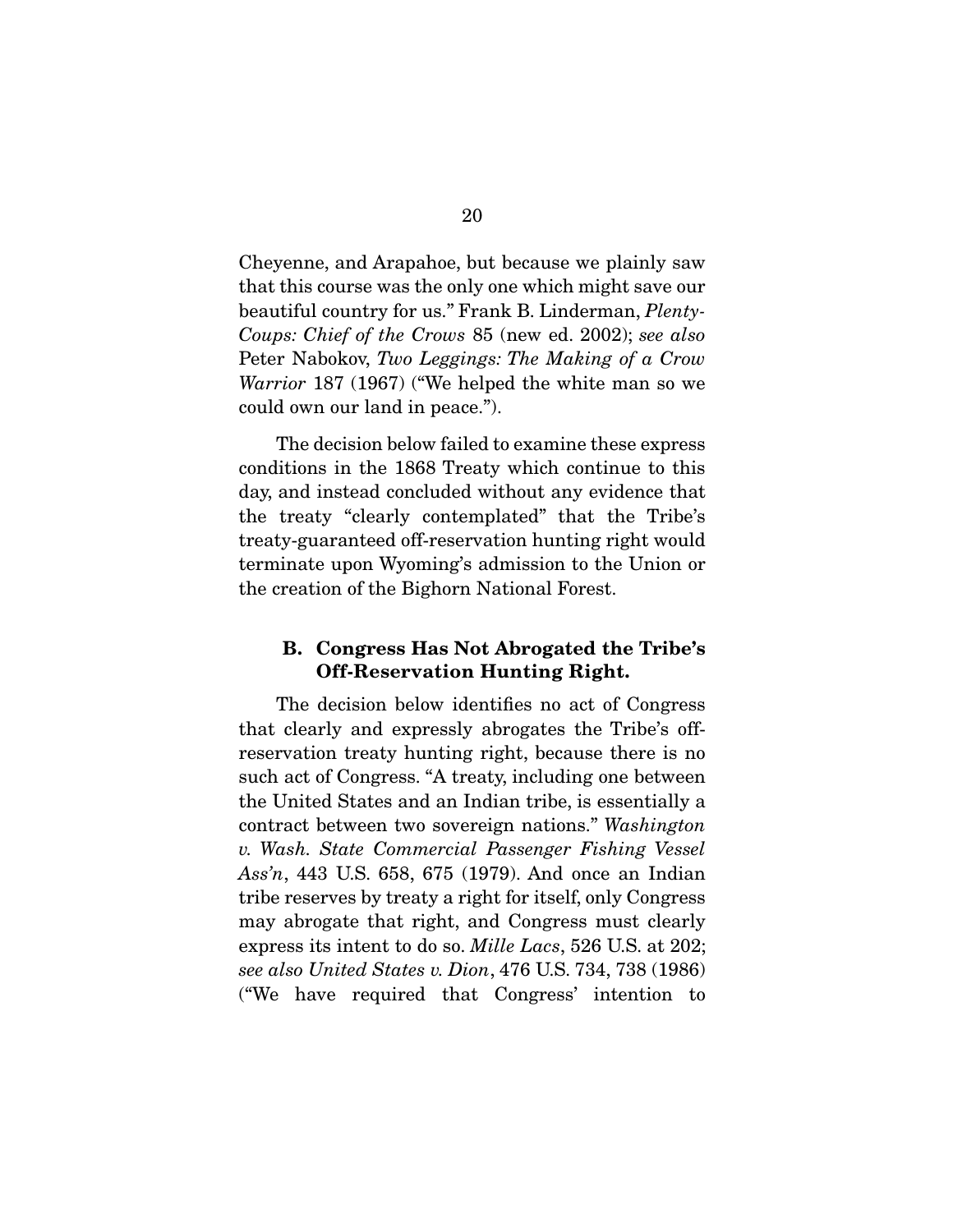abrogate Indian treaty rights be clear and plain."); *Fishing Vessel*, 443 U.S. at 690 ("Absent explicit statutory language, we have been extremely reluctant to find congressional abrogation of treaty rights."); *cf. Menominee Tribe of Indians v. United States*, 391 U.S. 404, 412-13 (1968) ("While the power to abrogate [hunting and fishing] rights exists, the intention to abrogate or modify a treaty is not to be lightly imputed to the Congress" (internal quotation and citations omitted)).9 Moreover, "[t]here must be 'clear evidence that Congress actually considered the conflict between its intended action on the one hand and Indian treaty rights on the other, and chose to resolve that conflict by abrogating the treaty.' " *Mille Lacs*, 526 U.S. at 202-03 (quoting *Dion*, 476 U.S. at 740).10

<sup>&</sup>lt;sup>9</sup> Although each of the preceding cases concerned tribal hunting and fishing rights, this Court has applied this "clear intent" standard to any number of contexts, including reservation diminishment, *Nebraska v. Parker*, 136 S. Ct. 1072, 1078-79 (2016) ("Only Congress can divest a reservation of its land and diminish its boundaries, and its intent to do so must be clear." (internal quotation and citation omitted)); *Solem v. Bartlett*, 465 U.S. 463, 470 (1984) ("Once a block of land is set aside for an Indian Reservation and no matter what happens to the title of individual plots within the area, the entire block retains its reservation status until Congress explicitly indicates otherwise."); and tribal sovereign immunity, *Michigan v. Bay Mills Indian Cmty.*, 134 S. Ct. 2024, 2031 (2014) (" 'To abrogate [tribal] immunity, Congress must 'unequivocally' express that purpose'" (quoting *C & L Enterprises, Inc. v. Citizen Band Potawatomi Tribe of Okla.*, 532 U.S. 411, 418 (2001) (quoting, in turn, *Santa Clara Pueblo v. Martinez*, 436 U.S. 49, 58 (1978))).

<sup>&</sup>lt;sup>10</sup> The cases cited are consistent with current international legal standards on indigenous peoples' rights, including treaty rights. *See, e.g.*, U.N. Decl. on the Rights of Indigenous Peoples,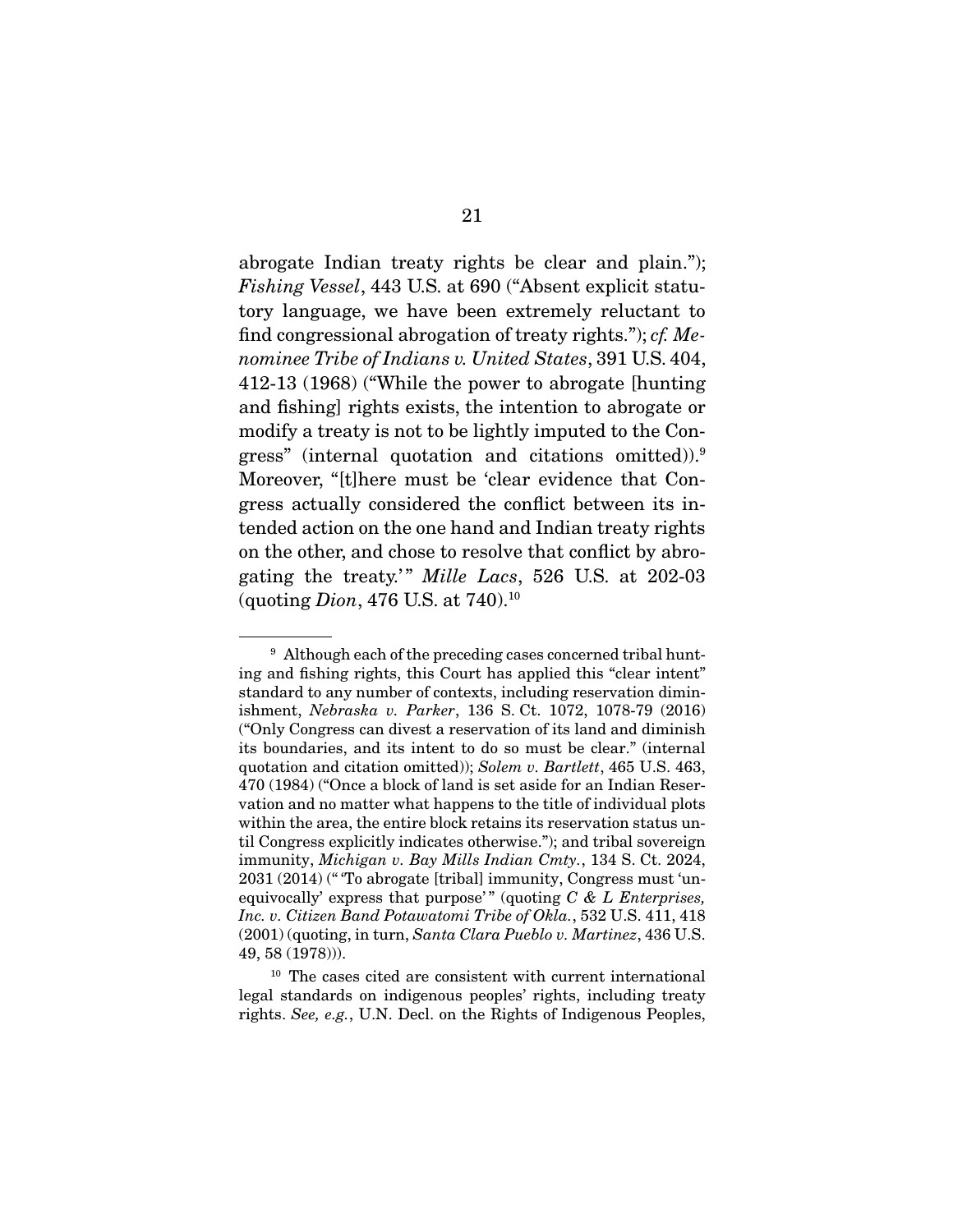Rather than identifying the requisite "clear[] express[ion]" of Congress to abrogate the Tribe's offreservation hunting right, the decision below merely cites *Repsis* for the proposition that the Tribe's offreservation hunting right "was repealed by the act of admitting Wyoming into the Union," Cert. Pet. App. B 22 (quoting *Repsis*, 73 F.3d at 992). *Repsis*, in turn, identified no provision of the act admitting Wyoming in which Congress "clearly expressed its intent" to abrogate the Tribe's off-reservation hunting right, but instead relied only upon this Court's decision in *Race Horse*, 163 U.S. 504, that the equal footing doctrine created an "irreconcilable" conflict between the Tribe's offreservation hunting right and the "power of a State to control and regulate the taking of game." *Repsis*, 73 F.3d at 990 (quoting *Race Horse*, 163 U.S. at 507, 514). In *Mille Lacs*, this court expressly repudiated that aspect of *Race Horse* (and, necessarily, of *Repsis*):

But *Race Horse* rested on a false premise. As this Court's subsequent cases have made clear, an Indian tribe's treaty rights to hunt, fish, and gather on state land are not irreconcilable with a State's sovereignty over the natural resources in the State. Rather, Indian

art. 26.3 (states are to recognize, respect, and protect indigenous rights to lands, territories, and resources traditionally owned, occupied, or otherwise used or acquired by indigenous peoples), art. 46.2 (rights of indigenous peoples are not lightly to be limited). The United States has stated its support for these standards. *See*  U.S. Dep't of State, *Announcement of United States Support for the United Nations Declaration on the Rights of Indigenous Peoples* (Jan. 12, 2011), https://2009-2017.state.gov/s/srgia/ 154553.htm.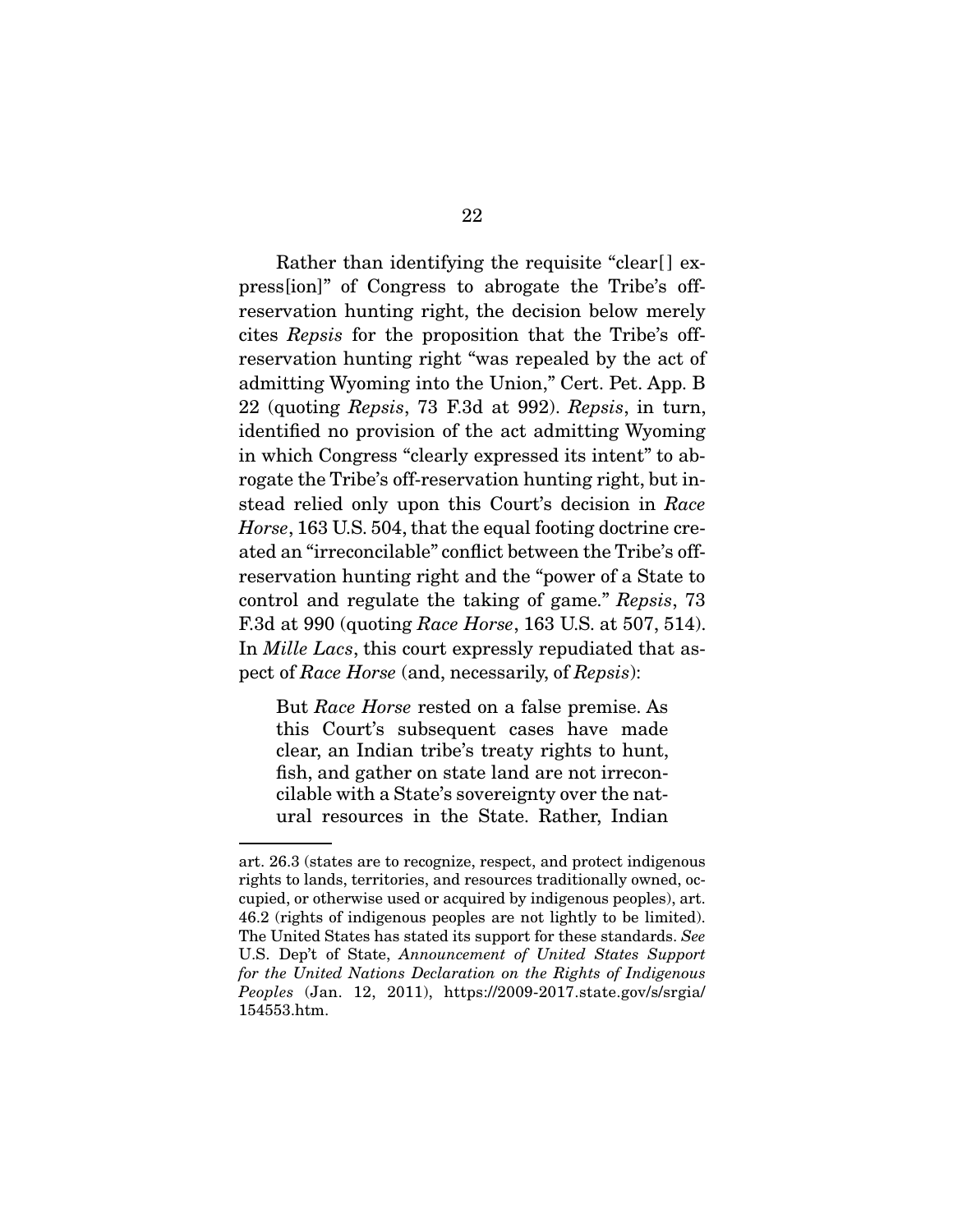treaty rights can coexist with state management of natural resources.

*Mille Lacs*, 526 U.S. at 204 (internal citations omitted); *see also State v. Buchanan*, 978 P.2d 1070, 1082-83 (Wash. 1999) (noting the reliance of *Repsis* on *Race Horse*, and that "the United States Supreme Court effectively overruled *Race Horse* in [*Mille Lacs*]").

### C. The Tribe's Treaty Right is Entirely Consistent with Wyoming Statehood.

 Contrary to Wyoming's assertions, the Tribe's offreservation treaty hunting right is entirely consistent with Wyoming's statehood. The act admitting Wyoming to the Union did not mention, let alone abrogate, the Tribe's off-reservation treaty right. *See generally* an act to provide for the admission of the State of Wyoming into the Union, and for other purposes, Act of July 10, 1890, 26 Stat. 222.11 Moreover, in the years following the admission of Wyoming to the Union, Congress expressly reaffirmed that the Tribe's treaties continued in full force and effect. Some eight months after Wyoming was admitted to the Union, in a negotiated agreement enacted as part of an Indian appropriations act, Congress expressly provided that "all

<sup>11</sup> Nor did President Cleveland's proclamation creating the Bighorn National Forest. *See generally* Proclamation No. 30, 29 Stat. 909 (Feb. 22, 1897). Moreover, as Petitioner demonstrates, the President could not have abrogated the Tribe's treaty rights unless expressly authorized to do so by Congress, which he was not. Pet. Br. 32-40.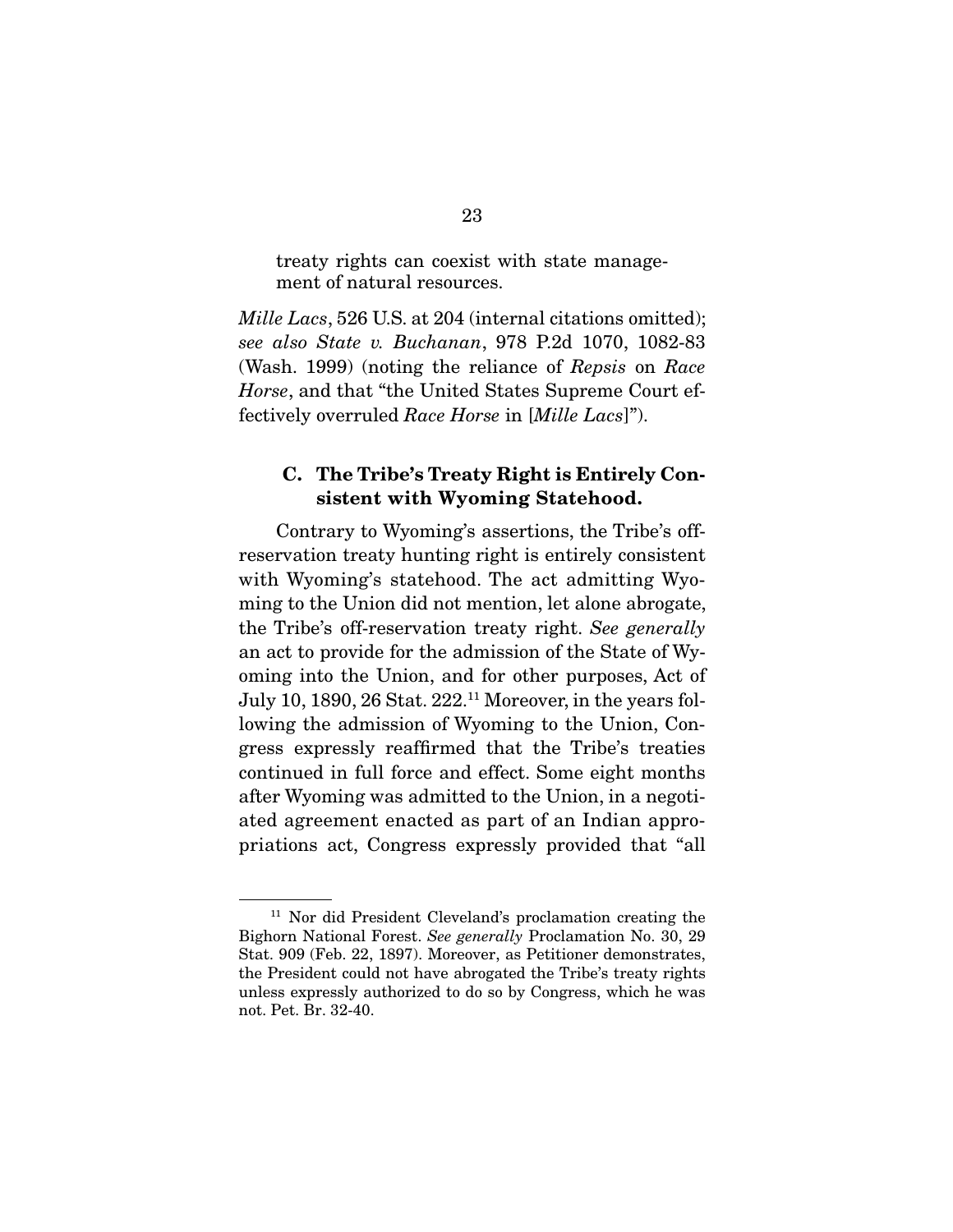existing provisions" of the 1868 Treaty "shall continue in force." 26 Stat. at 1042 (1891).

 Both the State of Wyoming's argument and the lower court's conclusion are at odds with how this Court analyzes Indian treaties. A guiding principle of this Court's Indian law jurisprudence is that "we interpret Indian treaties to give effect to the terms as the Indians themselves would have understood them." *Mille Lacs*, 526 U.S. at 196 (citing *Fishing Vessel*, 443 U.S. at 675-76; *Winans*, 198 U.S. at 380-81); *see also United States v. Shoshone Tribe of Indians of Wind River Reservation in Wyo.*, 304 U.S. 111, 116 (1938) (treaties "are not to be interpreted narrowly, . . . but are to be construed in the sense in which naturally the Indians would understand them"); *Worcester v. Georgia*, 31 U.S. 515, 551-54 (1832) (interpreting treaty as the Cherokee would have understood its meaning).

 Neither the decision below, nor the *Repsis* decision upon which it relies, contains any indication that the Tribe, when it entered the 1868 Treaty, understood that that treaty "clearly contemplated" the expiration of the off-reservation hunting right upon Wyoming's admission to the Union. The decision below merely (and erroneously) concludes that *Repsis* remains good law. Cert. Pet. App. B 24 ("*Mille Lacs* did not overturn *Race Horse* or *Repsis*."). And it wrongly affirmed the concept that a court interpreting a treaty must determine if the rights reserved in the treaty were intended to be perpetual or if they were intended to expire upon the happening of a "clearly contemplated event"; *id.* at 24 n.6 ("the *Mille Lacs* Court held that courts should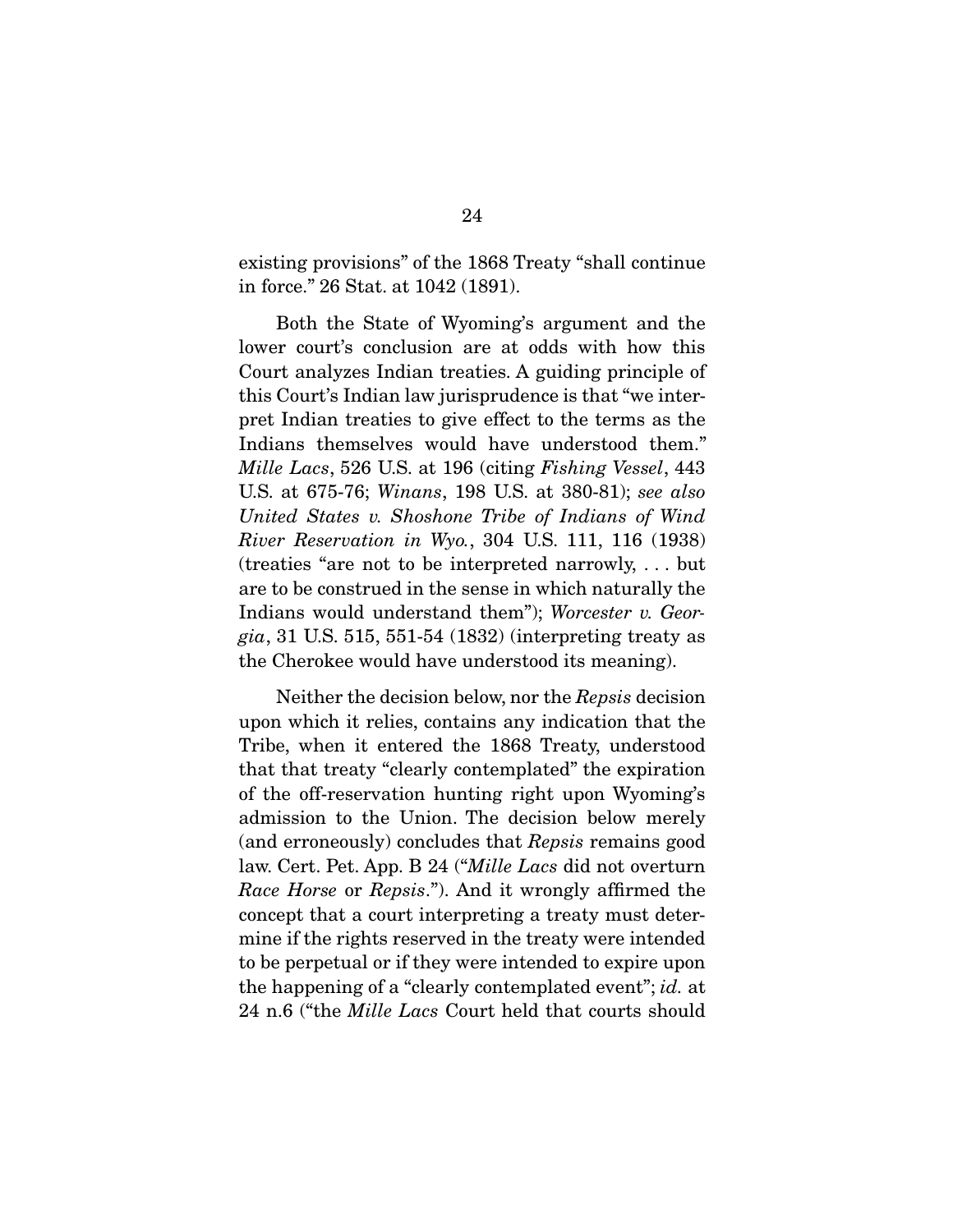look to see whether the rights granted in a treaty were intended to terminate upon the happening of a clearly contemplated event, as the *Race Horse* court had done.").

 The *Repsis* court acknowledged its obligation to interpret the 1868 Treaty as the Tribe would have understood it. 73 F.3d at 992 (collecting cases). Nevertheless, *Repsis* concluded that Wyoming's statehood constituted the "clearly contemplated event" that terminated the Tribe's treaty-guaranteed off-reservation hunting right, while pointing to no evidence whatsoever that the Tribe understood that its hunting right would terminate upon statehood (of Wyoming or any other state). *See generally id.* In the alternative, the *Repsis* court stated that the creation of the Bighorn National Forest rendered the lands contained therein no longer "unoccupied" and, therefore, extinguished the Tribe's treaty-guaranteed off-reservation hunting right on those lands. *Id.* at 986.

 The historical record demonstrates, instead, that both the Tribe *and* the United States understood that the Tribe would be allowed to hunt on ceded lands so long as there was game to hunt, and so long as doing so would not interfere with non-Indian settlement. In welcoming the Tribe to the negotiations, Commissioner Taylor told the Tribe's representatives that the United States hoped to settle most of the Tribe's territory, but that the Tribe nonetheless would retain "the right to hunt upon it as long as the game lasts." *Proceedings* at 86. In response, all three of the Tribe's representatives emphasized the importance of hunting to the Tribe's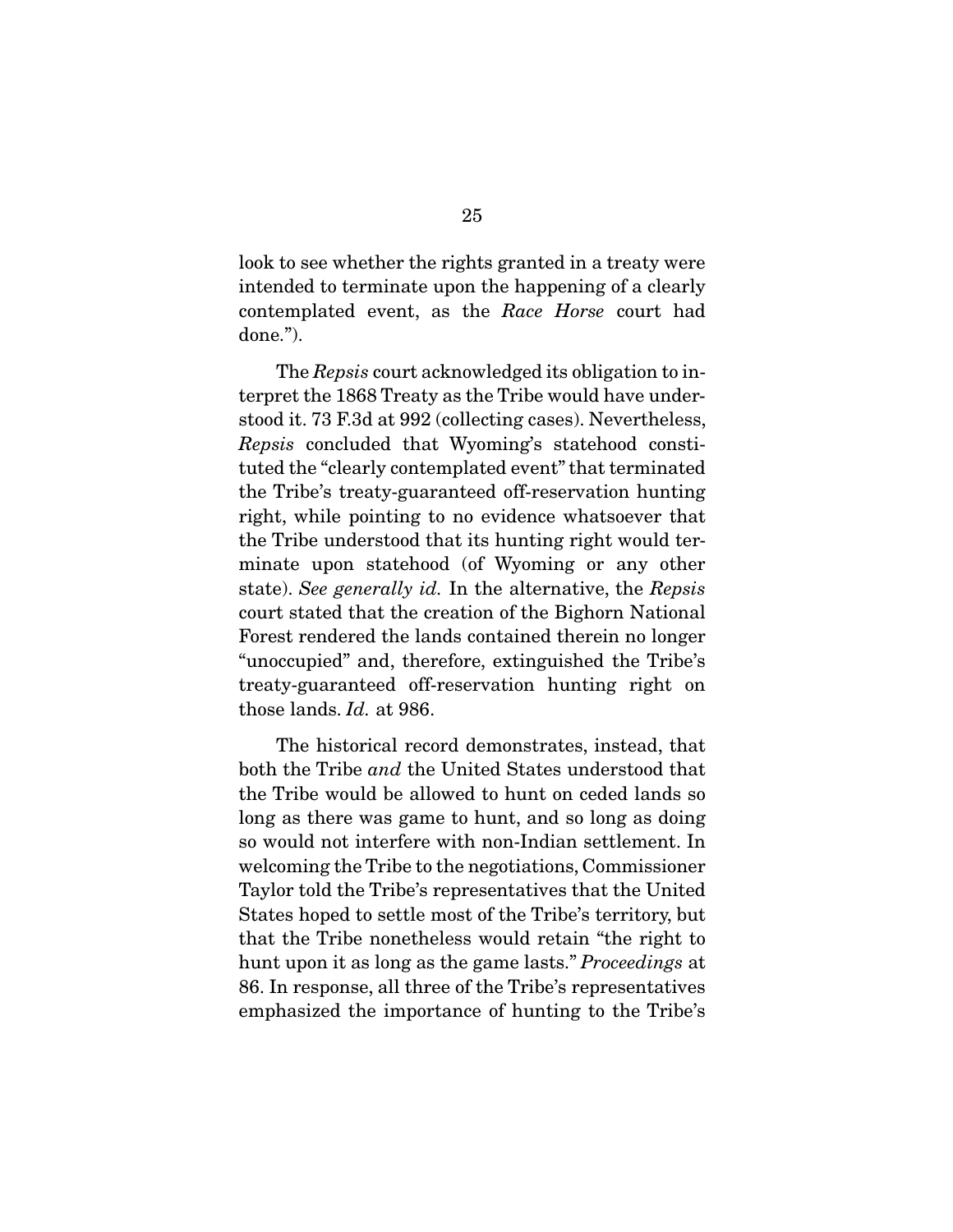way of life. *Id.* at 88-89. The following day, Commissioner Taylor reassured the Tribe's representatives that even upon accepting a reservation, "[y]ou will still be free to hunt as you are now." *Id.* at 90. Thus, both the Tribe and the United States understood that the Tribe, even if it accepted a reservation, intended to preserve its right to hunt throughout its territory.

 Ultimately, the 1868 Treaty provided that the Tribe could continue to hunt "on the unoccupied lands of the United States so long as game may be found thereon, and as long as peace subsists among the whites and Indians on the borders of the hunting districts." 1868 Treaty, art. IV.

## D. The Bighorn National Forest is Unoccupied, and is Subject to the Tribe's Off-Reservation Hunting Right.12

 Congress enacted the Act of March 3, 1891 to repeal timber-culture laws, and for other purposes (commonly referred to as the "Forest Reserve Act"), well over a year after Wyoming's statehood, in which it both authorized the Executive to create National Forests and expressly provided "[t]hat nothing in this act shall change, repeal or modify any agreements or treaties made with any Indian tribes for the disposal of their

<sup>12</sup> For a more detailed examination of the history of the National Forests generally, and of the Bighorn National Forest specifically, in relation to Indian treaty hunting rights, *see generally* Br. of *Amici Curiae* Natural Resource Law Professor in Support of Petitioner.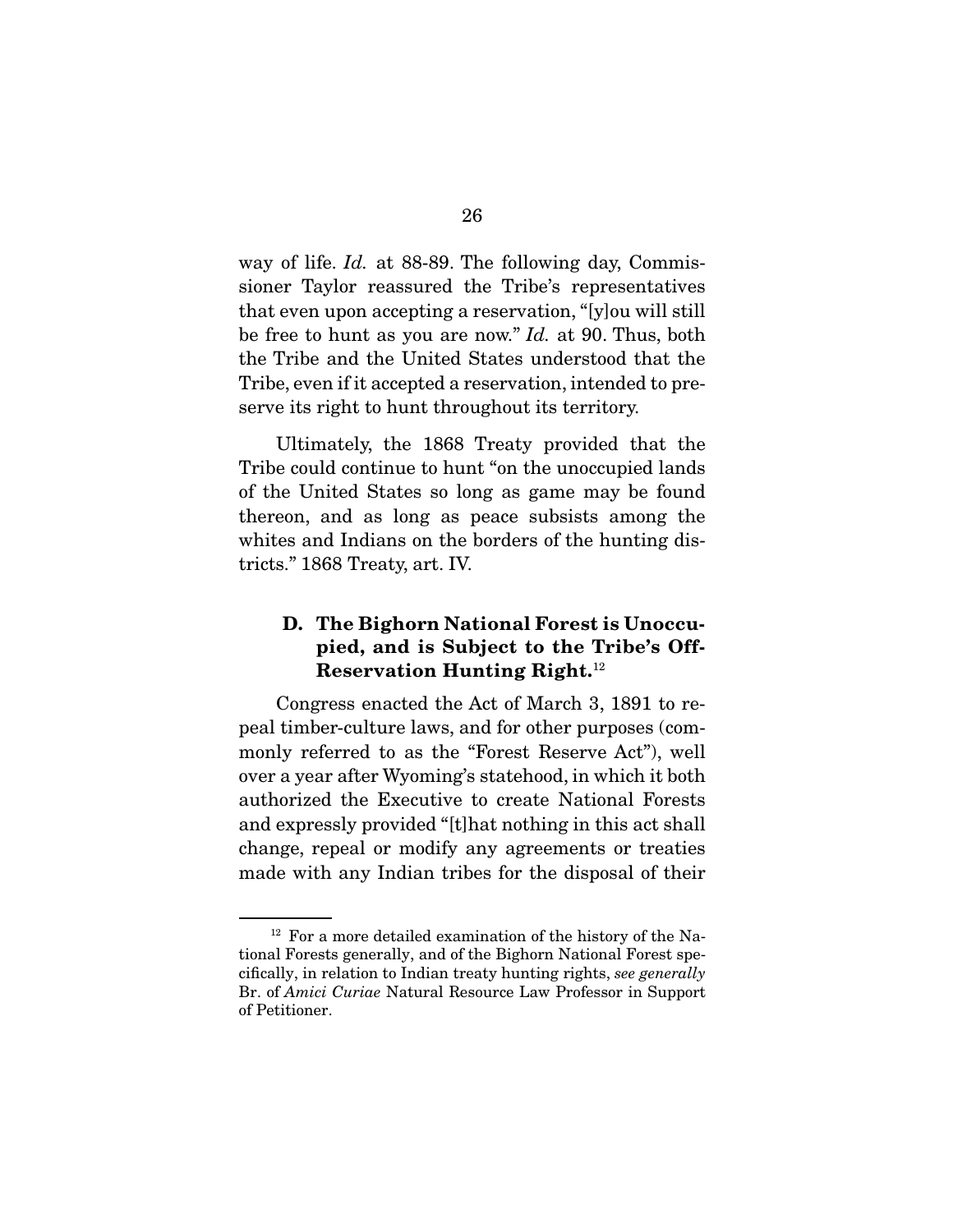lands, or of land ceded to the United States to be disposed of for the benefit of such tribes. . . ." An act to repeal timber culture laws, and for other purposes, 26 Stat. 1095, 1099 § 10 (1891). Another negotiated agreement enacted by Congress in 1904 provided that "existing provisions of all former treaties with the Crow tribe [sic] of Indians not inconsistent with the provisions of this agreement are hereby continued in force and effect." An act to ratify and amend an agreement with the Indians of the Crow Reservation in Montana, and making appropriations to carry the same into effect, Act of April 27, 1904, 33 Stat. 352, 355.13 Far from containing express language abrogating the Tribe's Article IV hunting right, Congress acted to preserve it.

<sup>&</sup>lt;sup>13</sup> Similarly, neither the decision below, nor the opinion in *Repsis* upon which the decision below relied, identifies any statute "clearly expressing [Congress's] intent" to remove the Big Horn National Forest from the category of "unoccupied lands of the United States." Although the *Repsis* court noted that "Congress created the Big Horn National Forest and expressly mandated that the national forest lands be managed and regulated for the specific purposes of improving and protecting the forest, securing favorable water flows, and furnishing a continuous supply of timber," 73 F.3d at 993 (citing 16 U.S.C. § 475), it identified no evidence that Congress considered the conflict between these purposes and the Tribe's exercise of its treaty rights and resolved the conflict by abrogating the treaty, as required by *Mille Lacs*. 526 U.S. at 202-03. As Petitioner demonstrates, the creation of the Big Horn National Forest did not, in fact, abrogate the Tribe's off-reservation hunting right on those lands. Pet'r Br. for Cert. 21-24.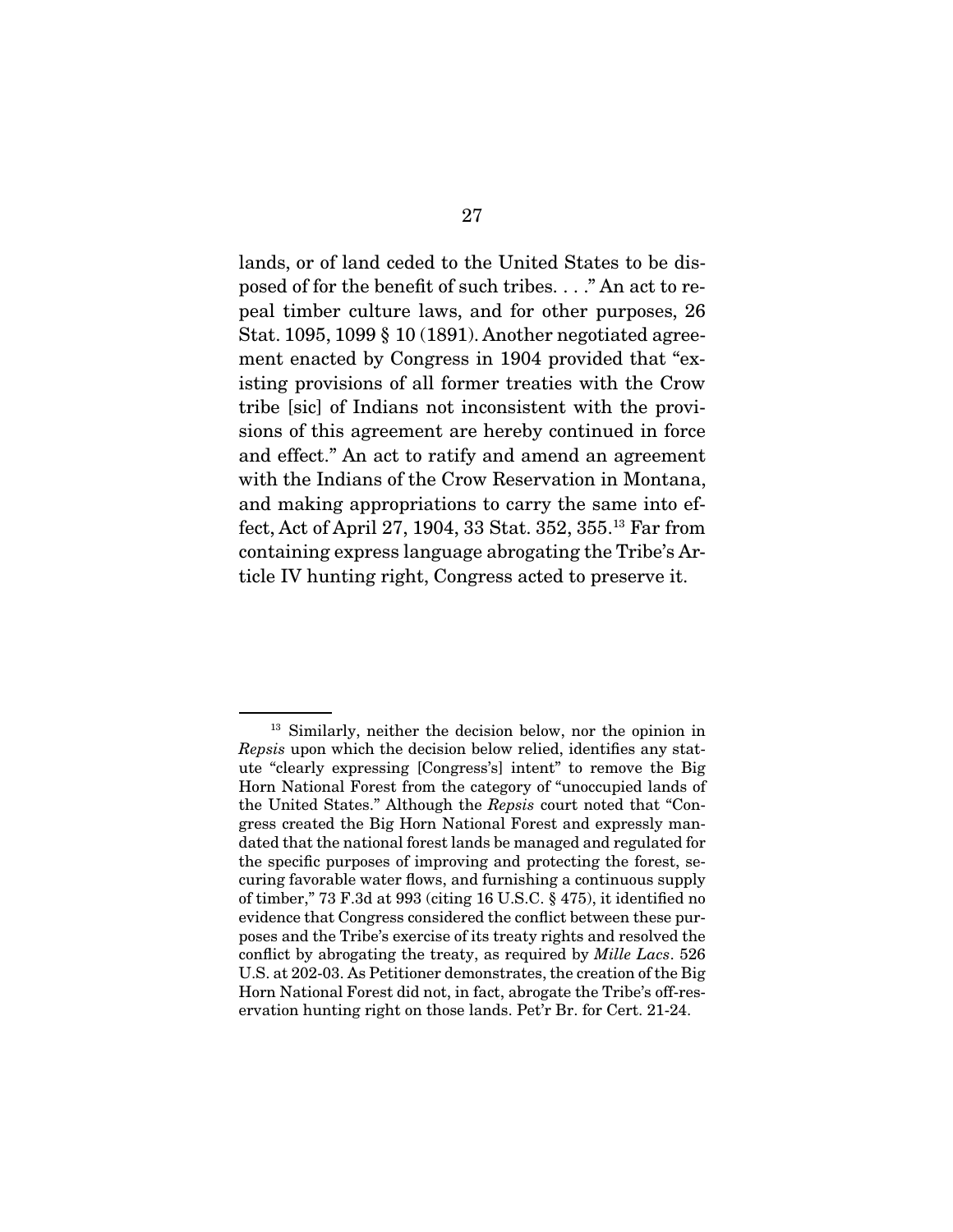### III. TRIBAL OFF-RESERVATION HUNTING RIGHTS ARE NOT IMPLIEDLY ABROGATED AND HAVE CONTINUING VIABILITY.

 The construction of Indian treaties is a federal question, upon which this Court has the final say. *Fishing Vessel*, 443 U.S. at 693. However, this Court has also recognized that it benefits from the considered decisions of other interpreters of federal law; and when the federal law in question concerns Indian interests, Indian tribes are among those interpreters. *See Nat'l Farmers Union Ins. Cos. v. Crow Tribe of Indians*, 471 U.S. 845 (1985) (requiring exhaustion of tribal court remedies before presenting federal courts with federal question of tribal court jurisdiction over non-Indians). On the question before this Court, every interpreter except Wyoming has concluded that the off-reservation hunting right described in the 1868 Treaty remains intact.

## A. The Tribe and the United States Recognize that the Tribe's Treaty Right Continues in the Bighorn National Forest.

 "In interpreting any treaty, '[t]he opinions of our sister signatories' . . . are 'entitled to considerable weight.'" *Abbott v. Abbott*, 560 U.S. 1, 16 (2010) (citing *El Al Israel Airlines, Ltd. v. Tsui Yuan Tseng*, 525 U.S. 155, 176 (1999)). Here, the Tribe has concluded that the off-reservation hunting right reserved in the 1868 Treaty remains intact. On May 7, 2013, the Tribe's Executive and Legislative Branches enacted Joint Action Resolutions, concluding that the right continues in full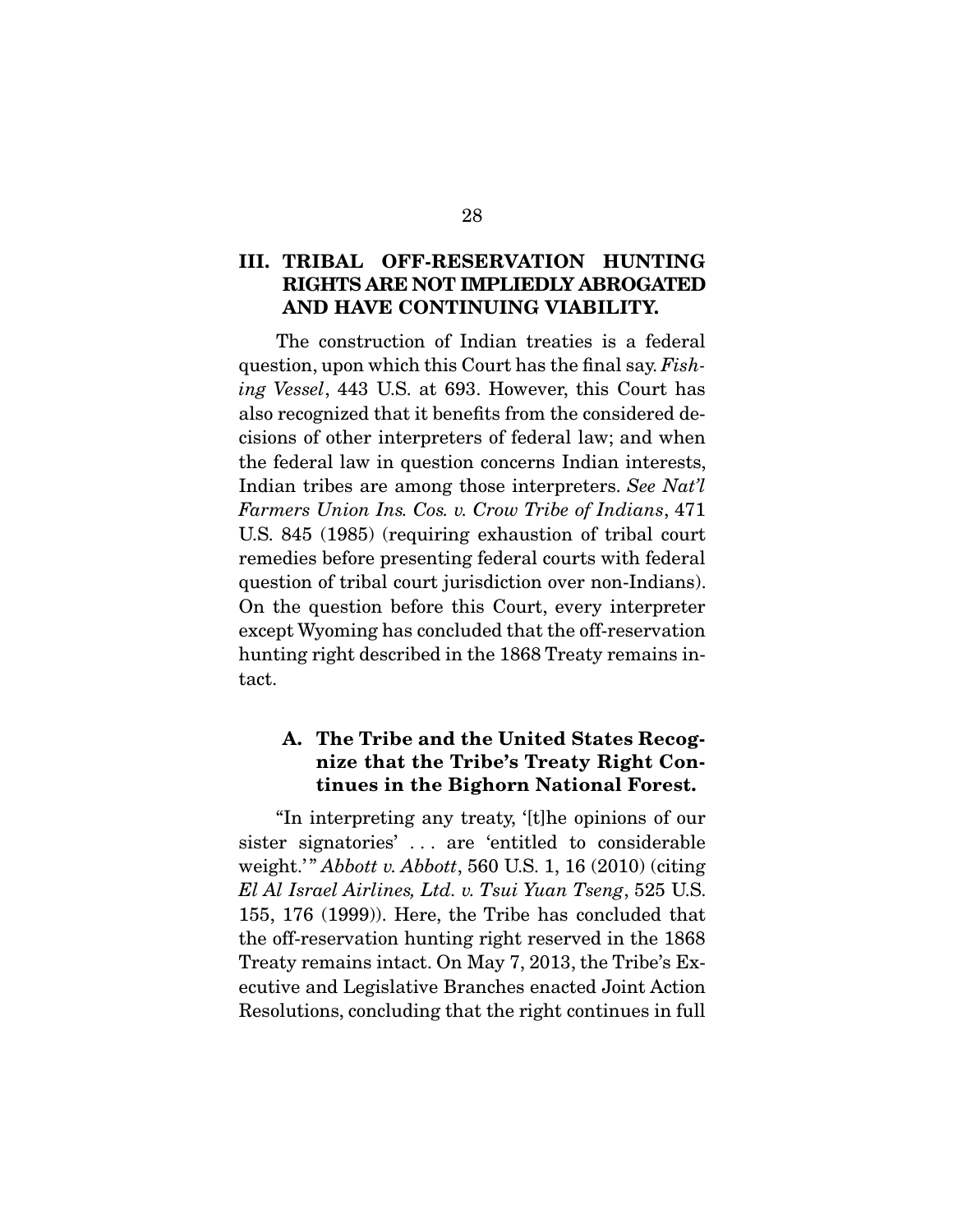force and effect to the present day, and indicating the contemporary understanding of the Tribe as to the 1868 Treaty, informed by the lengthy history of the Tribe and its citizens living pursuant to and within the terms of those Treaties. Just as the Court gives weight to the federal executive branch's interpretation of a treaty's terms, the interpretation of a tribal executive branch also merits consideration. *See Abbott*, 560 U.S. at 15 ("It is well settled that the Executive Branch's interpretation of a treaty 'is entitled to great weight.'") (citing *Sumitomo Shoji Am., Inc. v. Avagliano*, 457 U.S. 176, 185 (1982) ("deferring to the Executive's interpretation of a treaty as memorialized in a brief before this Court")).

 Moreover, in this case, both the United States and the Tribe agree that Article IV of the 1868 Treaty remains in effect, and that Mr. Herrera was exercising his valid right, as a citizen of the Tribe, to hunt in the Bighorn National Forest. *See generally* U.S. *Amicus*  Br. (in Support of Pet'r). Thus, in this instance, the parties' understanding of the treaty is entitled to particular deference. *Sumimoto*, 475 U.S. at 185 ("When the parties to a treaty both agree as to the meaning of a treaty provision, and that interpretation follows from the clear treaty language, we must, absent extraordinarily strong contrary evidence, defer to that interpretation.").

 The Tribe, through its contemporary form of elected government, continues to identify the centrality of the Bighorn Mountain region, including the Bighorn National Forest and the game therein, to Crow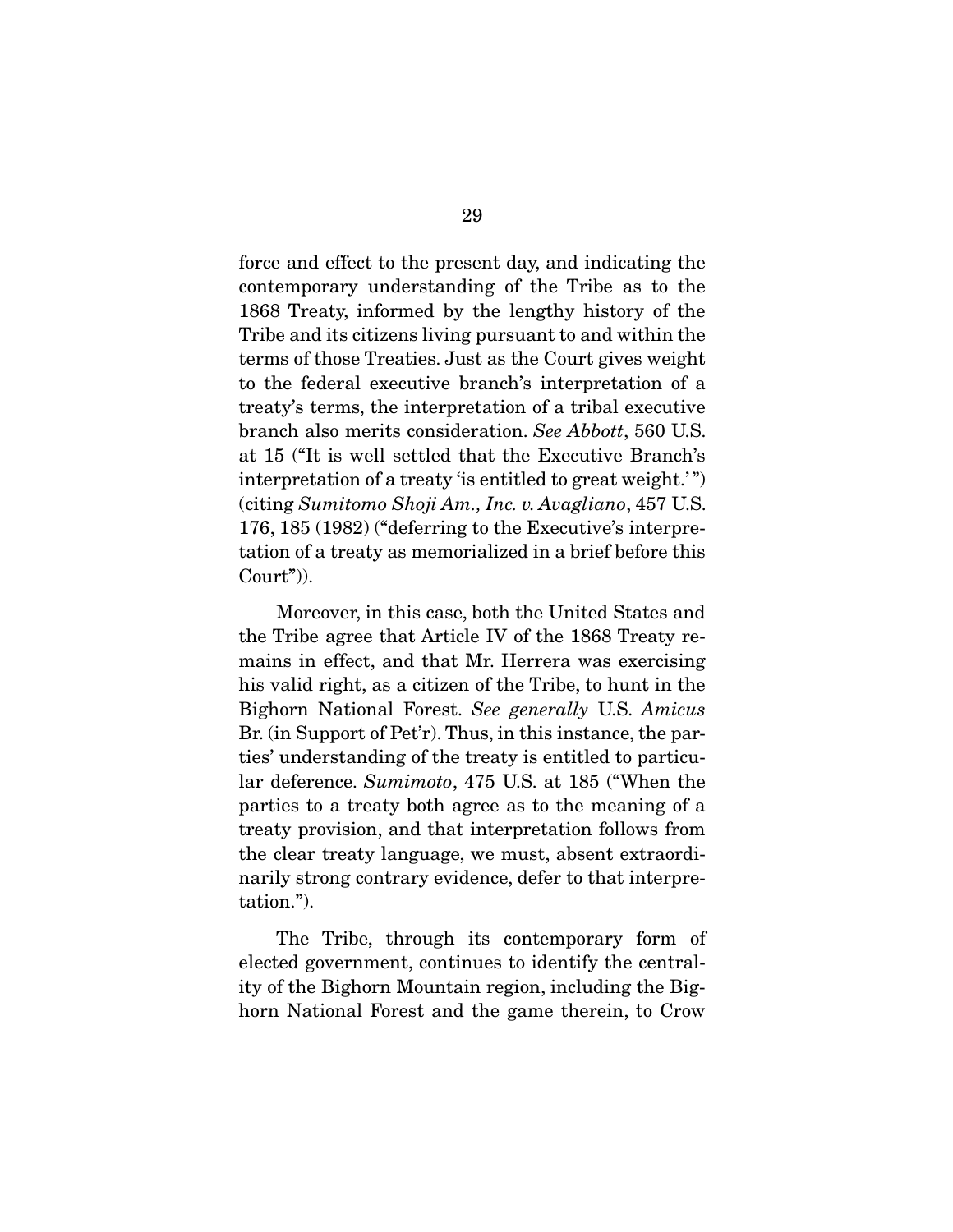lifeways. In JAR 13-09, the Tribe expressed its conclusion that "the United States Congress has never abrogated" the Tribe's off-reservation treaty hunting right. JAR 13-09, cl. 8. The Resolution resolves that "[t]he policy of the Crow Tribe shall be to exercise fully its treaty right to hunt on all unoccupied lands of the United States which are located within the traditional Crow homeland as set out in the 1851 Fort Laramie Treaty, along with all such lands as located in traditional Crow territory according to tribal oral history." JAR 13-09 § 1. The Resolution further authorizes the Crow Tribe Executive Branch to "negotiate with any and all federal and state governmental authorities regarding any terms or conditions the Legislature should consider in the adoption of treaty hunting regulations in the Tribal Fish and Game Code." JAR 13-09 § 6. Thus, as a matter of Crow Tribal law, the Crow Tribe is authorized and stands ready to work with the State of Wyoming, as well as other state and federal governmental entities, to determine mutually beneficial ways of regulating tribal treaty hunting, and common-sense solutions for managing elk and other game that ranges along the border between the Crow Indian Reservation and the Big Horn National Forest in Wyoming.

 Also on May 7, 2013, the Crow Legislative Branch enacted Joint Action Resolution No. 13-12 ("JAR 13-12," https://www.ctlb.org/wp-content/uploads/2015/09/JAR-13-12-Treaty-Commemoration-Days.pdf),<sup>14</sup> recognizing

<sup>&</sup>lt;sup>14</sup> The full title of JAR No. 13-12 is "A Joint Action Resolution of the Crow Tribe to Establish Crow National Days of Commemoration Honoring the Signing of the 1825 Treaty With the United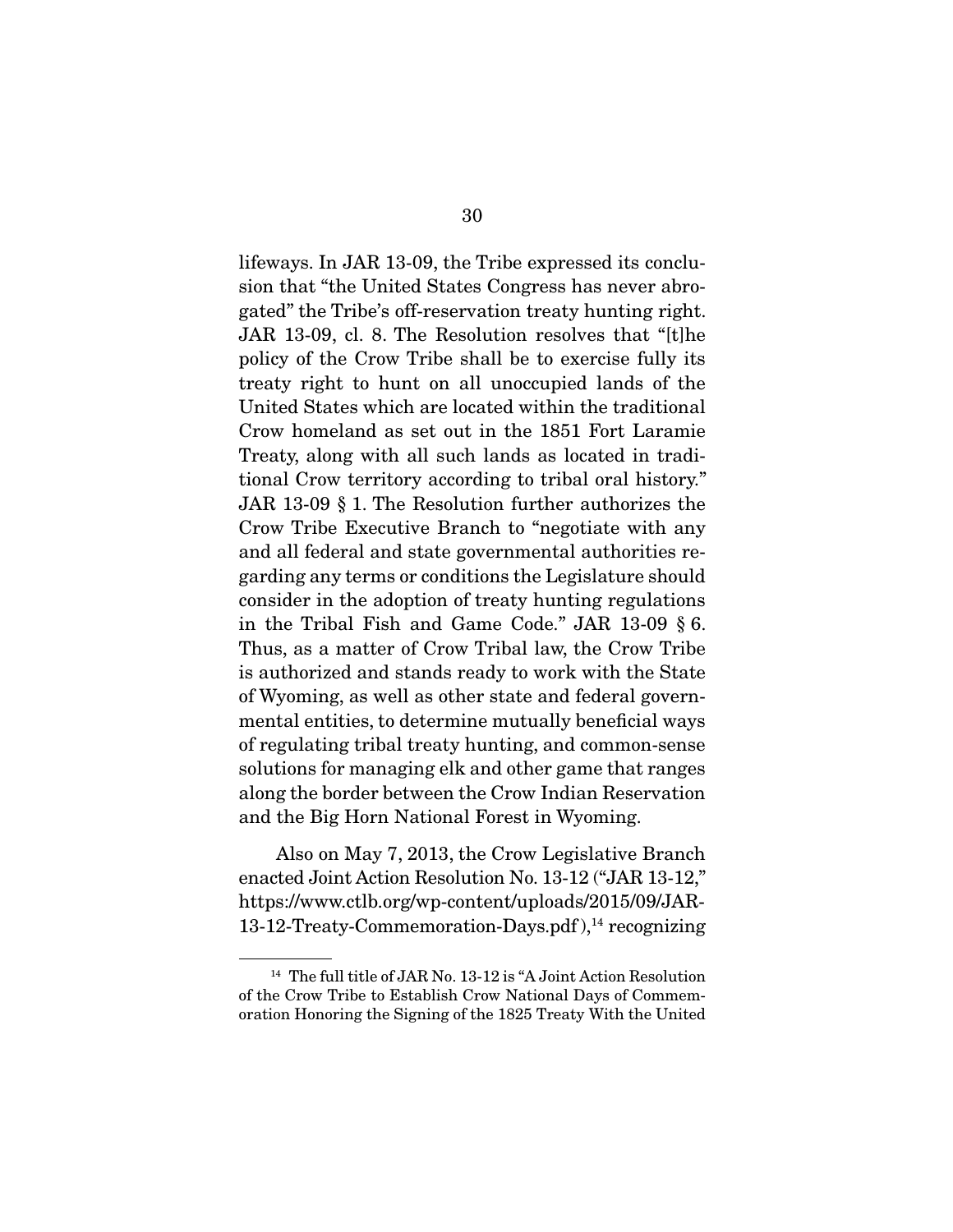the eleven chiefs and headmen who were signatories to the 1868 Fort Laramie Treaty and establishing September 17 of each year as the Crow National Day of Commemoration Honoring the Signing of Treaties with the United States, to be observed as a holiday by the Crow Tribal government and employees. JAR 13- 12 at 2.

 The historical record demonstrates the importance of the off-reservation treaty hunting right to the Crow, not only as a matter of subsistence, but also as an expression of Crow culture and religion. *See supra* pp. 6-12; n.4, 6. Through JAR 13-09 and JAR 13- 12, modern-day Crow Tribal law underscores the contemporary importance of the treaties, in particular the off-reservation hunting right preserved in Article IV of the 1868 Treaty, and further demonstrates how the Crow Tribe, as a signatory to that treaty, interprets that right today.

 Because the State of Wyoming has repeatedly and unflinchingly taken the position that the Tribe, and thus individual Tribal citizens, have no right to hunt off-reservation pursuant to Article IV of the 1868 Treaty, the Crow Tribe today continues to look to the United States to uphold the terms of those agreements which are protected by the United States Constitution. These rights remain fundamental to the survival and well-being of the Tribe and its citizens – past, present, and future.

States, the 1851 Fort Laramie Treaty, and the 1868 Fort Laramie Treaty."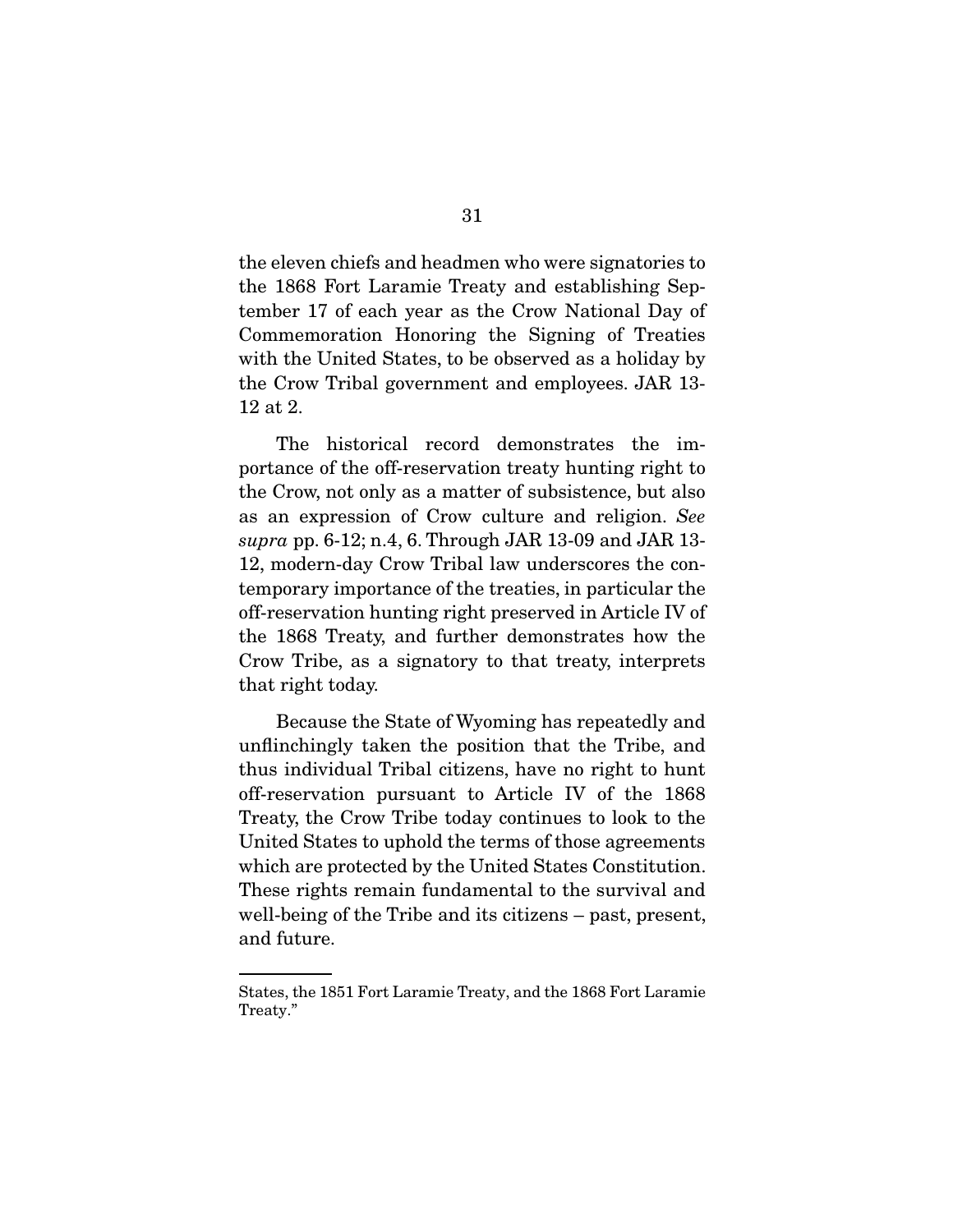## B. State Courts, Except for Wyoming's, Recognize the Continuing Applicability of Off-Reservation Treaty Hunting Rights.

 Although no state, aside from Wyoming, has seen its courts rule on the continued vitality of the Crow Tribe's off-reservation treaty hunting right, a number of state courts have upheld the validity of tribal offreservation hunting rights arising from similar treaties.

 In *State v. Tinno*, the Idaho Supreme Court affirmed the continuing validity of the Shoshone-Bannock Tribes' off-reservation hunting and fishing rights. 497 P.2d 1386 (Idaho 1972). Gerald Cleo Tinno, a Shoshone-Bannock Tribes citizen, was charged with taking fish out of season in the Challis National Forest. *Id.* at 1387, 1391. Interpreting language in the Shoshone-Bannock Tribes' treaty that is identical to that in the Crow Tribe's 1868 Treaty,<sup>15</sup> the court concluded that "the mere passage of time has not eroded the rights guaranteed by a solemn treaty that both sides pledged on their honor to uphold." *Id.* at 1393.16

 In *State v. Stasso*, the Montana Supreme Court affirmed the continuing vitality of the Confederated Salish and Kootenai Tribes' ("CSKT") off-reservation

<sup>15</sup> *Compare* 1868 Treaty, art. IV; *with* Treaty with the Eastern Band of Shoshonees and the Bannock Tribe of Indians, art. IV, 15 Stat. 673, 674-75 (1868).

<sup>&</sup>lt;sup>16</sup> The court further held that the State of Idaho had failed to demonstrate any conservation necessity that would justify its regulation of the Tribes' off-reservation hunting and fishing. *Id.* at 1393-94.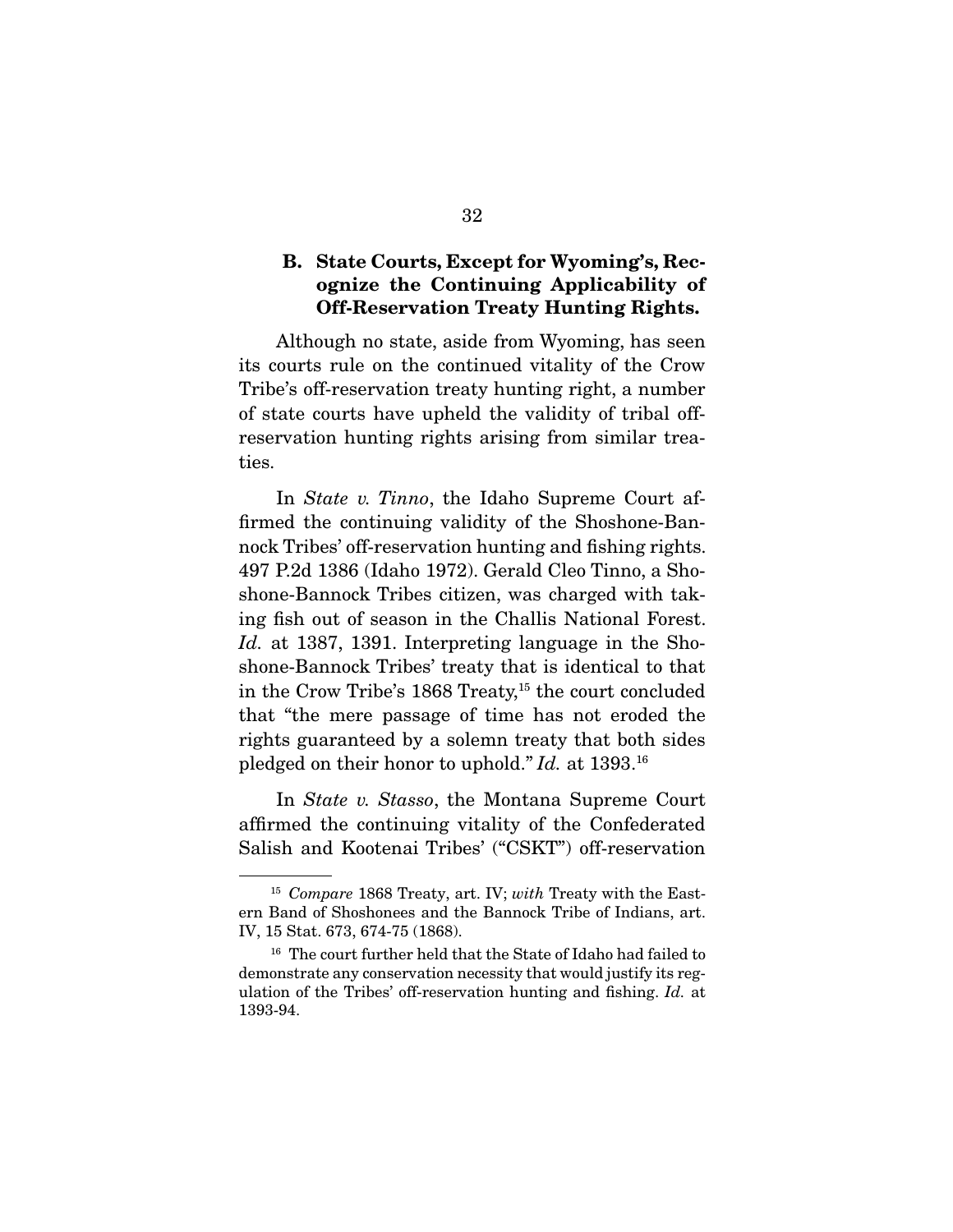hunting and fishing rights. 563 P.2d 562 (Mont. 1977). Lasso Stasso, a CSKT citizen, was charged with killing deer out of season on U.S. Forest Service lands outside of the CSKT reservation. *Id.* at 562-63. The Treaty between the United States and the Flathead, Kootenay, and Upper Pend d'Oreilles Indians, 12 Stat. 975 (1855), at Article III "secured to said Indians," *inter alia*, "the privilege of hunting . . . upon open and unclaimed lands." *Id.* at 976. The State of Montana argued that the Montana Territorial Act had abrogated Article III. *Stasso*, 563 P.2d at 564. The Stasso court rejected that argument, and further held that "the National Forest lands involved herein are open and unclaimed lands" for purposes of the treaty. *Id.* at 565.

 And in *State v. Miller*, the Washington Supreme Court reversed the convictions of two citizens of the Skokomish Indian Tribe for taking elk out of season in the Olympic National Forest. 689 P.2d 81 (Wash. 1984). In the Treaty between the United States of America and the S'Klallam Indians, 12 Stat. 933 (1859), the Indians in Article III reserved for themselves, *inter alia*, "the privilege of hunting . . . on open and unclaimed lands." *Id.* at 934. The *Miller* court concluded that this right still had purchase, and that the trial court erred in requiring the defendants to prove that the state's regulations were not necessary for conservation, when the burden should have been on the state to demonstrate the necessity of its regulations and of enforcing them against Indians exercising treaty rights. 689 P.2d at 82, 85-87.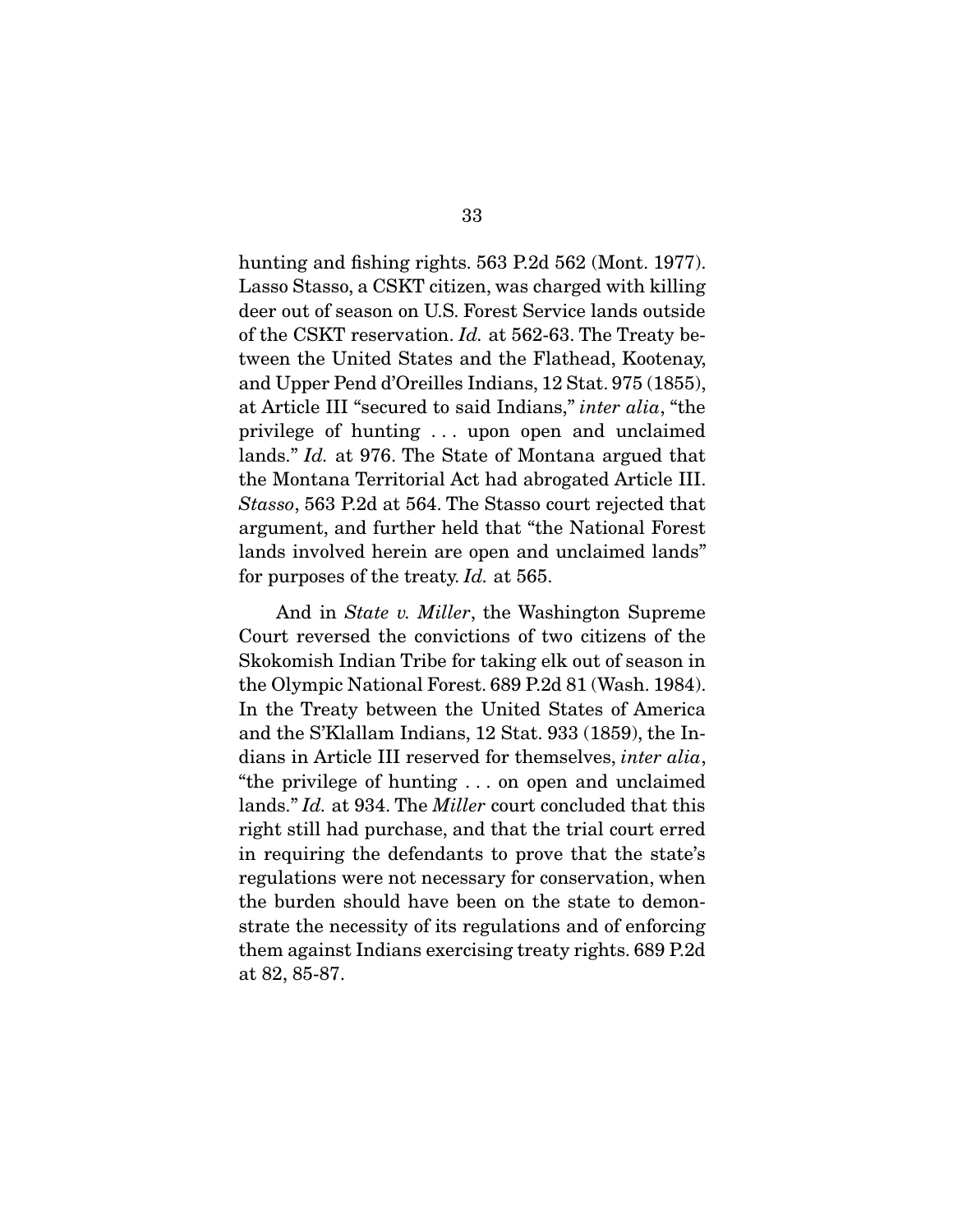While none of these cases specifically concerned the Crow Tribe's off-reservation hunting right, each concerned a tribal off-reservation hunting right articulated in terms identical or similar to that of the Tribe's 1868 Treaty, and each concerned a state's attempt to regulate such off-reservation hunting on National Forest lands. And in each case, the appropriate state court found the tribal right was preserved from treaty days to the present. Against the weight of these cases, and of the Crow Tribe's JAR 13-09, stands only the decision below – an outlier built upon the demonstrably wrong decisions in *Repsis* and *Race Horse*. The decision below cannot stand.

#### **CONCLUSION**

--------------------------------- ---------------------------------

 The Crow Tribe has served as an unflinching ally of the United States. Crow Tribal citizens have fought and died side-by-side with, and as members of, the United States Military, while at the same time fighting to preserve the rights lawfully retained in exchange for the peaceful cession of most of our lands. One of those rights, expressly reserved by the Crow in the 1868 Treaty, is the right to hunt on unoccupied lands of the United States, such as the Bighorn National Forest. No act of Congress has abrogated that right; and the United States "is certainly too great, too powerful, and too just to merit such a verdict." Letter from Agent Keller to Comm'r Price, *supra*.